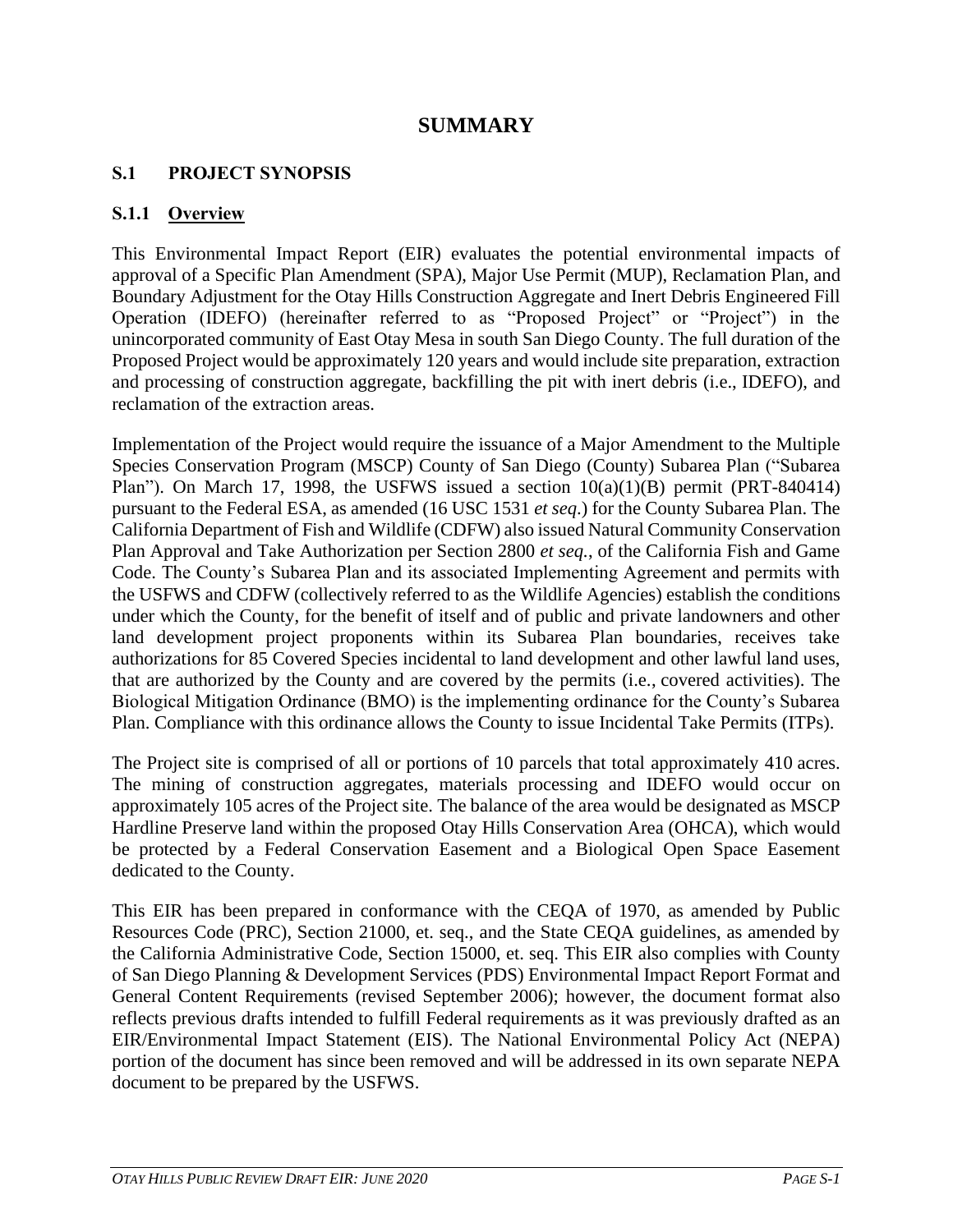# **S.1.2 Goals and Objectives of the Proposed Project**

The goal of the Project is the establishment of a mineral resource recovery operation and associated activities to create much-needed construction aggregates and materials to serve the economy of San Diego County for an approximate 90+-year period. During and after mineral resource recovery operations, the open pit would serve as a receiver site for inert debris such as concrete, asphalt, rock and soil.

The overall objectives of the Project are to:

- Secure permits for a long-term, dependable source of high quality aggregate located close enough to high development areas in the South County region, including the City of San Diego, the City of Chula Vista, and the unincorporated community of East Otay Mesa, in order to feasibly serve these areas.
- Establish an on-site processing plant in order to achieve maximum possible operational efficiency.
- Provide aggregate material to southern San Diego County, where it has been determined by the San Diego Association of Governments (SANDAG) that there is a significant shortfall of permitted, long-term aggregate reserves (2011a).
- Provide an IDEFO for debris such as concrete, asphalt, rock and soil.
- Return extracted areas to a useful purpose following depletion of mineral resources.
- Ensure compliance with the California Natural Community Conservation Planning (NCCP) Act and the California ESA.
- Provide conservation for the MSCP covered species and the Quino checkerspot butterfly (QCB) through conservation of a portion of the Project site to be managed in accordance with the Resource Management Plan (RMP) approved by the County and Wildlife Agencies.

## **S.1.3 Project Description**

### **Operational Characteristics**

The Proposed Project would include a hard rock extraction operation that would extract and process rock for construction aggregate purposes. Rock that has been processed for use in manufacturing other products (such as concrete or asphaltic concrete) is typically referred to as aggregate. Anticipated operations at the site would include the following:

- Phased recovery of rock resources
- Materials processing (primary and secondary plants)
- Concrete batch production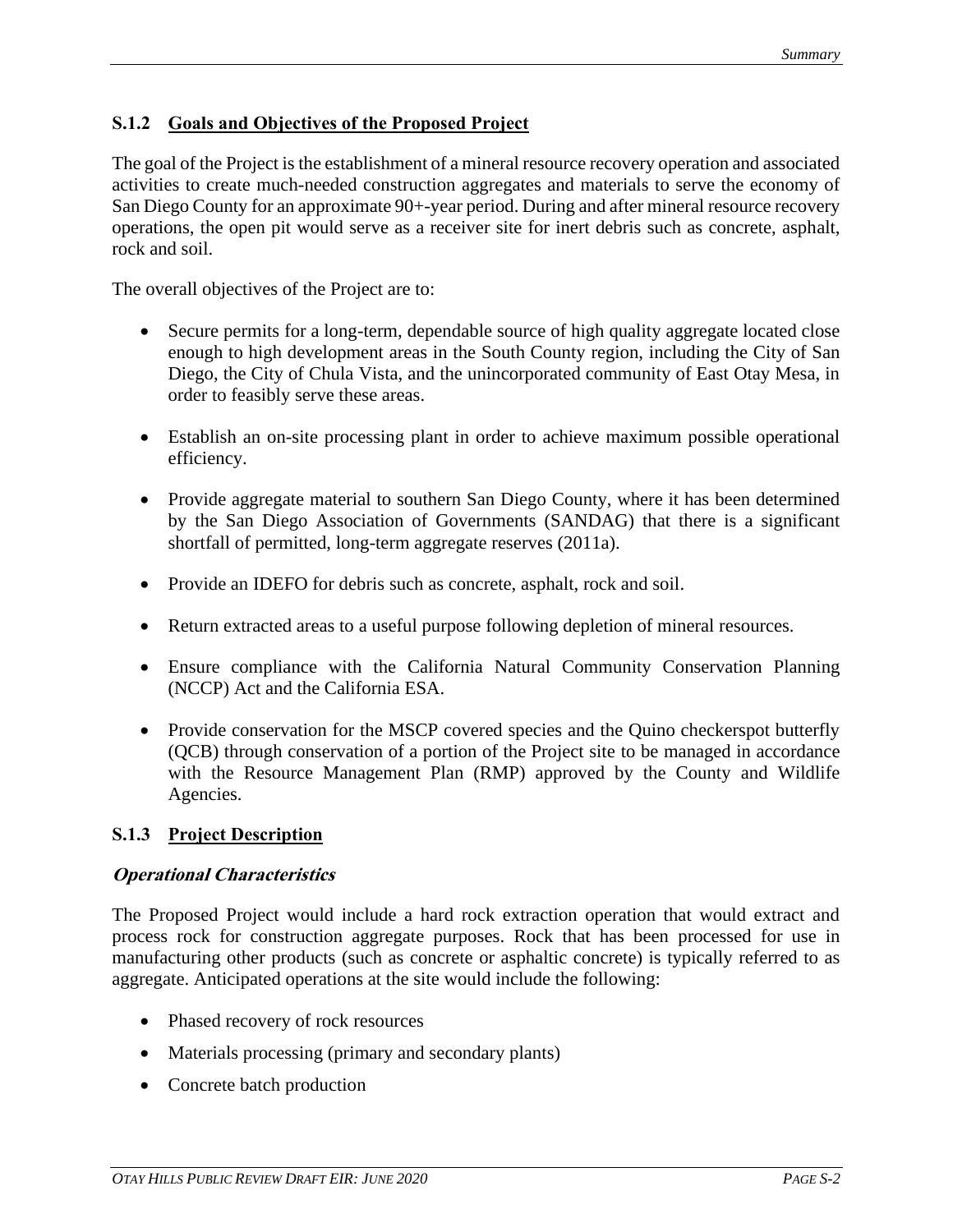- Cement-treated base production
- Asphalt batch production
- Recycling of asphalt and concrete products
- IDEFO

The aggregate extraction operation would occur on a 105-acre area, while the bulk of processing activities would take place within this area on a 16.1-acre pad located at the northern portion of the Project site. Materials would be extracted using blasting to fracture and loosen the hard rock resources, followed by extraction and processing to size and sort the materials.

Six processing plants are proposed within the Project impact footprint: two materials processing plants (primary and secondary), a concrete batch plant, a cement-treated base plant, a recycling plant, and an asphalt batch plant. The primary plant is loosely defined as the process that takes the raw material and crushes it to a size suitable for further processing and screening. Typically, a primary plant would crush the rock, screen out unusable fine material, and deposit the crushed rock in a surge pile for use by the secondary plant. The primary plant is independent of the secondary plant and can be used without operating the secondary plant. It is anticipated that the primary plant equipment would consist of a jaw crusher, a screen, and a primary crusher.

The secondary plant would consist of two or four rock crushers to further reduce the size of the rock, five to seven screens to sort the material by size, and a washer to clean dirt from certain types of material to meet end product specifications. Materials washing would require construction of a pond to recycle and store water. Front end loaders would be needed to load trucks. Rock which has been processed for use in manufacturing other products, such as concrete and asphaltic concrete, is typically referred to as aggregate.

Finished aggregate would be stockpiled and/or stored in overhead loading bins. The stockpiles would be approximately 35 feet high. The aggregate would then be loaded onto trucks either with a front-end loader or by gates on the bottom of overhead loading bins. Prior to leaving the extraction area, loaded trucks would be top-watered to prevent roadway dust and would pass across a scale to determine the total weight of the truck and identify the type and weight of the aggregate. Dust would be controlled with a state-of-the-art dust control system, using best available control technology (BACT) and monitoring by the San Diego Air Pollution Control District (SDAPCD).

Buildings associated with the Proposed Project would likely include an office building, a small-scale office, and small maintenance shop. These facilities would be located near the secondary plant. Site operations would likely employ approximately 10 to 15 persons. On-site parking would be required.

The concrete ready-mix plant on site would be set up so that materials could be conveyed directly from the aggregate stockpiles to the concrete ready-mix plant. Within the concrete ready-mix plant, appropriate quantities of aggregate of various types, cement, and water would be weighed to make up batches of ready-mix concrete. These materials would then be discharged into a mixer drum on a ready mix concrete truck. Compliance with SDAPCD permits would require the use of BACT, which would ensure a relatively emission- and dust-free operation.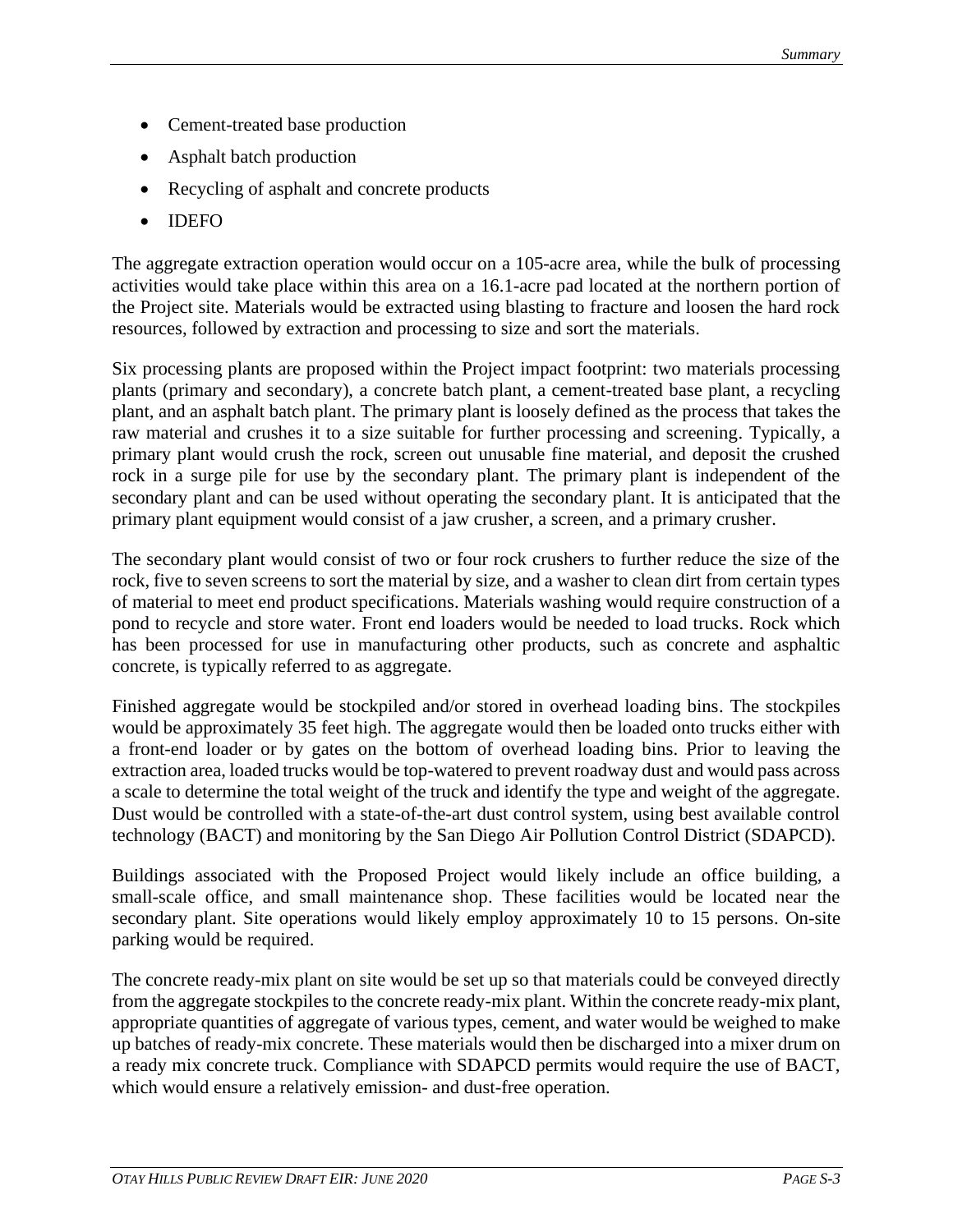The concrete ready-mix plant would consist of a feed hopper, feed conveyor, batching plant, cement storage silos, and an operations building. A conveyor would feed the required aggregate into the aggregate storage bins. The cement and aggregates would then be weighed and added to the mixer truck with water and additives. Trucks would be loaded under the batcher in an area that would be ducted to a baghouse; this process controls dust during loading. Once loaded, the trucks would deliver concrete to various locations. The highest point for the concrete ready mix plant would be 75 feet.

Cement and fly ash powder are used in the processing of concrete. These two materials would be brought on site via powder trailers. Once on site, these materials would be unloaded into dry silos by means of blowers that effectively would pump the materials through 4-inch lines. The entire transfer process would be fully enclosed; therefore, any dry material spillage is unlikely. Once in the silos, the material would be transferred to the concrete batch plant through similar piping.

Cement additives are necessary for creating a number of useful reactions (e.g., delaying concrete setting) within the concrete. These additives would be stored on site in contained areas. When more additives are required, new totes would be delivered, or a tanker truck from the vendor would come and fill up the tanks. The entire process of filling these tanks would occur in a fully contained area. Once in the tanks, the additives would be automatically metered into the plant via a computerized batch control system.

The Hot Mix Asphalt (HMA) plant would be sited such that materials could be conveyed from the aggregate stockpiles for direct loading of the asphalt plant by conveyor. The asphalt plant would discharge the various types of aggregate into a large rotating drum, where the aggregate is heated by natural gas to drive off water. The heated materials would then be mixed with asphalt to make asphalt concrete. As in the case of the concrete batch plant, compliance with SDAPCD permits would require the use of BACT, which would ensure a relatively emission- and dust-free operation.

The total height of the HMA plant would be approximately 75 feet. Three silos, which look like grain silos on a farm, would be the tallest structures at the facility. The tall elevation is needed to allow for a surge of material to be stored and for gravity to discharge it to the trucks. The next highest structure would be the baghouse and its ducting, which typically stands 45 feet high.

The HMA would be loaded out via a silo surge system. This process works by positioning a truck under the load out area and placing the required mix amount into the truck bed via gravity feed. There would be no chemicals or loss of material during this procedure. Once full, the truck would drive out of the loading bay and proceed to the job site.

A cement-treated base plant would be located at the site. Cement-treated base is a rock/sand mixture that has been mixed with cement powder to provide improved strength and stability for highway and foundation projects.

A concrete and asphalt recycling plant also would be included as part of the Proposed Project. This process would involve the import of used concrete and asphalt materials, crushing, and then exporting the material for use as road base or foundation material. These materials also may be blended with rock originating from the site to improve performance characteristics.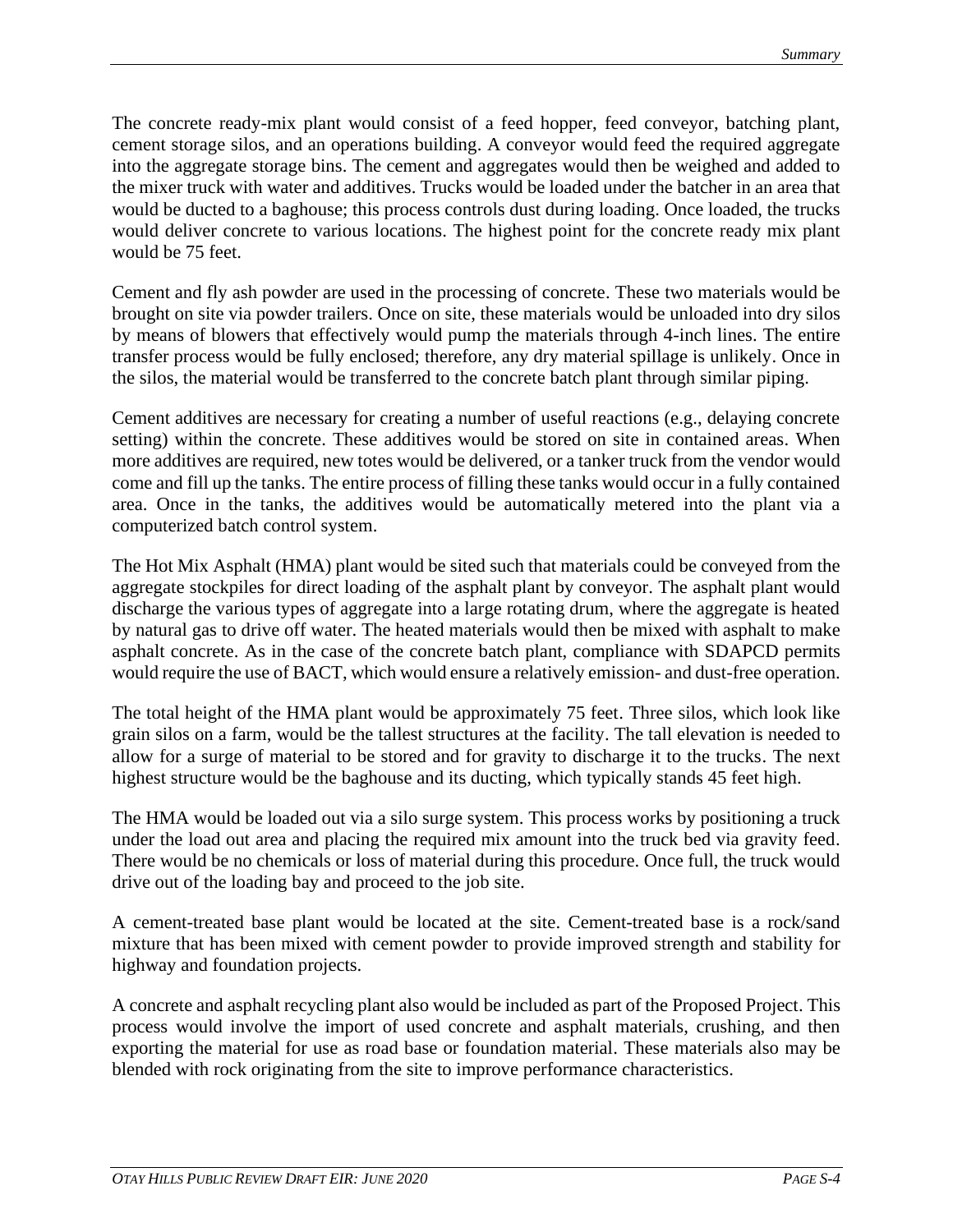The primary processing (which includes the use of a jaw crusher) may be extended to the extraction areas using conveyor belts. Some crushing and screening would eventually occur below grade, within the pit area. The HMA plant, aggregate processing plant, and concrete ready mix plant would be stationary and therefore, would not be relocated. Equipment shown on the southern end of the 16.1-acre pad, including the recycling plant and primary crusher, is portable and would eventually be relocated to the quarry floor as excavation progresses below grade.

#### **Phasing**

The Proposed Project would consist of four phases. Phase 1 involves site preparation activities prior to mining including initial grading to establish access routes, extending water and power service to the site, and grading pad areas for the processing plant location. Site preparation operations would be located in the northern portion of the site. Phase 1 grading consists of minor cutting of the landform to create a relatively flat working surface for the processing plant. Construction of the processing plant, concrete batch plant, asphalt plant, cement treated base plant, and site office would also be commenced. This initial phase would include 14.8 acres on the Project site, plus associated activities required to construct the access road. Ultimately, the processing area would also extend into the northern portion of Phase 2 and would consist of 16.1 acres. Activities in Phase 1 are expected to continue for about one year.

Phase 2 would involve commencement of extractive operations within the extraction footprint. This phase is divided into three sub phases, with Phase 2a occurring in the north and ending with Phase 2c in the south. Phase 2 would consist of cutting the landform to the natural grade elevation that exists along the western perimeter of the site. During Phase 2a, aggregate resource would be recovered over a 17.1-acre area of the site. Phase 2a would continue for approximately 4.5 years  $(\pm 1 \text{ year})$ . Phase 2b operations would include extraction of material from a 24.2-acre area and are expected to continue for approximately 5.5 years  $(\pm 1 \text{ year})$ . Phase 2c would consist of extracting of material from the remainder of the extraction footprint (approximately 45.4 acres). Phase 2c is expected to continue for approximately 11 years. As operations progress in Phase 2, slope areas within Phase 1 and Phase 2 would be seeded with a non-invasive erosion control mix.

Phase 3 also is divided into sub phases. Phases 3a through 3d would also progress in a north to south direction. Extraction operations that would occur during Phases 3b through 3d would extend to a maximum depth of approximately 525 feet from the existing grade. As part of the reclamation process, the site would be utilized as an IDEFO. Backfilling is expected to continue throughout the Phase 3 operations, on a phase-by-phase basis. The Phase 3a operations would involve additional extraction of material from an 8.5-acre area. This phase would continue for approximately 3 years  $(\pm 1$  year). As extraction operations advance in Phase 3a and space becomes available, backfilling of the Phase 3a sub-grade depression would commence. Phase 3b operations would consist of extracting material from a 22.1-acre area over approximately 12 years  $(\pm 1 \text{ year})$ . It is anticipated that Phase 3c would extract from a 22.1-acre area over approximately 18 years  $( \pm 1 \text{ year})$ . Lastly, Phase 3d operations are expected to extract materials from a 33.7-acre area over approximately 33 years  $(\pm 1 \text{ year})$ .

As extraction operations advance in Phase 3, the pit would be backfilled with inert fill material (fill dirt) on a phase-by-phase basis. The rate of backfill is estimated at 500,000 cubic yards per year. Throughout the phased mine plan, fill material that is used for backfilling would be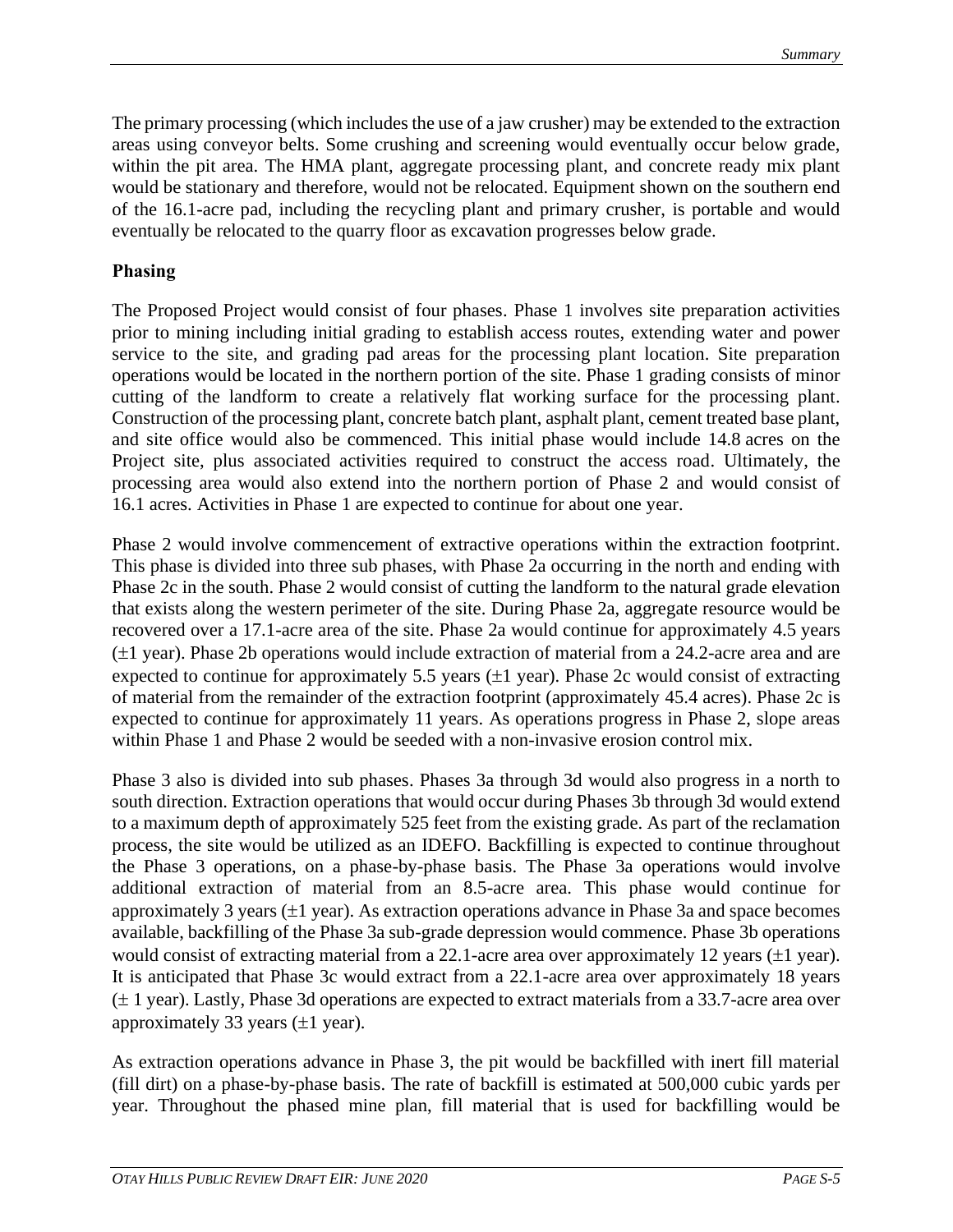compacted to form pad areas. Depending on the rate at which fill material is imported to the site, it is anticipated that Phase 4 activities would continue for approximately 64 years throughout the extraction operation. Phase 4 operations are anticipated to continue for approximately 15 years beyond extraction operations.

### **Reclamation**

Under the California Surface Mining and Reclamation Act (SMARA) of 1975 (California PRC Section 2710 et. seq.), all extractive operations are required to have a Reclamation Plan approved by the lead agency. A Reclamation Plan defines the activities to be carried out when extraction has been completed at a particular site. The extracted land must be returned to a useful, approved alternative purpose.

The Otay Hills Reclamation Plan (EnviroMINE, Inc. [EnviroMINE] 2019b) is contained in Appendix B of this EIR and describes the phased reclamation of extraction areas and sets forth standards to assure adequacy of the plan measures. Upon completion of each phase, reclamation would be commenced. Final reclamation would occur when all recovery operations have been completed. These activities would include final grading to establish the final land form, removal of plant equipment, application of topsoil resources, and revegetation.

#### **Post-extraction Land Use**

Reclamation of the extraction site is designed to conform to the planning goals described in the East Otay Mesa Specific Plan (EOMSP). The parcels are currently designated Mixed Industrial and Rural Residential. The proposed SPA would change areas currently designated as Rural Residential within the mining footprint to Mixed Industrial. Future development of the Project site would need to be consistent with the land use regulations set forth in the County General Plan, EOMSP and zoning ordinance. If future land uses were proposed that are not consistent with the EOMSP, a specific plan amendment and further environmental review would be required in accordance with CEQA.

### **S.1.4 Alternatives to be Evaluated**

The alternatives selected for analysis in this EIR are described in S.1.4 and the following alternatives:

- Extraction to Natural Grade Alternative
- Extraction to Varying Depth Alternative
- No Project/Existing Plan Alternative
- No Project Alternative

### **Extraction to Natural Grade Alternative**

The Extraction to Natural Grade Alternative would include only Phases 1 and 2 of the Proposed Project as described above. The impact footprint would be the same; however, the aggregate would only be extracted to natural grade elevation and the lifespan of this alternative would be approximately 20 years versus up to 120 years for the Proposed Project. Approximately 19 million tons of aggregate would be extracted under this alternative versus 90.9 million tons under the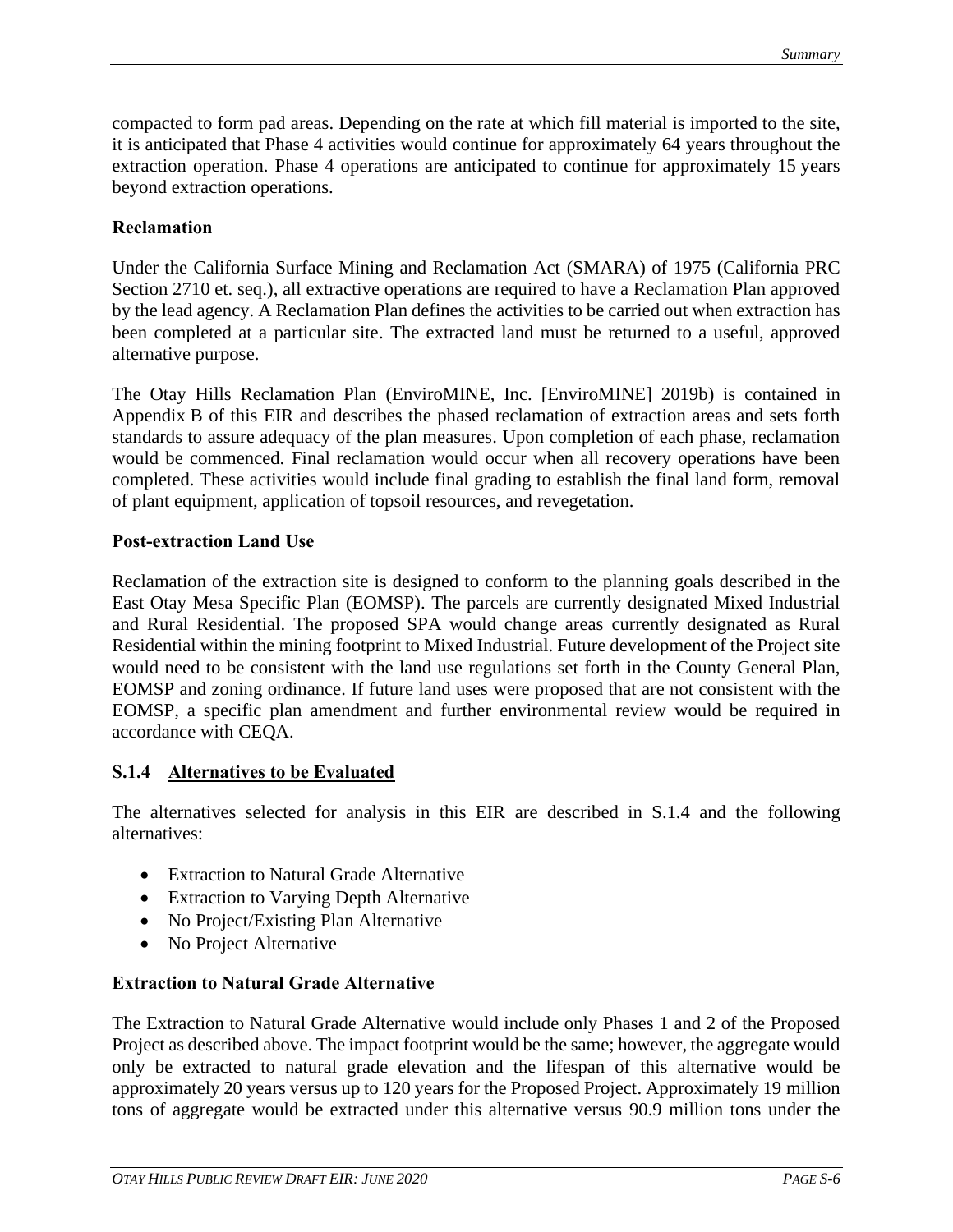Proposed Project. The operational characteristics would be the same as described for Proposed Project; however, the IDEFO (inert landfill) would not be included since the deep pit associated with Phase 3 of the Proposed Project would not occur.

#### **Extraction to Varying Depth Alternative**

The Extraction to Varying Depth Alternative would include the same operations and footprint as the Proposed Project (Figures 2-13a and 2-13b, *Extraction to Varying Depth Alternative*), except that the ultimate pit depth would be reduced from approximately 525 feet below the existing grade (under the Proposed Project) to a shallower depth. This alternative would result in a final extraction depth between 50 and 200 feet below the existing grade and would consist of four phases. These phases would be consistent with Phases 1 through 4 of the Proposed Project. Phase 1 would include site preparation and the construction of the processing plant. Phase 2 would consist of cutting the landform to the natural grade elevation that exists along the western perimeter of the site. The natural grade elevation of the mesa (west of the site) ranges between 580 and 650 feet AMSL. Extraction would progress in a north to south direction. Extraction operations during Phase 3 would extend below the Phase 2 area, to a maximum pit floor elevation of 380 to 530 feet AMSL, depending on the final depth of extraction. Phase 4 would involve backfilling the pit with inert fill material and compacting the material to form pad areas (IDEFO). Similar to the Proposed Project, the pit would be backfilled consecutively with extraction that occurs during Phase 3.

The total anticipated production of the quarry under this alternative would have an estimated life of 36 to 60 years and would extract approximately 35 to 60 million tons of mineral resource from the site, depending on the final depth of extraction. Annual production amounts are anticipated to be similar to the Proposed Project (i.e., between 0.6 and 1.6 million tons of aggregate per year).

Similar to the Proposed Project, the proposed construction aggregate operation would be developed in phases. The timing for Phases 1 through 4 could change in the future depending upon aggregate needs in southern San Diego County, such that the phases presented herein could change and/or more than one phase could be in use at any one time.

### **No Project/Existing Plan Alternative**

Under the No Project/Existing Plan Alternative, 316 acres of the 410-acre Project site that are within the EOMSP area would be developed as envisioned in the EOMSP which is the existing plan for the Project site. The MUP would not be proposed and there would be no construction aggregate facility or inert landfill on site.

Current land use designations for the Project site under the EOMSP allow for Mixed Industrial and Rural Residential uses. The Mixed Industrial areas generally are located in the flatter, central and southern portions of the western site of the Project site and cover approximately 62 acres. The Mixed Industrial use designation is primarily intended for wholesale storage and distribution, research services, and general industrial uses. Compatible commercial uses such as construction sales and services, automotive and equipment uses, and custom manufacturing are also permitted. As outlined within the EOMSP, buildout of the "planning area" is expected to occur by the year 2020. During this development period, interim uses such as agricultural and vehicular storage,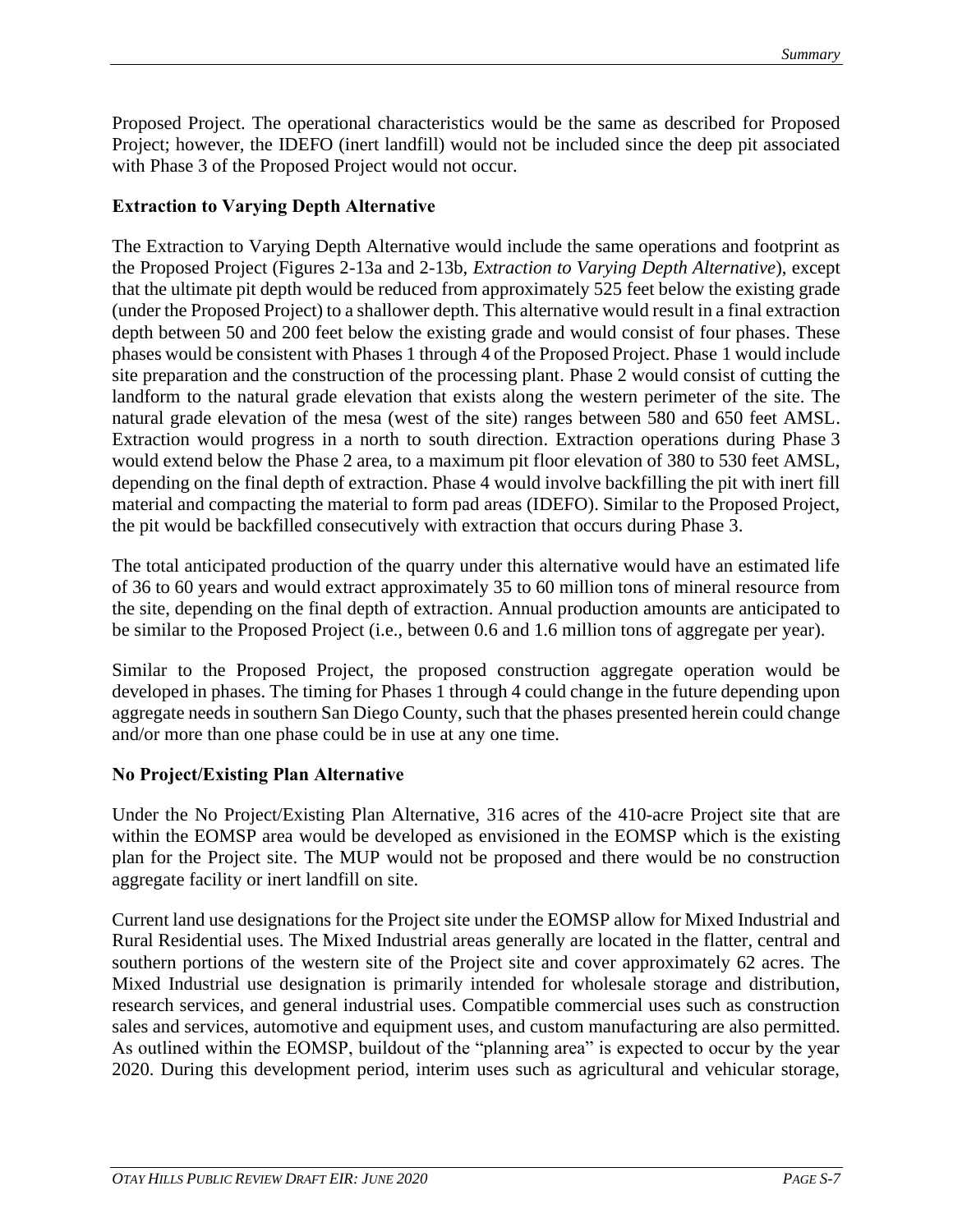construction equipment yards, and materials storage yards, and nurseries, are allowed within the designated Mixed Industrial use areas, as long as they are compatible with planned industrial uses.

The approximately 254-acre Rural Residential area is located in the hillier portions of the Project site. The Hillside Residential land use category allows low-density (1 dwelling unit [du]/20 gross acres) rural residential land use. Within the Project site, approximately 254 acres are designated for Hillside Residential use under the EOSMP. Therefore, at full buildout of the Project site, there could be up to 12 single-family dwelling units. Rural Residential areas with steep slopes and sensitive biological resources are given a "G" Designator and are subject to the Sensitive Resource Area Regulations of the Zoning Ordinance, which require a Site Plan Review Process. A Countyapproved Resource Conservation Plan also is required prior to any development, including clearing and grading. The EOMSP promotes dwelling unit clustering to protect sensitive environmental resources.

It is likely that an ITP would also be required under this alternative, as some portion of the Project site would be developed. Approximately 122 acres of vegetation would be directly affected upon implementation of the No Project/Existing Plan Alternative, based on full development of the 62-acre Mixed Industrial area and partial development of the 254-acre Rural Residential area. It is assumed that there would be a five-acre impact footprint for each of the 12 single-family rural residences, resulting in a total impact footprint of 60 acres within the Rural Residential area. Because no specific development plan exists for this alternative, the total impacts to individual vegetation communities and associated sensitive plant and animal species are not available for this alternative.

### **No Project Alternative**

In accordance with Section 15126.6(e) of the State CEQA Guidelines, the No Project Alternatives includes a discussion of: (1) the existing conditions at the time the Notice of preparation (NOP) is published; and (2) circumstances under which the Project does not proceed, taking into account what would reasonably expected to occur in the future by others (e.g., in accordance with the EOMSP).

Under the No Project Alternative, no construction aggregate extraction operation or IDEFO developed by the Project Applicant would occur on the Project site. The Project site would remain as it is today, consisting of the undeveloped land crossed by a series of dirt roads used primarily by the U.S. Border Patrol for domestic security purposes. No changes in the existing environment would be expected. The Project impact footprint is located within Major and Minor Amendment Areas of the South County Segment of the County's MSCP. A 120-foot San Diego Gas & Electric (SDG&E) easement including power lines runs diagonally through the Project site. Three SDG&E utility towers are located approximately 50 feet from the impact footprint. An SDG&E 20-foot natural gas pipeline easement runs along the western and southern boundary of the project area.

Under the No Project/Alternative, an ESA incidental take permit through the MSCP Subarea Plan Amendment process would not be required as the site would not be developed.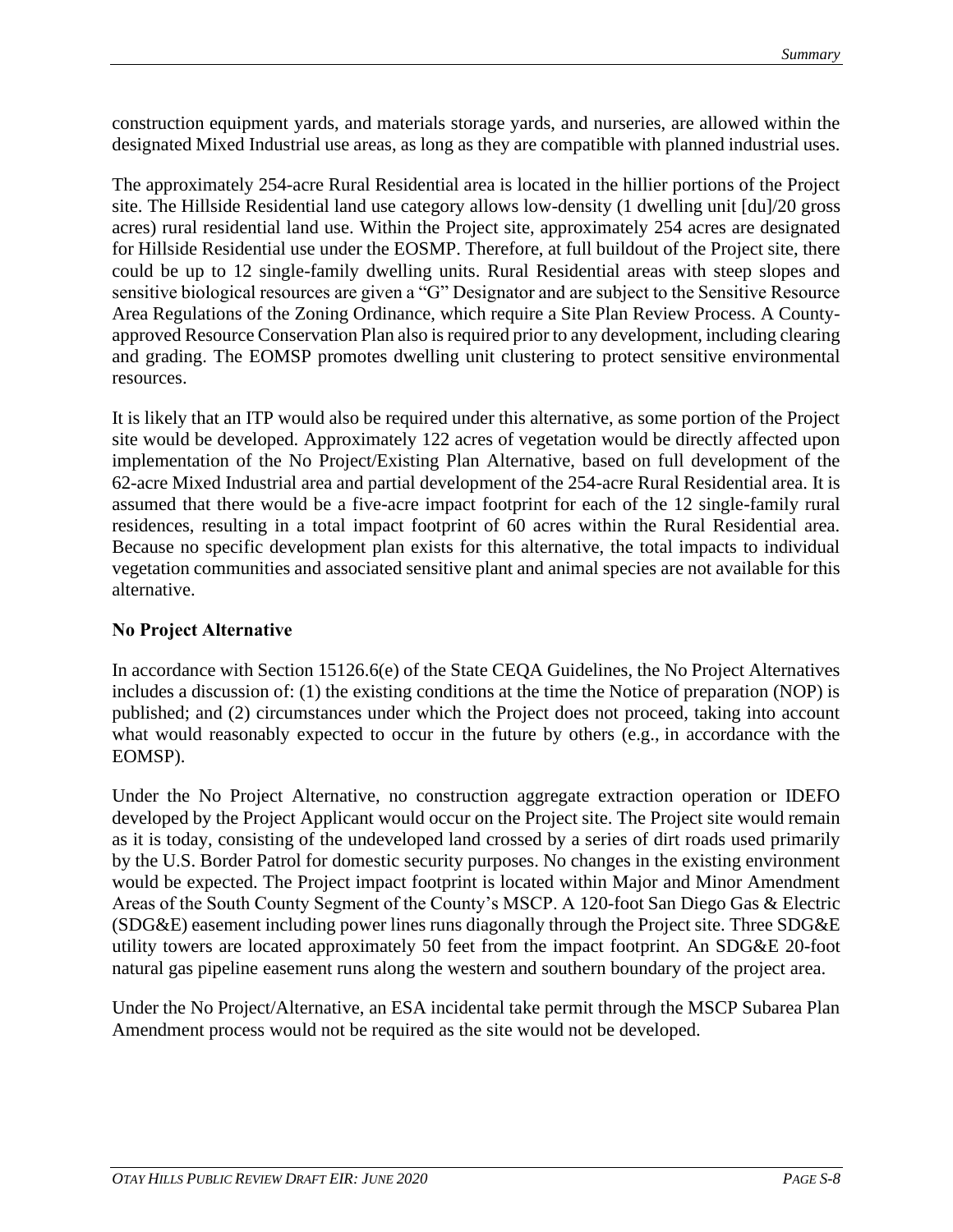## **S.1.5 Project Location**

The Project site is located in the unincorporated community of East Otay Mesa within the Otay Subregional Planning Area in the southernmost portion of San Diego County. The Project impact footprint is located 8.5 miles east of Interstate 805 (I-805)/State Route 905 (SR 905) interchange and 0.5 mile east of the intersection of Otay Mesa Road and Alta Road. The Project impact footprint is located at the eastern extension of Otay Mesa on the southwestern flank of the San Ysidro Mountains approximately 0.75 miles north of the U.S.-Mexico international border.

## **S.1.6 Environmental Setting/Affected Environment**

## **Project Vicinity**

Surrounding uses include undeveloped land, industrial uses, and scattered rural residential uses. The closest developments to the Project impact footprint include the power plant on a lot abutting the northwestern edge of the impact footprint and an asphalt plant on a lot abutting the southwestern edge of the impact footprint; the land adjacent to the remainder of the impact footprint is undeveloped. The land adjacent to the remainder of the impact footprint is undeveloped. There are also some recently graded pads for industrial development located immediately south of the power plant. Areas to the immediate south consist of undeveloped land and further to the south industrial portions of Tijuana, Mexico. Two prison facilities, the R.J. Donovan State Correctional Facility and the George F. Bailey County Detention Facility, are located approximately 1.5 miles northwest of the Project impact footprint. Brown Field is a general aviation airport in the City of San Diego approximately 3 miles west of the impact footprint, and Tijuana International Airport is in Tijuana, Mexico, approximately 2.5 miles to the southwest.

The scattered rural residential uses nearby consist of five private residential farms/ranches located within approximately two miles of the Project impact footprint. The properties include facilities for animals such as horses and sheep, multiple usable and derelict vehicles, as well as homes and scattered outbuildings. The closest house to the Project impact footprint is located off Alta Road via Kuebler Ranch Road (the former Kuebler residential ranch is currently a commercial establishment, R & F Metal, Inc.). Three houses are located on the north side of Old Otay Mesa Road, 1.4 miles directly west of the Project impact footprint. The fifth house is located between the two prison facilities, accessed via a dirt road off of Alta Road before Alta Road reaches the County Detention facility.

## **Site Characteristics**

The Project's 105-acre impact footprint is currently undeveloped, with the exception of a few dirt roads that transect the site. Due to the Project site's location near the international border, the site is frequented by the U.S. Border Patrol, which patrols the site in an effort to secure the U.S. against unlawful entry. The Project impact footprint is located within Major and Minor Amendment Areas of the South County Segment of the County's MSCP. A 120-foot San Diego San Diego Gas & Electric (SDG&E) easement including power lines runs diagonally through the Project site. Three SDG&E utility towers are located approximately 50 feet from the impact footprint. An SDG&E 20-foot natural gas pipeline easement runs along the western and southern boundary of the project area.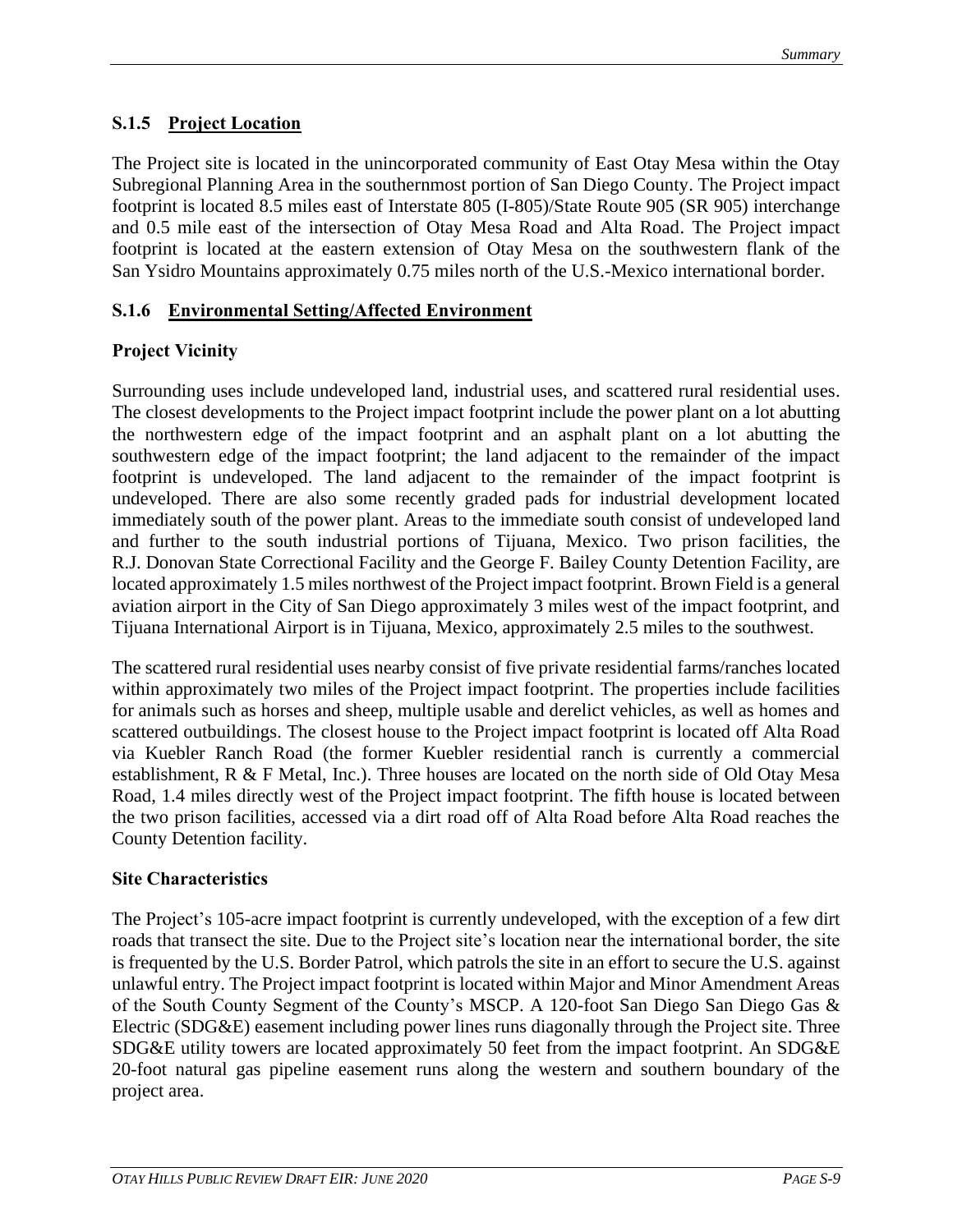Two knolls and several canyons, including one large canyon, exist within the Project impact footprint. The largest canyon on the 105-acre Project impact footprint contains the lowest site elevation, approximately 620 feet AMSL, along the western Project impact footprint boundary. This canyon flows via an unnamed drainage westward through the Project impact footprint and turns southward just beyond the Project impact footprint boundary. The northern and eastern slopes of the canyon rise into the San Ysidro Mountains bordering the Project impact footprint to the north and east. The southern slopes of this canyon rise to the highest point on the Project impact footprint, at 825 feet AMSL. This point of highest elevation occurs within the central-eastern boundary of the Project impact footprint. The two knolls occur southwest of this point at elevations of 758 and 725 feet. Approximately 21.7 acres of slopes steeper than 25 percent with a minimum 50-foot rise occur on the 105-acre Project impact footprint.

The Project site supports sensitive vegetation communities, including mule fat scrub, cismontane alkali marsh, native grassland, Diegan coastal sage scrub (including disturbed), chamise chaparral, southern mixed chaparral and non-native grassland.

### **S.2 Summary of Significant Effects and Mitigation Measures that Reduce or Avoid the Significant Effects**

Table S-1, *Summary of Significant Environmental Effects and Mitigation Measures*, located at the end of this chapter, provides a summary of significant environmental impacts that would result from implementation of the Proposed Project as well as each of the five alternatives. Table S-1 also includes mitigation measures to reduce and/or avoid the environmental effects, with a conclusion as to whether the impact would be mitigated to below a level of significance. Detailed analyses of significant environmental effects that can and cannot be avoided if the Project is implemented are provided in Chapter 4.0, *Environmental Impacts and Mitigation*, of this EIR. The mitigation measures listed in Table S-1 also are included in Chapter 10.0, *List of Mitigation Measures and Environmental Design Considerations for Proposed Project*, of this EIR.

## **S.3 Areas of Controversy**

On May 26, 2005, the NOP of an EIR was published and the Initial Study and NOP were distributed by the County to the State Clearinghouse, responsible agencies, and interested citizens and community groups for a 30-day public review period, pursuant to CEQA Guidelines. A Public Scoping Meeting was held on June 16, 2005 at the County. Nine letters were received in response to the NOP.

Concerns were expressed by County staff, and USFWS and CDFW (collectively referred to as "Wildlife Agencies") regarding the Project footprint and potential biological impacts. The Applicant has spent several years working with County staff and Wildlife Agencies on an adequate biological mitigation strategy to address sensitive biological habitat on the Project site. Numerous meetings have been held with County staff, Wildlife Agencies and the Applicant between 2005 and 2010 to address these concerns. The Applicant worked with County staff to revise the footprint, which resulted in a reduced mining impact footprint of approximately 105 acres. A SPA application was resubmitted to the County on November 19, 2010. Following review of the SPA application, the County determined that a new NOP should be prepared because substantial changes were made to the Project since the initial NOP dated May 26, 2005. In addition, the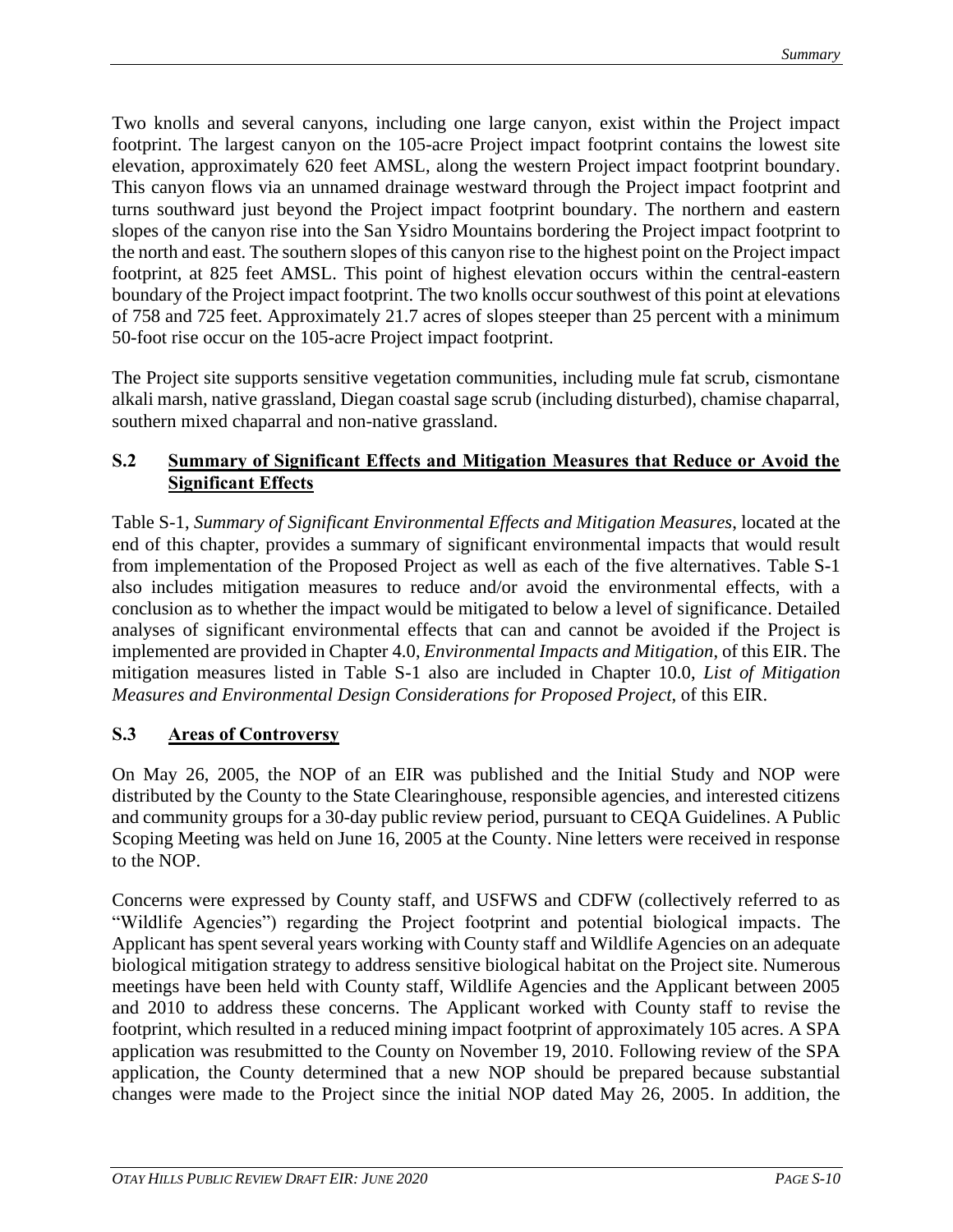subsequent NOP was issued because a joint EIR/EIS was proposed to be prepared for this Project in cooperation with the USFWS to address the environmental effects associated with an incidental take permit under Section  $10(a)(1)(B)$  of the ESA. Recently, based upon a preliminary analysis, USFWS has determined that their action would not result in significant impacts to the human environment under NEPA. Therefore, they anticipate going forward with a separate Environmental Assessment and Finding of No Significant Impact, for the issuance of an Incidental Take Permit under Section 10 of the Federal ESA.

An Initial Study was completed by the County for the revised Project on January 5, 2011. The resource areas potentially affected by the Proposed Project included land use and planning/ community character, aesthetics, hazards, utilities/service systems, hydrology/water quality, geology/soils, noise, cultural resources, air quality, transportation/circulation, biological resources, greenhouse gas emissions, and public services. On March 17, 2011, the NOP of an EIR/EIS was published, and the Initial Study and NOP were distributed by the County to the Office of Planning and Research – State Clearinghouse (SCH), responsible agencies and interested citizens and community groups for a 30-day public review period, pursuant to CEQA Guidelines. A Public Scoping Meeting was held on March 30, 2011 at the County. Six letters were received in response to the NOP. Appendix A includes the NOP dated March 17, 2011 in its entirety and the related comment letters.

The USFWS issued a Notice of Intent (NOI) in the Federal Register on August 18, 2014 for a 30-day review period, pursuant to NEPA requirements. Two letters were received in response to the NOI. Appendix A-2 includes the NOI in its entirety and the related comment letters.

Based upon a preliminary analysis, USFWS has determined that their action would not result in significant impacts to the human environment under NEPA. Therefore, they anticipate going forward with a separate Environmental Assessment and Finding of No Significant Impact, for the issuance of an Incidental Take Permit under Section 10 of the Federal ESA.

### **S.4 Issues to be Resolved by the Decision-making Body**

Under CEQA, an EIR is an informational document intended to inform the public agency decision makers and the public of the significant effects of a project, identify possible ways to minimize the significant effects, and describe reasonable alternatives to the project. The lead agency (in this case the County of San Diego) must respond to each significant effect identified in this EIR by making "Findings" for each significant effect. The decision makers also can decide whether to implement a project alternative or combination of alternatives. Preparation of a Statement of Overriding Considerations (explaining the overriding value of the Project despite adverse effects) would be required due to a significant and unmitigated impact associated with transportation noise to three single family residences on Otay Mesa Road.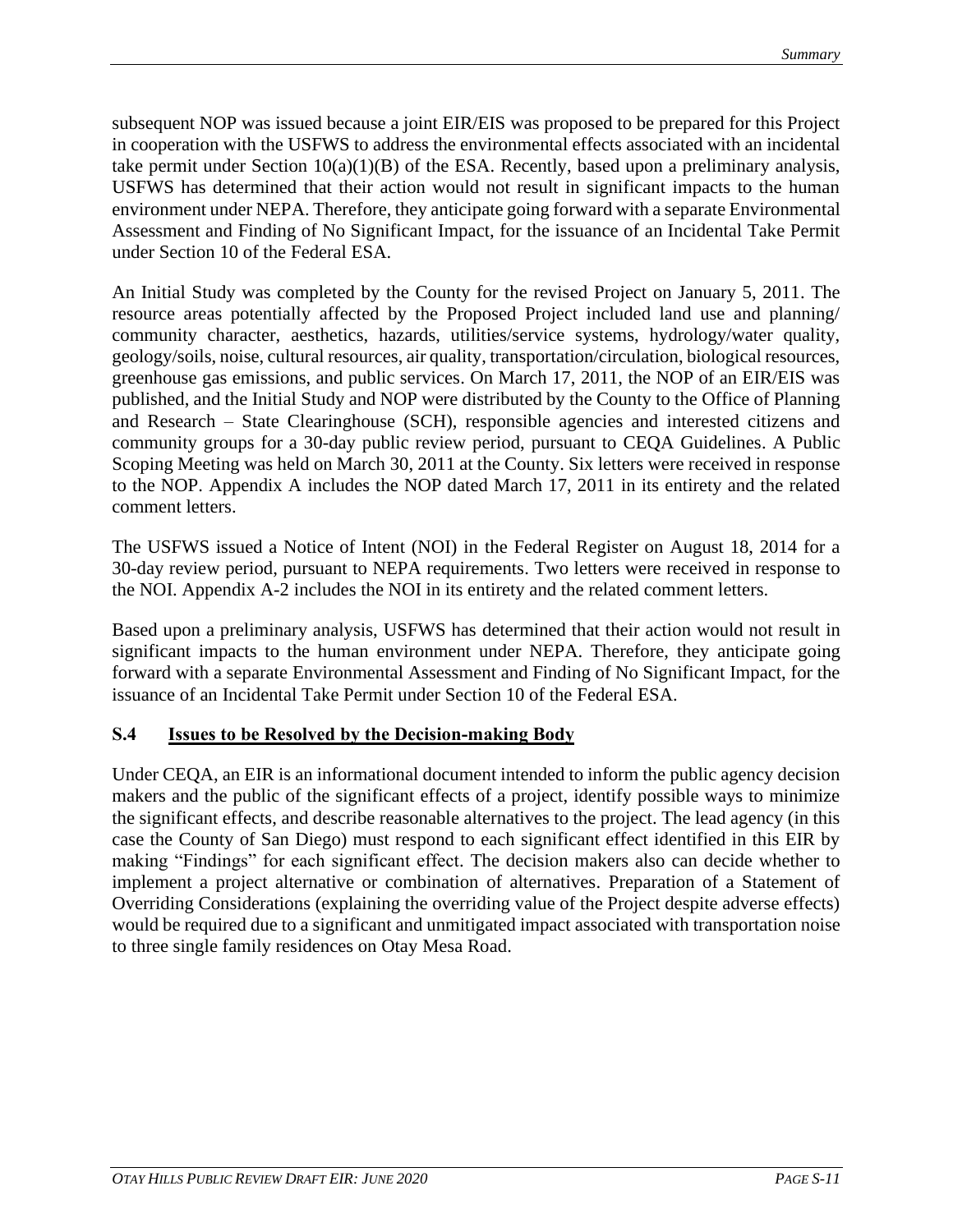#### THIS PAGE INTENTIONALLY LEFT BLANK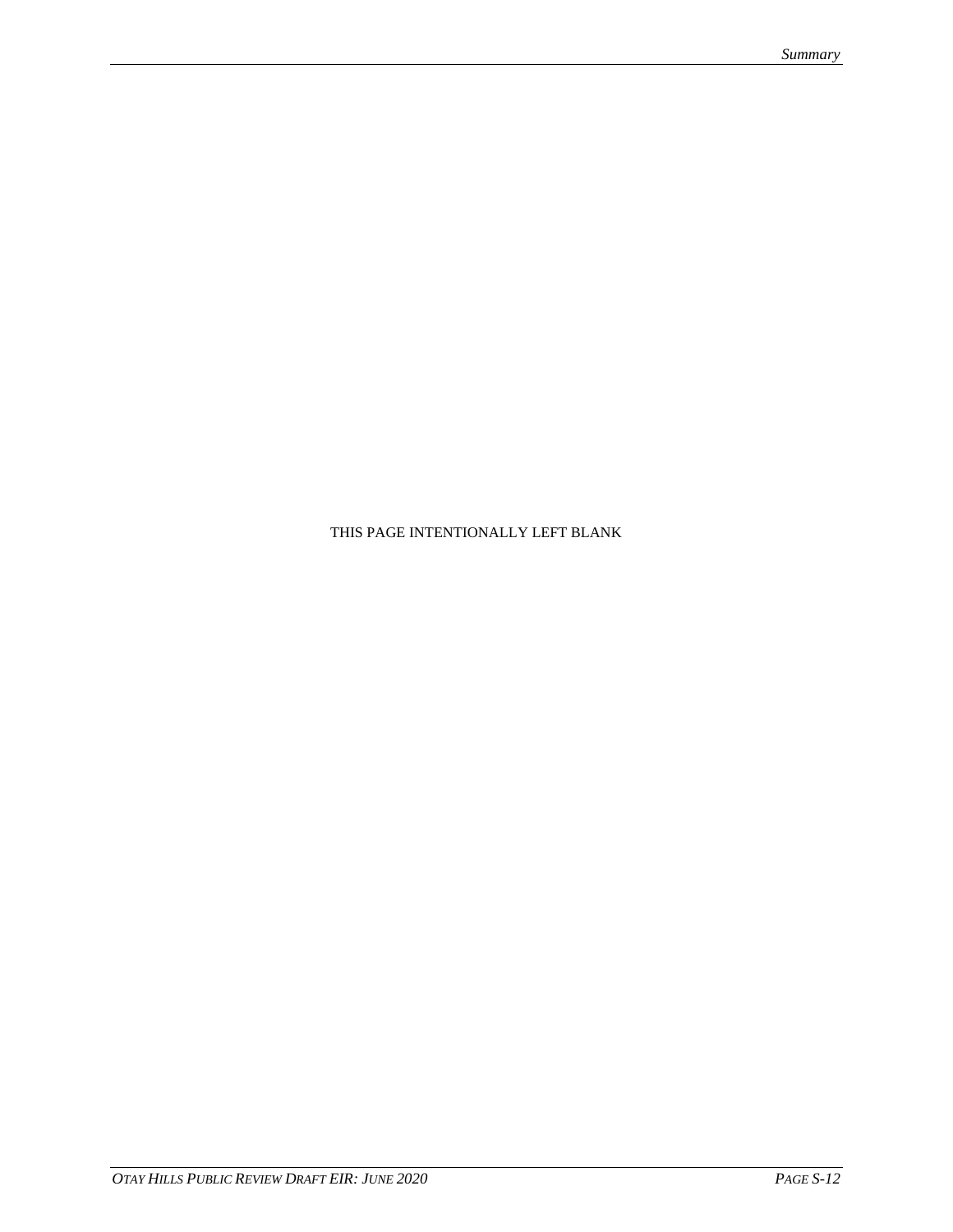|                                                                                                                                                                                                                                                                                                                                                                                                                                                                                                                                                                                                                                                                                                                                                                                                                                                                                                                                                                                                                                                                                                                                                                                                                                                                                                                              |                                                     | Table S-1<br>SUMMARY OF SIGNIFICANT ENVIRONMENTAL EFFECTS AND MITIGATION MEASURES |                                                                                                           |                                                                                                  |
|------------------------------------------------------------------------------------------------------------------------------------------------------------------------------------------------------------------------------------------------------------------------------------------------------------------------------------------------------------------------------------------------------------------------------------------------------------------------------------------------------------------------------------------------------------------------------------------------------------------------------------------------------------------------------------------------------------------------------------------------------------------------------------------------------------------------------------------------------------------------------------------------------------------------------------------------------------------------------------------------------------------------------------------------------------------------------------------------------------------------------------------------------------------------------------------------------------------------------------------------------------------------------------------------------------------------------|-----------------------------------------------------|-----------------------------------------------------------------------------------|-----------------------------------------------------------------------------------------------------------|--------------------------------------------------------------------------------------------------|
| <b>Proposed Project</b>                                                                                                                                                                                                                                                                                                                                                                                                                                                                                                                                                                                                                                                                                                                                                                                                                                                                                                                                                                                                                                                                                                                                                                                                                                                                                                      | <b>Extraction to Natural Grade Alternative</b>      | <b>Extraction to Varying Depth Alternative</b>                                    | No Project/Existing Plan Alternative                                                                      | <b>No Project Alternative</b>                                                                    |
|                                                                                                                                                                                                                                                                                                                                                                                                                                                                                                                                                                                                                                                                                                                                                                                                                                                                                                                                                                                                                                                                                                                                                                                                                                                                                                                              |                                                     | SIGNIFICANT AND UNAVOIDABLE IMPACTS                                               |                                                                                                           |                                                                                                  |
|                                                                                                                                                                                                                                                                                                                                                                                                                                                                                                                                                                                                                                                                                                                                                                                                                                                                                                                                                                                                                                                                                                                                                                                                                                                                                                                              |                                                     | <b>Project-level Impacts</b>                                                      |                                                                                                           |                                                                                                  |
|                                                                                                                                                                                                                                                                                                                                                                                                                                                                                                                                                                                                                                                                                                                                                                                                                                                                                                                                                                                                                                                                                                                                                                                                                                                                                                                              |                                                     | 4.5 Noise                                                                         |                                                                                                           |                                                                                                  |
| Direct Traffic Noise Impacts to Off-site Noise-sensitive Land Uses                                                                                                                                                                                                                                                                                                                                                                                                                                                                                                                                                                                                                                                                                                                                                                                                                                                                                                                                                                                                                                                                                                                                                                                                                                                           |                                                     |                                                                                   |                                                                                                           |                                                                                                  |
| Impact N-1: The backyards of two of the three analyzed<br>houses along Otay Mesa Road (located at 6950 and 6980<br>Otay Mesa Road; APNs 646-080-012 and 646-080-11)<br>would have noise levels above 60 CNEL during maximum<br>operation levels due to Project-generated traffic along the<br>roadway. Accordingly, direct project generated traffic noise<br>impacts would be significant.                                                                                                                                                                                                                                                                                                                                                                                                                                                                                                                                                                                                                                                                                                                                                                                                                                                                                                                                  | <b>Impact N-1:</b> Same as Proposed Project         | <b>Impact N-1:</b> Same as Proposed Project                                       | <b>Impact N-1a:</b> Same as Proposed Project.                                                             | No impacts associated with nois<br>would result from implementati<br>the No Project Alternative. |
| No Permissible Mitigation: Noise barriers in excess of 20<br>feet with returns on the residential properties to<br>accommodate driveways would be required to fully mitigate<br>impacts to the three affected houses along Otay Mesa Road.<br>The County of San Diego Zoning Ordinance 6708,<br>Permitted Fences, Walls, Gates and Entry Structures,<br>specifies that noise walls heights should not normally<br>exceed 72 -inches in height for backyard walls and<br>42 inches for front yard walls. The County will normally<br>permit walls to be planned as berm wall combinations up to<br>nine feet in height (which is probably not feasible at these<br>residences). The construction of noise walls to the requisite<br>height to control the noise from heavy truck traffic<br>immediately adjacent to the roadway would require walls<br>significantly higher than specified above. Therefore, this<br>mitigation, while feasible, would probably not be permitted<br>by the County of San Diego and is unlikely to be desired by<br>the residences of the houses. Residences may request the<br>construction of shorter noise walls in front of their property;<br>however, the walls would not fully mitigate impacts.<br>Accordingly, impacts are conservatively assessed as<br>significant and unmitigated. | No Permissible Mitigation: Same as Proposed Project | No Permissible Mitigation: Same as Proposed Project                               | No Permissible Mitigation: Same as Proposed Project.                                                      |                                                                                                  |
|                                                                                                                                                                                                                                                                                                                                                                                                                                                                                                                                                                                                                                                                                                                                                                                                                                                                                                                                                                                                                                                                                                                                                                                                                                                                                                                              |                                                     | 4.6 Air Quality                                                                   |                                                                                                           |                                                                                                  |
| <b>Operational Emissions Impacts</b>                                                                                                                                                                                                                                                                                                                                                                                                                                                                                                                                                                                                                                                                                                                                                                                                                                                                                                                                                                                                                                                                                                                                                                                                                                                                                         |                                                     |                                                                                   |                                                                                                           |                                                                                                  |
| <b>Impact AQ-1:</b> Peak daily operational emissions of $NOX$<br>during Phase 2 would exceed the daily threshold, thus                                                                                                                                                                                                                                                                                                                                                                                                                                                                                                                                                                                                                                                                                                                                                                                                                                                                                                                                                                                                                                                                                                                                                                                                       | <b>Impact AQ-1:</b> Same as Proposed Project        | <b>Impact AQ-1:</b> Same as Proposed Project                                      | Air quality impacts from implementation of the No<br>Project/Existing Plan Alternative would be less than | No impacts associated with air<br>would result from implementati                                 |

| n Alternative                        | <b>No Project Alternative</b>                                                                                |
|--------------------------------------|--------------------------------------------------------------------------------------------------------------|
|                                      |                                                                                                              |
|                                      |                                                                                                              |
|                                      |                                                                                                              |
| roject.                              | No impacts associated with noise<br>would result from implementation of<br>the No Project Alternative.       |
| as Proposed Project.                 |                                                                                                              |
|                                      |                                                                                                              |
|                                      |                                                                                                              |
|                                      |                                                                                                              |
|                                      |                                                                                                              |
|                                      |                                                                                                              |
|                                      |                                                                                                              |
|                                      |                                                                                                              |
| ation of the No<br>buld be less than | No impacts associated with air quality<br>would result from implementation of<br>the No Project Alternative. |
|                                      |                                                                                                              |

| <b>Impact AQ-1:</b> Peak daily operational emissions of $NOX$ | <b>Impact AQ-1:</b> Same as Proposed Project | <b>Impact AQ-1:</b> Same as Proposed Project | Air quality impacts from impleme  |
|---------------------------------------------------------------|----------------------------------------------|----------------------------------------------|-----------------------------------|
| during Phase 2 would exceed the daily threshold, thus         |                                              |                                              | Project/Existing Plan Alternative |
| resulting in a significant impact.                            |                                              |                                              | significant.                      |
|                                                               |                                              |                                              |                                   |
| No Permissible Mitigation                                     | No Permissible Mitigation                    | No Permissible Mitigation                    |                                   |
|                                                               |                                              |                                              |                                   |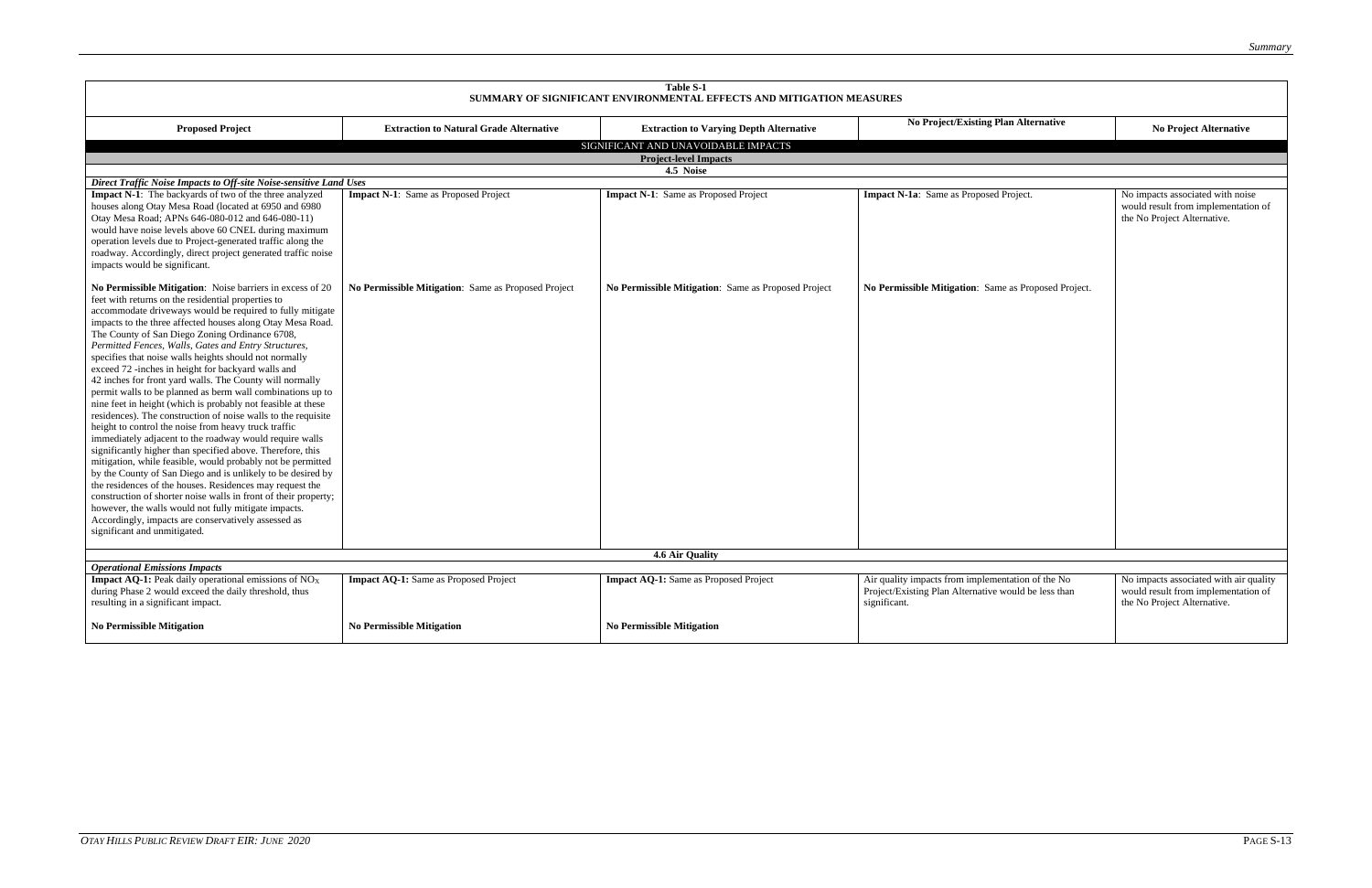| Table $S-1$ (cont.)<br>SUMMARY OF SIGNIFICANT ENVIRONMENTAL EFFECTS AND MITIGATION MEASURES                                                                                                                                                                                                                                                                                                                                        |                                                                                                     |                                                                                                     |                                                                                                                                                                                                                                                                                                                                                                                                                |                                                                                                                                                                     |
|------------------------------------------------------------------------------------------------------------------------------------------------------------------------------------------------------------------------------------------------------------------------------------------------------------------------------------------------------------------------------------------------------------------------------------|-----------------------------------------------------------------------------------------------------|-----------------------------------------------------------------------------------------------------|----------------------------------------------------------------------------------------------------------------------------------------------------------------------------------------------------------------------------------------------------------------------------------------------------------------------------------------------------------------------------------------------------------------|---------------------------------------------------------------------------------------------------------------------------------------------------------------------|
| <b>Proposed Project</b>                                                                                                                                                                                                                                                                                                                                                                                                            | <b>Extraction to Natural Grade Alternative</b>                                                      | <b>Extraction to Varying Depth Alternative</b>                                                      | No Project/Existing Plan Alternative                                                                                                                                                                                                                                                                                                                                                                           | No Project Alternative                                                                                                                                              |
|                                                                                                                                                                                                                                                                                                                                                                                                                                    |                                                                                                     | SIGNIFICANT AND UNAVOIDABLE IMPACTS (cont.)                                                         |                                                                                                                                                                                                                                                                                                                                                                                                                |                                                                                                                                                                     |
|                                                                                                                                                                                                                                                                                                                                                                                                                                    |                                                                                                     | Project-level Impacts (cont.)                                                                       |                                                                                                                                                                                                                                                                                                                                                                                                                |                                                                                                                                                                     |
|                                                                                                                                                                                                                                                                                                                                                                                                                                    |                                                                                                     | 4.9 Land Use and Planning                                                                           |                                                                                                                                                                                                                                                                                                                                                                                                                |                                                                                                                                                                     |
| <b>Land Use</b><br>Impact LU-1: Project implementation would result in a<br>significant Project-level land use impact due to<br>inconsistency with the Noise Element of the County General<br>Plan, related to Project-generated transportation noise levels<br>at three identified residences on Otay Mesa Road. Refer to<br>Impact N-1.<br>No Permissible Mitigation: Refer to the reasoning<br>provided above under Impact N-1. | <b>Impact LU-1:</b> Same as Proposed Project<br>No Permissible Mitigation: Same as Proposed Project | Impact LU-1: Same as Proposed Project<br>No Permissible Mitigation: Same as Proposed Project        | Since the No Project/Existing Plan Alternative would<br>consist of implementation of the land use designations for<br>the Project site delineated in the EOMSP, this alternative<br>would, by definition, be consistent with all applicable plans,<br>policies and ordinances. Accordingly, no impacts related to<br>land use would result from implementation of the No<br>Project/Existing Plan Alternative. | No impacts related to land use would<br>result from implementation of the No<br>Project Alternative.                                                                |
|                                                                                                                                                                                                                                                                                                                                                                                                                                    |                                                                                                     | <b>Cumulative-level Impacts</b>                                                                     |                                                                                                                                                                                                                                                                                                                                                                                                                |                                                                                                                                                                     |
|                                                                                                                                                                                                                                                                                                                                                                                                                                    |                                                                                                     | 4.5 Noise                                                                                           |                                                                                                                                                                                                                                                                                                                                                                                                                |                                                                                                                                                                     |
| <b>Impact N-3:</b> Cumulative direct project generated traffic<br>impacts to exterior use areas (backyards) of the three<br>analyzed houses along Otay Mesa Road (located at 6950<br>and 6980 Otay Mesa Road; APNs 646-080-012 and 646-<br>080-11) would be significant.                                                                                                                                                           | <b>Impact N-3:</b> Same as Proposed Project                                                         | <b>Impact N-3:</b> Same as Proposed Project                                                         | Impact N-3a: Same as Proposed Project.                                                                                                                                                                                                                                                                                                                                                                         | No impacts associated with noise<br>would result from implementation of<br>the No Project Alternative.                                                              |
| No Permissible Mitigation: Refer to the reasoning<br>provided above under Impact N-1.                                                                                                                                                                                                                                                                                                                                              | No Permissible Mitigation: Same as Proposed Project                                                 | No Permissible Mitigation: Same as Proposed Project                                                 | No Permissible Mitigation: Same as Proposed Project.                                                                                                                                                                                                                                                                                                                                                           |                                                                                                                                                                     |
|                                                                                                                                                                                                                                                                                                                                                                                                                                    |                                                                                                     | 4.6 Air Quality                                                                                     |                                                                                                                                                                                                                                                                                                                                                                                                                |                                                                                                                                                                     |
| <b>Impact AQ-2:</b> Peak daily operational emissions of NO <sub>X</sub><br>during Phase 2 would exceed the daily threshold, thus<br>resulting in a significant cumulative air quality impact.                                                                                                                                                                                                                                      | Impact AQ-2: Same as Proposed Project                                                               | Impact AQ-2: Same as Proposed Project                                                               | Cumulative air quality impacts from implementation of the<br>No Project/Existing Plan Alternative would be less than<br>significant.                                                                                                                                                                                                                                                                           | No cumulative impacts associated with<br>air quality would result from<br>implementation of the No Project<br>Alternative.                                          |
| <b>No Permissible Mitigation</b>                                                                                                                                                                                                                                                                                                                                                                                                   | <b>No Permissible Mitigation</b>                                                                    | <b>No Permissible Mitigation</b>                                                                    |                                                                                                                                                                                                                                                                                                                                                                                                                |                                                                                                                                                                     |
|                                                                                                                                                                                                                                                                                                                                                                                                                                    |                                                                                                     | 4.9 Land Use and Planning                                                                           |                                                                                                                                                                                                                                                                                                                                                                                                                |                                                                                                                                                                     |
| Land Use                                                                                                                                                                                                                                                                                                                                                                                                                           |                                                                                                     |                                                                                                     |                                                                                                                                                                                                                                                                                                                                                                                                                |                                                                                                                                                                     |
| Impact LU-3: Project implementation would result in a<br>significant cumulative land use impact due to inconsistency<br>with the County General Plan Noise Element, related to<br>Project-generated transportation noise levels at three<br>identified residences on Otay Mesa Road.<br>No Permissible Mitigation: Refer to the reasoning                                                                                          | <b>Impact LU-3:</b> Same as Proposed Project<br>No Permissible Mitigation: Same as Proposed Project | <b>Impact LU-3:</b> Same as Proposed Project<br>No Permissible Mitigation: Same as Proposed Project | Since the No Project/Existing Plan Alternative would<br>consist of implementation of the land use designations for<br>the Project site delineated in the EOMSP, this alternative<br>would, by definition, be consistent with all applicable plans,<br>policies and ordinances. Accordingly, no impacts related to<br>land use would result from implementation of the No<br>Project/Existing Plan Alternative. | No impacts related to land use would<br>result from implementation of the No<br>Project Alternative.                                                                |
| provided above under Impact N-1.                                                                                                                                                                                                                                                                                                                                                                                                   |                                                                                                     |                                                                                                     |                                                                                                                                                                                                                                                                                                                                                                                                                |                                                                                                                                                                     |
|                                                                                                                                                                                                                                                                                                                                                                                                                                    |                                                                                                     | SIGNIFICANT IMPACTS MITIGATED TO A LEVEL OF LESS THAN SIGNIFICANT                                   |                                                                                                                                                                                                                                                                                                                                                                                                                |                                                                                                                                                                     |
|                                                                                                                                                                                                                                                                                                                                                                                                                                    |                                                                                                     | <b>Project-level Impacts</b><br><b>4.1 Geological Resources</b>                                     |                                                                                                                                                                                                                                                                                                                                                                                                                |                                                                                                                                                                     |
| Landslide Hazards and Unstable Geologic or Soil Units                                                                                                                                                                                                                                                                                                                                                                              |                                                                                                     |                                                                                                     |                                                                                                                                                                                                                                                                                                                                                                                                                |                                                                                                                                                                     |
| Impact GE-1: Construction of temporary and permanent<br>cut slopes could potentially result in significant impacts<br>related to landslide/instability hazards due to uncertainties<br>regarding geologic/structural conditions and the stability of<br>extraction and final cut slopes with respect to rock/debris<br>falls.                                                                                                      | <b>Impact GE-1:</b> Same as Proposed Project                                                        | <b>Impact GE-1:</b> Same as Proposed Project                                                        | <b>Impact GE-1:</b> Same as Proposed Project                                                                                                                                                                                                                                                                                                                                                                   | No significant impacts related to<br>landslide/slope stability, settlement or<br>liquefaction would result from<br>implementation of the No Project<br>Alternative. |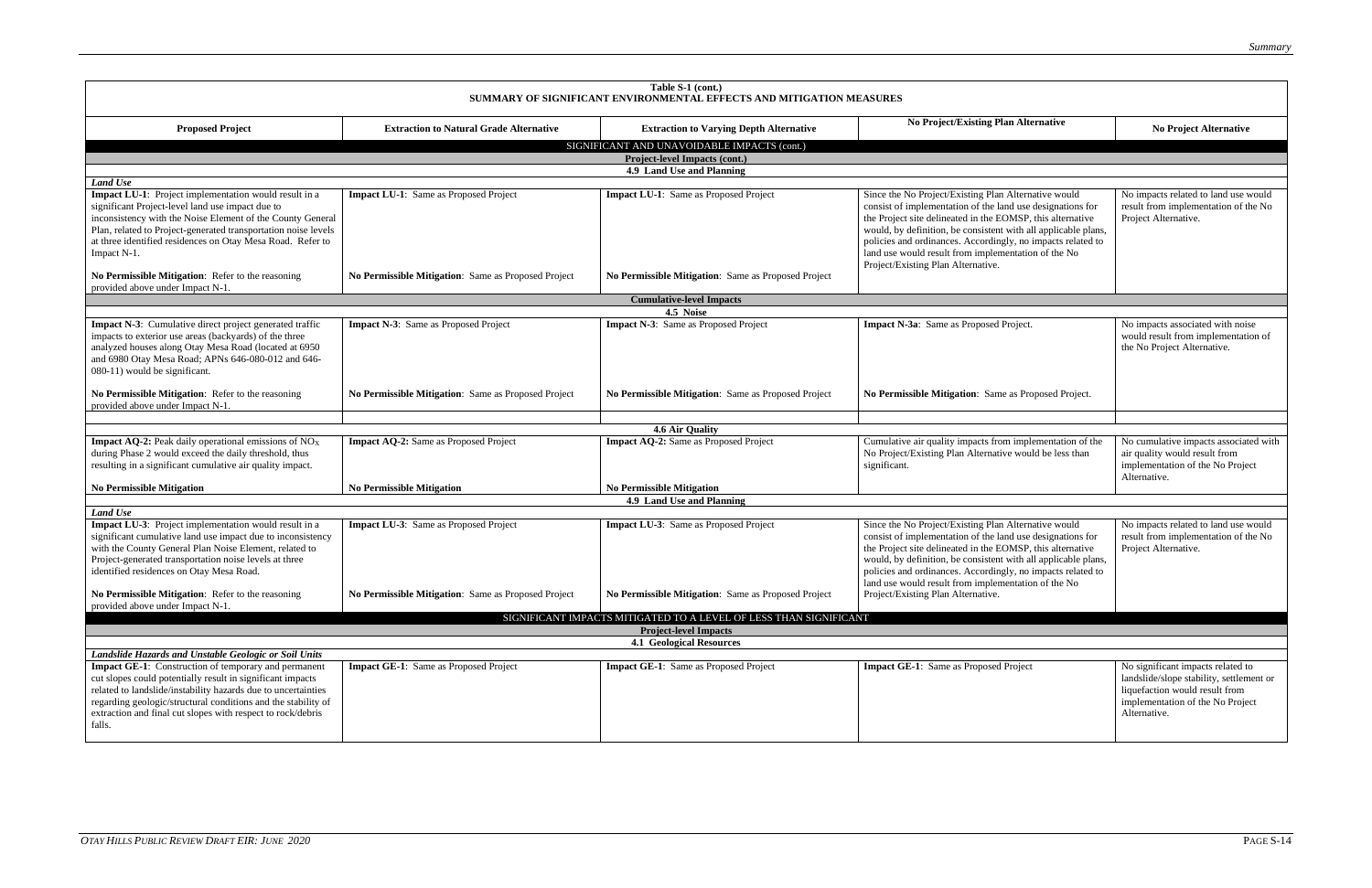| Table S-1 (cont.)<br>SUMMARY OF SIGNIFICANT ENVIRONMENTAL EFFECTS AND MITIGATION MEASURES                                                                                                                                                                                                                                                                                                                                                                                                                                                                                                                                                                                                                                                                                                                                                                                                                                                                                                                                                                                                                                                                                                                                                                                                                                                                           |                                                                                                     |                                                                                                     |                                                                                                                                                                                                                                                                                                                                                                                                                                                                                                                                                                                                                                                                                                                                                                                                                                                                                                                                                                                                       |                                                                                    |
|---------------------------------------------------------------------------------------------------------------------------------------------------------------------------------------------------------------------------------------------------------------------------------------------------------------------------------------------------------------------------------------------------------------------------------------------------------------------------------------------------------------------------------------------------------------------------------------------------------------------------------------------------------------------------------------------------------------------------------------------------------------------------------------------------------------------------------------------------------------------------------------------------------------------------------------------------------------------------------------------------------------------------------------------------------------------------------------------------------------------------------------------------------------------------------------------------------------------------------------------------------------------------------------------------------------------------------------------------------------------|-----------------------------------------------------------------------------------------------------|-----------------------------------------------------------------------------------------------------|-------------------------------------------------------------------------------------------------------------------------------------------------------------------------------------------------------------------------------------------------------------------------------------------------------------------------------------------------------------------------------------------------------------------------------------------------------------------------------------------------------------------------------------------------------------------------------------------------------------------------------------------------------------------------------------------------------------------------------------------------------------------------------------------------------------------------------------------------------------------------------------------------------------------------------------------------------------------------------------------------------|------------------------------------------------------------------------------------|
| <b>Proposed Project</b>                                                                                                                                                                                                                                                                                                                                                                                                                                                                                                                                                                                                                                                                                                                                                                                                                                                                                                                                                                                                                                                                                                                                                                                                                                                                                                                                             | <b>Extraction to Natural Grade Alternative</b>                                                      | <b>Extraction to Varying Depth Alternative</b>                                                      | No Project/Existing Plan Alternative                                                                                                                                                                                                                                                                                                                                                                                                                                                                                                                                                                                                                                                                                                                                                                                                                                                                                                                                                                  | <b>No Project Alternative</b>                                                      |
|                                                                                                                                                                                                                                                                                                                                                                                                                                                                                                                                                                                                                                                                                                                                                                                                                                                                                                                                                                                                                                                                                                                                                                                                                                                                                                                                                                     |                                                                                                     | SIGNIFICANT IMPACTS MITIGATED TO A LEVEL OF LESS THAN SIGNIFICANT (cont.)                           |                                                                                                                                                                                                                                                                                                                                                                                                                                                                                                                                                                                                                                                                                                                                                                                                                                                                                                                                                                                                       |                                                                                    |
|                                                                                                                                                                                                                                                                                                                                                                                                                                                                                                                                                                                                                                                                                                                                                                                                                                                                                                                                                                                                                                                                                                                                                                                                                                                                                                                                                                     |                                                                                                     | <b>Project-level Impacts</b>                                                                        |                                                                                                                                                                                                                                                                                                                                                                                                                                                                                                                                                                                                                                                                                                                                                                                                                                                                                                                                                                                                       |                                                                                    |
|                                                                                                                                                                                                                                                                                                                                                                                                                                                                                                                                                                                                                                                                                                                                                                                                                                                                                                                                                                                                                                                                                                                                                                                                                                                                                                                                                                     |                                                                                                     | 4.1 Geological Resources (cont.)                                                                    |                                                                                                                                                                                                                                                                                                                                                                                                                                                                                                                                                                                                                                                                                                                                                                                                                                                                                                                                                                                                       |                                                                                    |
| Landslide Hazards and Unstable Geologic or Soil Units (cont.)<br>Mitigation Measure GE-1: A qualified geologist shall be<br>on-site during applicable temporary and permanent cut slope<br>excavations to monitor for localized unstable geologic<br>conditions associated with the exposure of intersecting<br>fractures, planes of weakness, or other conditions that may<br>result in unstable slopes. Applicable recommendations from<br>the noted monitoring shall be provided to a qualified<br>engineer and incorporated into the Project design and<br>construction efforts, through measures approved by the<br>County such as localized changes in cut slope grades, use of<br>stabilizing structures (e.g., rock bolts or wire mesh) and<br>installation of protective devices (e.g., rock/debris fall                                                                                                                                                                                                                                                                                                                                                                                                                                                                                                                                                   | Mitigation Measure GE-1: Same as Proposed Project                                                   | Mitigation Measure GE-1: Same as Proposed Project                                                   | Mitigation Measure GE-1: Same as Proposed Project                                                                                                                                                                                                                                                                                                                                                                                                                                                                                                                                                                                                                                                                                                                                                                                                                                                                                                                                                     |                                                                                    |
| fences or barriers).<br><b>Impact GE-2:</b> Implementation of the Proposed Project<br>IDEFO would potentially result in significant impacts<br>related to short- and long-term settlement of fill materials.                                                                                                                                                                                                                                                                                                                                                                                                                                                                                                                                                                                                                                                                                                                                                                                                                                                                                                                                                                                                                                                                                                                                                        | <b>Impact GE-2:</b> Same as Proposed Project                                                        | <b>Impact GE-2:</b> Same as Proposed Project                                                        |                                                                                                                                                                                                                                                                                                                                                                                                                                                                                                                                                                                                                                                                                                                                                                                                                                                                                                                                                                                                       |                                                                                    |
| Mitigation Measure M-GE-2: A Settlement Monitoring<br>Program (SMP) approved by the County shall be<br>implemented by a qualified geotechnical engineer to<br>monitor and document potential short- and long-term<br>settlement related to the IDEFO. Specific elements that this<br>program shall include are discussed in Subchapter 4.1.3.3,<br>Geological Resources.                                                                                                                                                                                                                                                                                                                                                                                                                                                                                                                                                                                                                                                                                                                                                                                                                                                                                                                                                                                            | Mitigation Measure M-GE-2: Same as Proposed Project                                                 | Mitigation Measure M-GE-2: Same as Proposed Project                                                 |                                                                                                                                                                                                                                                                                                                                                                                                                                                                                                                                                                                                                                                                                                                                                                                                                                                                                                                                                                                                       |                                                                                    |
|                                                                                                                                                                                                                                                                                                                                                                                                                                                                                                                                                                                                                                                                                                                                                                                                                                                                                                                                                                                                                                                                                                                                                                                                                                                                                                                                                                     |                                                                                                     | <b>4.3 Biological Resources</b>                                                                     |                                                                                                                                                                                                                                                                                                                                                                                                                                                                                                                                                                                                                                                                                                                                                                                                                                                                                                                                                                                                       |                                                                                    |
| <b>Riparian Habitat and Other Sensitive Natural Communities</b>                                                                                                                                                                                                                                                                                                                                                                                                                                                                                                                                                                                                                                                                                                                                                                                                                                                                                                                                                                                                                                                                                                                                                                                                                                                                                                     |                                                                                                     |                                                                                                     |                                                                                                                                                                                                                                                                                                                                                                                                                                                                                                                                                                                                                                                                                                                                                                                                                                                                                                                                                                                                       |                                                                                    |
| <b>Impact BI-1:</b> Implementation of the Proposed Project<br>would result in removal of 0.27 acre of cismontane alkali<br>marsh.<br>Mitigation Measure M-BI-1: Mitigation for removal of                                                                                                                                                                                                                                                                                                                                                                                                                                                                                                                                                                                                                                                                                                                                                                                                                                                                                                                                                                                                                                                                                                                                                                           | <b>Impact BI-1:</b> Same as Proposed Project<br>Mitigation Measure M-BI-1: Same as Proposed Project | <b>Impact BI-1:</b> Same as Proposed Project<br>Mitigation Measure M-BI-1: Same as Proposed Project | <b>Impact BI-1:</b> Approximately 122 acres of vegetation<br>would be directly affected upon implementation of the No<br>Project/Existing Plan Alternative; however, no specific<br>development plan exists for this alternative. Therefore,<br>specific impacts to individual vegetation communities are                                                                                                                                                                                                                                                                                                                                                                                                                                                                                                                                                                                                                                                                                             | Under the No Project Alternativ<br>impacts to cismontane alkali ma<br>would occur. |
| 0.27 acre of cismontane alkali marsh shall occur at a 3:1<br>ratio through on- or off-site creation, restoration and/or<br>enhancement of 0.81 acre of wetland or riparian habitat, or<br>alternative mitigation acceptable to the County and resource<br>agencies prior to commencement of construction of<br>extraction operation support facilities or extraction<br>operations. At least 0.27 acre of the mitigation shall be<br>habitat creation to ensure no-net-loss of wetlands.<br>Prior to the clearing of habitat and commencement of<br>construction of extraction operation support facilities or<br>extraction operations for the Proposed Project, the applicant<br>shall either: (1) purchase wetland habitat credits, (2) identify<br>(and acquire, if necessary) appropriate habitat within the<br>County and prepare a wetland restoration plan, or (3)<br>identify and provide alternative mitigation acceptable to the<br>County, the Corps, RWQCB, and CDFW. Such alternative<br>mitigation could include financial or in-kind contributions to<br>a larger restoration or enhancement project. The wetland<br>restoration plan would require written approval from the<br>Corps, RWQCB, CDFW, and County. In addition, a bond<br>shall be provided to the County prior to habitat clearing and<br>commencement of construction of extraction |                                                                                                     |                                                                                                     | not available for this alternative.<br><b>Mitigation Measure M-BI-1:</b> Mitigation for impacts to<br>cismontane alkali marsh shall occur at a 3:1 ratio through<br>on- or off-site creation, restoration and/or enhancement of<br>cismontane alkali marsh in consultation with the County and<br>resource agencies prior to commencement of construction of<br>extraction operation support facilities or extraction<br>operations.<br>Prior to the clearing of habitat and commencement of<br>construction activities for the No Project/Existing Plan<br>Alternative, the applicant shall either: (1) purchase wetland<br>habitat credits or (2) identify (and acquire, if necessary)<br>appropriate habitat within the County and prepare a wetland<br>restoration plan. The wetland restoration plan would require<br>written approval from the USACE, CDFW, and County. In<br>addition, a bond shall be provided to the County prior to<br>habitat clearing and commencement of construction of |                                                                                    |

| n Alternative                                        |                                                    |
|------------------------------------------------------|----------------------------------------------------|
|                                                      | <b>No Project Alternative</b>                      |
|                                                      |                                                    |
|                                                      |                                                    |
| as Proposed Project                                  |                                                    |
|                                                      |                                                    |
|                                                      |                                                    |
|                                                      |                                                    |
|                                                      |                                                    |
|                                                      |                                                    |
|                                                      |                                                    |
|                                                      |                                                    |
|                                                      |                                                    |
|                                                      |                                                    |
|                                                      |                                                    |
|                                                      |                                                    |
|                                                      |                                                    |
|                                                      |                                                    |
|                                                      |                                                    |
|                                                      |                                                    |
|                                                      |                                                    |
|                                                      |                                                    |
| acres of vegetation                                  | Under the No Project Alternative, no               |
| olementation of the No<br>owever, no specific        | impacts to cismontane alkali marsh<br>would occur. |
| ernative. Therefore,                                 |                                                    |
| ation communities are                                |                                                    |
|                                                      |                                                    |
| gation for impacts to<br>at a 3:1 ratio through      |                                                    |
| and/or enhancement of                                |                                                    |
| tion with the County and<br>ement of construction of |                                                    |
| es or extraction                                     |                                                    |
|                                                      |                                                    |
| ommencement of                                       |                                                    |
| oject/Existing Plan<br>er: (1) purchase wetland      |                                                    |
| cquire, if necessary)                                |                                                    |
| ty and prepare a wetland<br>ation plan would require |                                                    |
| CDFW, and County. In                                 |                                                    |
| o the County prior to<br>t of construction of        |                                                    |
|                                                      |                                                    |
|                                                      |                                                    |
|                                                      |                                                    |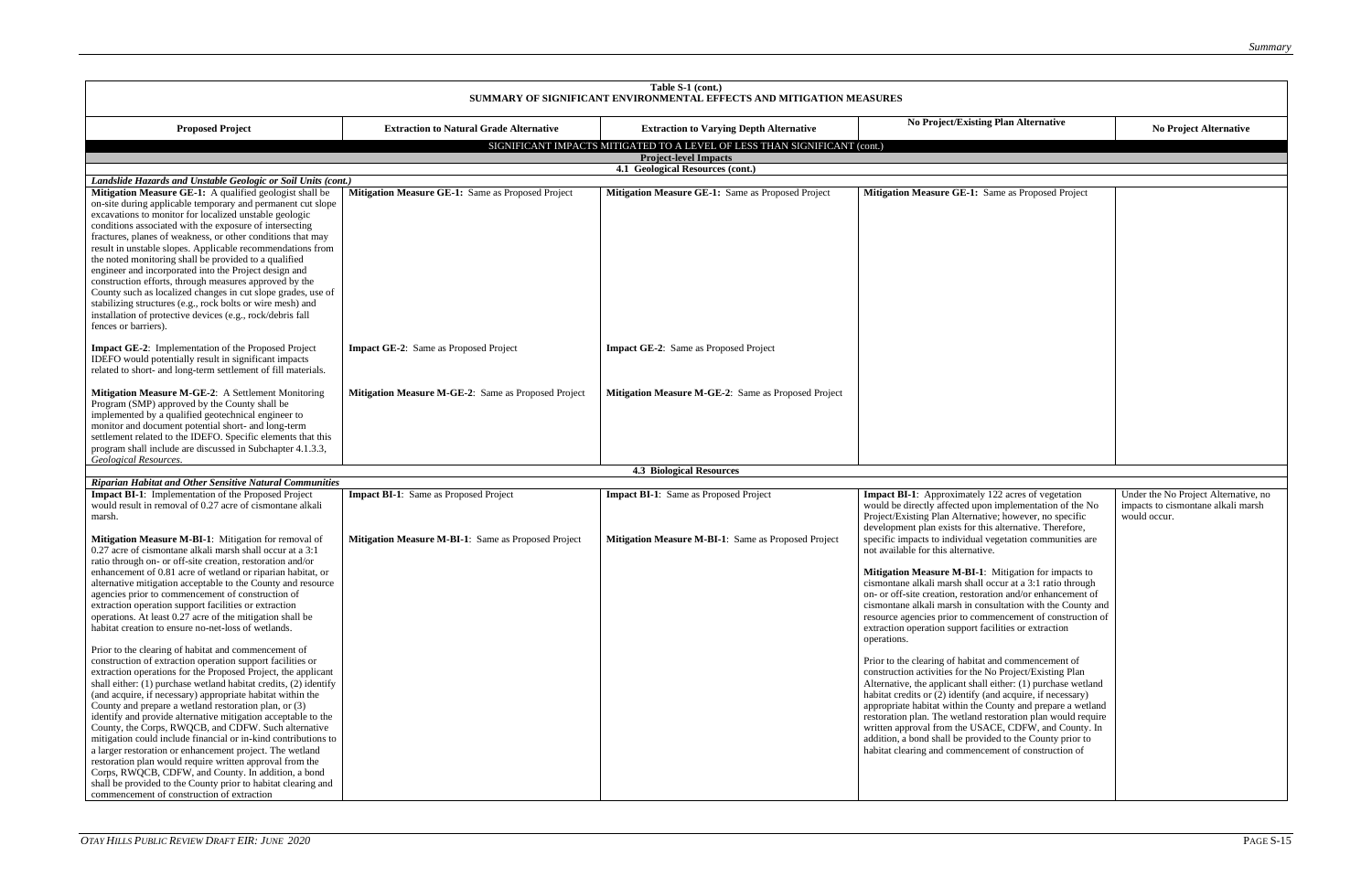| Table S-1 (cont.)<br>SUMMARY OF SIGNIFICANT ENVIRONMENTAL EFFECTS AND MITIGATION MEASURES                                                                                                                                                                                                                                                                                                                                                                                                                                                                                                                                                                                                                                                                                                                                                                                                                                                                                                                                                                                                                                                                                                                                                                                                                                                                                                                                                                                                                                                                                                                                                                                                                                                                                                                                                                                                                                                                                                                                                                                        |                                                                                                     |                                                                                                     |                                                                                                                                                                                                                                                                                                                                                                                                                                                                                                                                                                                                                                                                                                                                                                                                                                                                                                                                                                                                                                                                                                                                                                                                                                                                                                                                                                                                                                                           |                                                                    |
|----------------------------------------------------------------------------------------------------------------------------------------------------------------------------------------------------------------------------------------------------------------------------------------------------------------------------------------------------------------------------------------------------------------------------------------------------------------------------------------------------------------------------------------------------------------------------------------------------------------------------------------------------------------------------------------------------------------------------------------------------------------------------------------------------------------------------------------------------------------------------------------------------------------------------------------------------------------------------------------------------------------------------------------------------------------------------------------------------------------------------------------------------------------------------------------------------------------------------------------------------------------------------------------------------------------------------------------------------------------------------------------------------------------------------------------------------------------------------------------------------------------------------------------------------------------------------------------------------------------------------------------------------------------------------------------------------------------------------------------------------------------------------------------------------------------------------------------------------------------------------------------------------------------------------------------------------------------------------------------------------------------------------------------------------------------------------------|-----------------------------------------------------------------------------------------------------|-----------------------------------------------------------------------------------------------------|-----------------------------------------------------------------------------------------------------------------------------------------------------------------------------------------------------------------------------------------------------------------------------------------------------------------------------------------------------------------------------------------------------------------------------------------------------------------------------------------------------------------------------------------------------------------------------------------------------------------------------------------------------------------------------------------------------------------------------------------------------------------------------------------------------------------------------------------------------------------------------------------------------------------------------------------------------------------------------------------------------------------------------------------------------------------------------------------------------------------------------------------------------------------------------------------------------------------------------------------------------------------------------------------------------------------------------------------------------------------------------------------------------------------------------------------------------------|--------------------------------------------------------------------|
| <b>Proposed Project</b>                                                                                                                                                                                                                                                                                                                                                                                                                                                                                                                                                                                                                                                                                                                                                                                                                                                                                                                                                                                                                                                                                                                                                                                                                                                                                                                                                                                                                                                                                                                                                                                                                                                                                                                                                                                                                                                                                                                                                                                                                                                          | <b>Extraction to Natural Grade Alternative</b>                                                      | <b>Extraction to Varying Depth Alternative</b>                                                      | No Project/Existing Plan Alternative                                                                                                                                                                                                                                                                                                                                                                                                                                                                                                                                                                                                                                                                                                                                                                                                                                                                                                                                                                                                                                                                                                                                                                                                                                                                                                                                                                                                                      | No Project Alternative                                             |
|                                                                                                                                                                                                                                                                                                                                                                                                                                                                                                                                                                                                                                                                                                                                                                                                                                                                                                                                                                                                                                                                                                                                                                                                                                                                                                                                                                                                                                                                                                                                                                                                                                                                                                                                                                                                                                                                                                                                                                                                                                                                                  |                                                                                                     | SIGNIFICANT IMPACTS MITIGATED TO A LEVEL OF LESS THAN SIGNIFICANT (cont.)                           |                                                                                                                                                                                                                                                                                                                                                                                                                                                                                                                                                                                                                                                                                                                                                                                                                                                                                                                                                                                                                                                                                                                                                                                                                                                                                                                                                                                                                                                           |                                                                    |
|                                                                                                                                                                                                                                                                                                                                                                                                                                                                                                                                                                                                                                                                                                                                                                                                                                                                                                                                                                                                                                                                                                                                                                                                                                                                                                                                                                                                                                                                                                                                                                                                                                                                                                                                                                                                                                                                                                                                                                                                                                                                                  |                                                                                                     | <b>Project-level Impacts</b>                                                                        |                                                                                                                                                                                                                                                                                                                                                                                                                                                                                                                                                                                                                                                                                                                                                                                                                                                                                                                                                                                                                                                                                                                                                                                                                                                                                                                                                                                                                                                           |                                                                    |
|                                                                                                                                                                                                                                                                                                                                                                                                                                                                                                                                                                                                                                                                                                                                                                                                                                                                                                                                                                                                                                                                                                                                                                                                                                                                                                                                                                                                                                                                                                                                                                                                                                                                                                                                                                                                                                                                                                                                                                                                                                                                                  |                                                                                                     | 4.3 Biological Resources (cont.)                                                                    |                                                                                                                                                                                                                                                                                                                                                                                                                                                                                                                                                                                                                                                                                                                                                                                                                                                                                                                                                                                                                                                                                                                                                                                                                                                                                                                                                                                                                                                           |                                                                    |
| Riparian Habitat and Other Sensitive Natural Communities (cont.)                                                                                                                                                                                                                                                                                                                                                                                                                                                                                                                                                                                                                                                                                                                                                                                                                                                                                                                                                                                                                                                                                                                                                                                                                                                                                                                                                                                                                                                                                                                                                                                                                                                                                                                                                                                                                                                                                                                                                                                                                 |                                                                                                     |                                                                                                     |                                                                                                                                                                                                                                                                                                                                                                                                                                                                                                                                                                                                                                                                                                                                                                                                                                                                                                                                                                                                                                                                                                                                                                                                                                                                                                                                                                                                                                                           |                                                                    |
| <b>Mitigation Measure M-BI-1 (cont.)</b>                                                                                                                                                                                                                                                                                                                                                                                                                                                                                                                                                                                                                                                                                                                                                                                                                                                                                                                                                                                                                                                                                                                                                                                                                                                                                                                                                                                                                                                                                                                                                                                                                                                                                                                                                                                                                                                                                                                                                                                                                                         |                                                                                                     |                                                                                                     |                                                                                                                                                                                                                                                                                                                                                                                                                                                                                                                                                                                                                                                                                                                                                                                                                                                                                                                                                                                                                                                                                                                                                                                                                                                                                                                                                                                                                                                           |                                                                    |
| operation support facilities or extraction operations to cover<br>120 percent of any restoration plan implementation costs. A<br>biological open space easement shall be placed over all<br>areas used for wetland mitigation and an endowment<br>provided for management in perpetuity. This shall be in<br>addition to the biological open space proposed for areas<br>preserved on site and its associated endowment.<br><b>Impact BI-2:</b> Implementation of the Proposed Project<br>would result in removal of 0.06 acre of tamarisk scrub.<br>Mitigation Measure M-BI-2: Mitigation for removal of<br>0.06 acre of tamarisk scrub shall occur at a 1:1 ratio through<br>on- or off-site creation of 0.06 acre of wetland or riparian<br>habitat, or alternative in consultation with the County and<br>resource agencies prior to commencement of construction of<br>extraction operation support facilities or extraction<br>operations. Mitigation for tamarisk scrub shall occur as<br>follows:<br>Prior to the clearing of habitat and commencement of<br>construction of extraction operation support facilities or<br>extraction operations for the Proposed Project, the applicant<br>shall either: (1) purchase wetland habitat credits, (2) identify<br>(and acquire, if necessary) appropriate habitat within the<br>County and prepare a wetland restoration plan, or (3)<br>identify and provide alternative mitigation acceptable to the<br>County, the Corps, RWQCB, and CDFW. Such alternative<br>mitigation could include financial or in-kind contributions to<br>a larger restoration or enhancement project. The wetland<br>restoration plan would require written approval from the<br>Corps, RWQCB, CDFW, and County. In addition, a bond<br>shall be provided to the County prior to habitat clearing and<br>commencement of construction of extraction operation<br>support facilities or extraction operations to cover 120<br>percent of any restoration plan implementation costs. A<br>biological open space easement shall be placed over all | <b>Impact BI-2:</b> Same as Proposed Project<br>Mitigation Measure M-BI-2: Same as Proposed Project | <b>Impact BI-2:</b> Same as Proposed Project<br>Mitigation Measure M-BI-2: Same as Proposed Project | <b>Impact BI-2:</b> Refer to Impact BI-1 under the No<br>Project/Existing Plan Alternative.<br>Mitigation Measure M-BI-2: Mitigation for impacts to<br>tamarisk scrub shall occur at a 1:1 ratio through on- or off-<br>site creation of wetland or riparian habitat in consultation<br>with the County and resource agencies prior to<br>commencement of construction activities. Mitigation for<br>disturbed wetland shall occur as follows:<br>Prior to the clearing of habitat and commencement of<br>construction activities for the No Project/Existing Plan<br>Alternative, the applicant shall either: (1) purchase wetland<br>habitat credits or (2) identify (and acquire, if necessary)<br>appropriate habitat within the County and prepare a wetland<br>restoration plan. The wetland restoration plan would require<br>written approval from the Corps, CDFW, and County. In<br>addition, a bond shall be provided to the County prior to<br>habitat clearing and commencement of construction of<br>extraction operation support facilities or extraction<br>operations to cover 120 percent of any restoration plan<br>implementation costs. A biological open space easement<br>shall be placed over all areas used for wetland mitigation<br>and an endowment provided for management in perpetuity.<br>This shall be in addition to the biological open space<br>proposed for areas preserved on site and its associated<br>endowment. | Under the No Project Alternativ<br>impacts to tamarisk scrub would |
| areas used for wetland mitigation and an endowment<br>provided for management in perpetuity. This shall be in<br>addition to the biological open space proposed for areas<br>preserved on site and its associated endowment.                                                                                                                                                                                                                                                                                                                                                                                                                                                                                                                                                                                                                                                                                                                                                                                                                                                                                                                                                                                                                                                                                                                                                                                                                                                                                                                                                                                                                                                                                                                                                                                                                                                                                                                                                                                                                                                     |                                                                                                     |                                                                                                     |                                                                                                                                                                                                                                                                                                                                                                                                                                                                                                                                                                                                                                                                                                                                                                                                                                                                                                                                                                                                                                                                                                                                                                                                                                                                                                                                                                                                                                                           |                                                                    |

| n Alternative                                                                                                                                                                                                                                                                                                                                                                         | <b>No Project Alternative</b>                                                  |
|---------------------------------------------------------------------------------------------------------------------------------------------------------------------------------------------------------------------------------------------------------------------------------------------------------------------------------------------------------------------------------------|--------------------------------------------------------------------------------|
|                                                                                                                                                                                                                                                                                                                                                                                       |                                                                                |
|                                                                                                                                                                                                                                                                                                                                                                                       |                                                                                |
|                                                                                                                                                                                                                                                                                                                                                                                       |                                                                                |
|                                                                                                                                                                                                                                                                                                                                                                                       |                                                                                |
| under the No                                                                                                                                                                                                                                                                                                                                                                          | Under the No Project Alternative, no<br>impacts to tamarisk scrub would occur. |
| gation for impacts to<br>atio through on- or off-<br>abitat in consultation<br>ies prior to<br>vities. Mitigation for<br>ows:                                                                                                                                                                                                                                                         |                                                                                |
| ommencement of<br>oject/Existing Plan<br>r: (1) purchase wetland<br>cquire, if necessary)<br>ty and prepare a wetland<br>ation plan would require<br>DFW, and County. In<br>the County prior to<br>of construction of<br>es or extraction<br>ny restoration plan<br>open space easement<br>or wetland mitigation<br>nagement in perpetuity.<br>gical open space<br>and its associated |                                                                                |
|                                                                                                                                                                                                                                                                                                                                                                                       |                                                                                |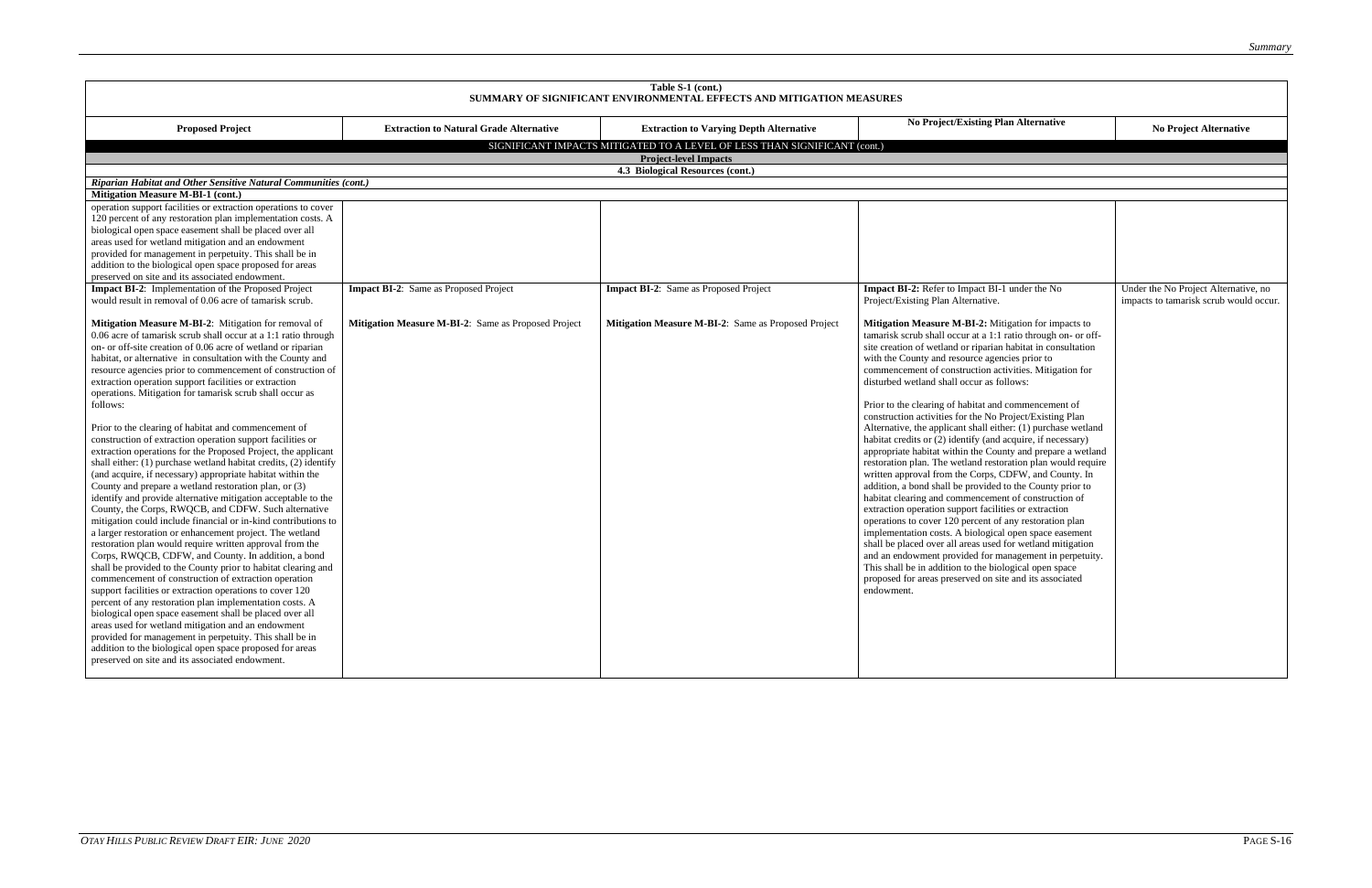| Table S-1 (cont.)<br>SUMMARY OF SIGNIFICANT ENVIRONMENTAL EFFECTS AND MITIGATION MEASURES                                                                                                                                                                                                                                                                                                                                                                                                                                                                                                                                                                                                                                                                                                                                                                                                                                                                                                                                                                                                                                                                                                                                                                                                                                                                                                                                                                                                                                                                                                                                                                                                                                                                             |                                                     |                                                                           |                                                                                                                                                                                                                                                                                                                                                                                                                                                                                                                                                                                                                                                                                                                                                                                                                                                                                                                                                                                                                                                                                                                                                                                                                                                                                                                                                               |                                                                                   |
|-----------------------------------------------------------------------------------------------------------------------------------------------------------------------------------------------------------------------------------------------------------------------------------------------------------------------------------------------------------------------------------------------------------------------------------------------------------------------------------------------------------------------------------------------------------------------------------------------------------------------------------------------------------------------------------------------------------------------------------------------------------------------------------------------------------------------------------------------------------------------------------------------------------------------------------------------------------------------------------------------------------------------------------------------------------------------------------------------------------------------------------------------------------------------------------------------------------------------------------------------------------------------------------------------------------------------------------------------------------------------------------------------------------------------------------------------------------------------------------------------------------------------------------------------------------------------------------------------------------------------------------------------------------------------------------------------------------------------------------------------------------------------|-----------------------------------------------------|---------------------------------------------------------------------------|---------------------------------------------------------------------------------------------------------------------------------------------------------------------------------------------------------------------------------------------------------------------------------------------------------------------------------------------------------------------------------------------------------------------------------------------------------------------------------------------------------------------------------------------------------------------------------------------------------------------------------------------------------------------------------------------------------------------------------------------------------------------------------------------------------------------------------------------------------------------------------------------------------------------------------------------------------------------------------------------------------------------------------------------------------------------------------------------------------------------------------------------------------------------------------------------------------------------------------------------------------------------------------------------------------------------------------------------------------------|-----------------------------------------------------------------------------------|
| <b>Proposed Project</b>                                                                                                                                                                                                                                                                                                                                                                                                                                                                                                                                                                                                                                                                                                                                                                                                                                                                                                                                                                                                                                                                                                                                                                                                                                                                                                                                                                                                                                                                                                                                                                                                                                                                                                                                               | <b>Extraction to Natural Grade Alternative</b>      | <b>Extraction to Varying Depth Alternative</b>                            | No Project/Existing Plan Alternative                                                                                                                                                                                                                                                                                                                                                                                                                                                                                                                                                                                                                                                                                                                                                                                                                                                                                                                                                                                                                                                                                                                                                                                                                                                                                                                          | <b>No Project Alternative</b>                                                     |
|                                                                                                                                                                                                                                                                                                                                                                                                                                                                                                                                                                                                                                                                                                                                                                                                                                                                                                                                                                                                                                                                                                                                                                                                                                                                                                                                                                                                                                                                                                                                                                                                                                                                                                                                                                       |                                                     | SIGNIFICANT IMPACTS MITIGATED TO A LEVEL OF LESS THAN SIGNIFICANT (cont.) |                                                                                                                                                                                                                                                                                                                                                                                                                                                                                                                                                                                                                                                                                                                                                                                                                                                                                                                                                                                                                                                                                                                                                                                                                                                                                                                                                               |                                                                                   |
|                                                                                                                                                                                                                                                                                                                                                                                                                                                                                                                                                                                                                                                                                                                                                                                                                                                                                                                                                                                                                                                                                                                                                                                                                                                                                                                                                                                                                                                                                                                                                                                                                                                                                                                                                                       |                                                     | <b>Project-level Impacts</b>                                              |                                                                                                                                                                                                                                                                                                                                                                                                                                                                                                                                                                                                                                                                                                                                                                                                                                                                                                                                                                                                                                                                                                                                                                                                                                                                                                                                                               |                                                                                   |
|                                                                                                                                                                                                                                                                                                                                                                                                                                                                                                                                                                                                                                                                                                                                                                                                                                                                                                                                                                                                                                                                                                                                                                                                                                                                                                                                                                                                                                                                                                                                                                                                                                                                                                                                                                       |                                                     | 4.3 Biological Resources (cont.)                                          |                                                                                                                                                                                                                                                                                                                                                                                                                                                                                                                                                                                                                                                                                                                                                                                                                                                                                                                                                                                                                                                                                                                                                                                                                                                                                                                                                               |                                                                                   |
| <b>Riparian Habitat and Other Sensitive Natural Communities (cont.)</b>                                                                                                                                                                                                                                                                                                                                                                                                                                                                                                                                                                                                                                                                                                                                                                                                                                                                                                                                                                                                                                                                                                                                                                                                                                                                                                                                                                                                                                                                                                                                                                                                                                                                                               |                                                     |                                                                           |                                                                                                                                                                                                                                                                                                                                                                                                                                                                                                                                                                                                                                                                                                                                                                                                                                                                                                                                                                                                                                                                                                                                                                                                                                                                                                                                                               |                                                                                   |
| <b>Impact BI-3:</b> Implementation of the Proposed Project<br>would result in removal of 0.01 acre of disturbed wetland.                                                                                                                                                                                                                                                                                                                                                                                                                                                                                                                                                                                                                                                                                                                                                                                                                                                                                                                                                                                                                                                                                                                                                                                                                                                                                                                                                                                                                                                                                                                                                                                                                                              | <b>Impact BI-3:</b> Same as Proposed Project        | <b>Impact BI-3:</b> Same as Proposed Project                              | Impact BI-3: Refer to Impact BI-1 under the No<br>Project/Existing Plan Alternative.                                                                                                                                                                                                                                                                                                                                                                                                                                                                                                                                                                                                                                                                                                                                                                                                                                                                                                                                                                                                                                                                                                                                                                                                                                                                          | Under the No Project Alternative, no<br>impacts disturbed wetland would<br>occur. |
| Mitigation Measure M-BI-3: Mitigation for removal of<br>0.01 acre of disturbed wetland shall occur at a 1:1 ratio<br>through on- or off-site creation of 0.01 acre of wetland or<br>riparian habitat, or alternative mitigation acceptable to the<br>County and resource agencies prior to commencement of<br>construction of extraction operation support facilities or<br>extraction operations. Mitigation for disturbed wetland shall<br>occur as follows:<br>Prior to the clearing of habitat and commencement of<br>construction of extraction operation support facilities or<br>extraction operations for the Proposed Project, the applicant<br>shall either: (1) purchase wetland habitat credits, (2) identify<br>(and acquire, if necessary) appropriate habitat within the<br>County and prepare a wetland restoration plan, or (3)<br>identify and provide alternative mitigation acceptable to the<br>County, the Corps, RWQCB, and CDFW. Such alternative<br>mitigation could include financial or in-kind contributions to<br>a larger restoration or enhancement project. The wetland<br>restoration plan would require written approval from the<br>Corps, RWQCB, CDFW, and County. In addition, a bond<br>shall be provided to the County prior to habitat clearing and<br>commencement of construction of extraction operation<br>support facilities or extraction operations to cover 120<br>percent of any restoration plan implementation costs. A<br>biological open space easement shall be placed over all<br>areas used for wetland mitigation and an endowment<br>provided for management in perpetuity. This shall be in<br>addition to the biological open space proposed for areas<br>preserved on site and its associated endowment. | Mitigation Measure M-BI-3: Same as Proposed Project | Mitigation Measure M-BI-3: Same as Proposed Project                       | Mitigation Measure M-BI-3: Mitigation for impacts to<br>disturbed wetland shall occur at a 1:1 ration through on- or<br>off-site creation of wetland or riparian habitat in<br>consultation with the County and resource agencies prior to<br>commencement of construction activities. Mitigation for<br>disturbed wetland shall occur as follows:<br>Prior to the clearing of habitat and commencement of<br>construction activities for the No Project/Existing Plan<br>Alternative, the applicant shall either: (1) purchase wetland<br>habitat credits or (2) identify (and acquire, if necessary)<br>appropriate habitat within the County and prepare a wetland<br>restoration plan. The wetland restoration plan would require<br>written approval from the Corps, CDFW, and County. In<br>addition, a bond shall be provided to the County prior to<br>habitat clearing and commencement of construction of<br>extraction operation support facilities or extraction<br>operations to cover 120 percent of any restoration plan<br>implementation costs. A biological open space easement<br>shall be placed over all areas used for wetland mitigation<br>and an endowment provided for management in perpetuity.<br>This shall be in addition to the biological open space<br>proposed for areas preserved on site and its associated<br>endowment. |                                                                                   |
| <b>Impact BI-4:</b> Implementation of the Proposed Project<br>would result in removal of 0.5 acre of native grassland.                                                                                                                                                                                                                                                                                                                                                                                                                                                                                                                                                                                                                                                                                                                                                                                                                                                                                                                                                                                                                                                                                                                                                                                                                                                                                                                                                                                                                                                                                                                                                                                                                                                | <b>Impact BI-4:</b> Same as Proposed Project        | <b>Impact BI-4:</b> Same as Proposed Project                              | Impact BI-4: Refer to Impact BI-1 under the No<br>Project/Existing Plan Alternative.                                                                                                                                                                                                                                                                                                                                                                                                                                                                                                                                                                                                                                                                                                                                                                                                                                                                                                                                                                                                                                                                                                                                                                                                                                                                          | Under the No Project Alternative, no<br>impacts to native grassland would         |
| Mitigation Measure M-BI-4: Mitigation for removal of<br>0.5 acre of native grassland shall occur at a 2:1 ratio through<br>preservation of 0.7 acre of native grassland within the<br>Project site and off-site acquisition of 0.3 acre of suitable<br>habitat prior to commencement of construction of extraction<br>operation support facilities or extraction operations.                                                                                                                                                                                                                                                                                                                                                                                                                                                                                                                                                                                                                                                                                                                                                                                                                                                                                                                                                                                                                                                                                                                                                                                                                                                                                                                                                                                          | Mitigation Measure M-BI-4: Same as Proposed Project | Mitigation Measure M-BI-4: Same as Proposed Project                       | Mitigation Measure M-BI-4: Mitigation for impacts to<br>native grassland shall occur at a 2:1 ratio through<br>preservation of native grassland within the Project site<br>and/or off-site acquisition of suitable habitat prior to<br>commencement of construction activities for the No<br>Project/Existing Plan Alternative.                                                                                                                                                                                                                                                                                                                                                                                                                                                                                                                                                                                                                                                                                                                                                                                                                                                                                                                                                                                                                               | occur.                                                                            |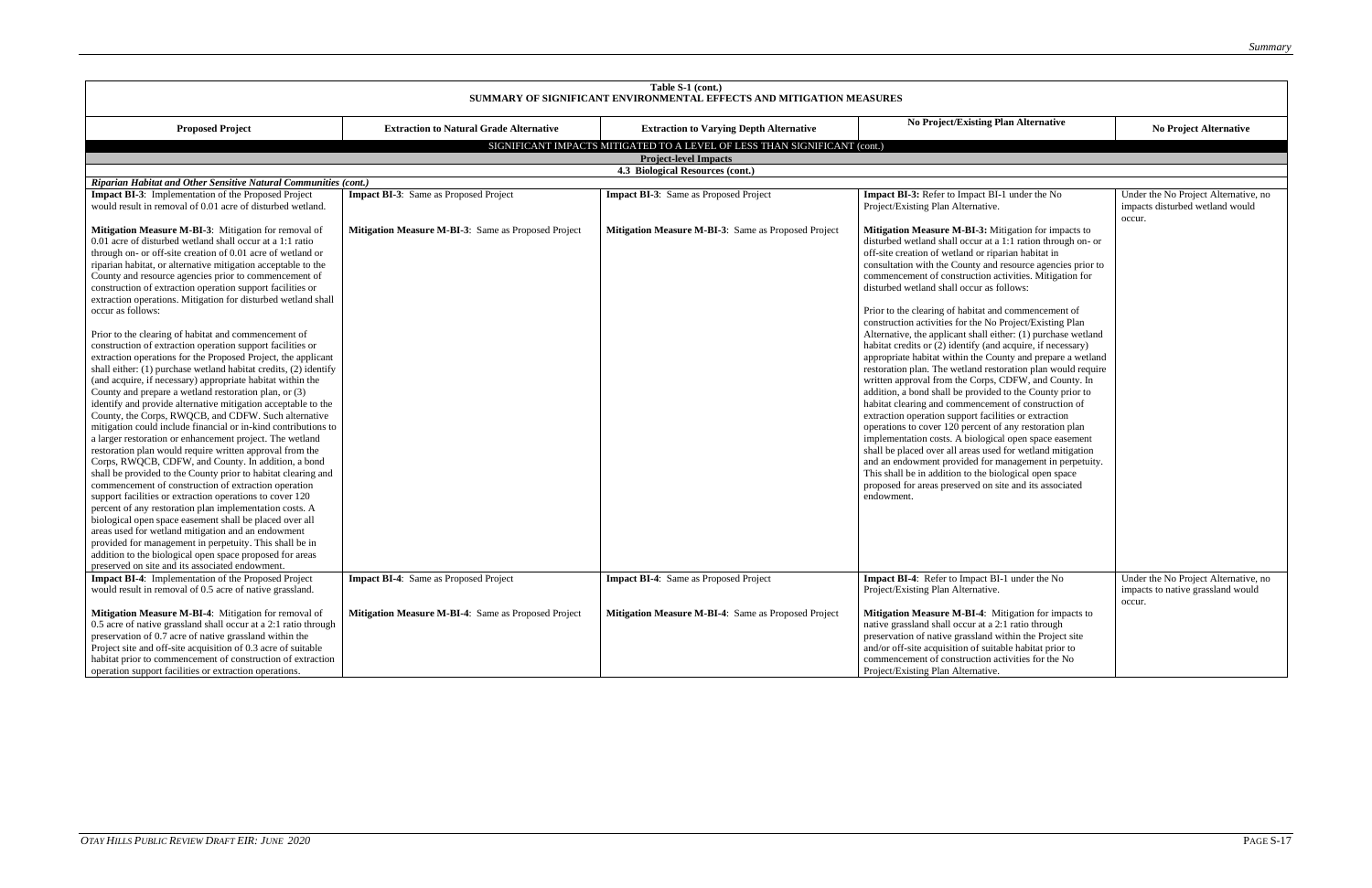| Table S-1 (cont.)<br>SUMMARY OF SIGNIFICANT ENVIRONMENTAL EFFECTS AND MITIGATION MEASURES                                                                                                                                                                                                                                                                                                                                      |                                                     |                                                                           |                                                                                                                                                                                                                                                                                                                                                                                                                            |                                                                                         |  |
|--------------------------------------------------------------------------------------------------------------------------------------------------------------------------------------------------------------------------------------------------------------------------------------------------------------------------------------------------------------------------------------------------------------------------------|-----------------------------------------------------|---------------------------------------------------------------------------|----------------------------------------------------------------------------------------------------------------------------------------------------------------------------------------------------------------------------------------------------------------------------------------------------------------------------------------------------------------------------------------------------------------------------|-----------------------------------------------------------------------------------------|--|
| <b>Proposed Project</b>                                                                                                                                                                                                                                                                                                                                                                                                        | <b>Extraction to Natural Grade Alternative</b>      | <b>Extraction to Varying Depth Alternative</b>                            | No Project/Existing Plan Alternative                                                                                                                                                                                                                                                                                                                                                                                       | <b>No Project Alternative</b>                                                           |  |
|                                                                                                                                                                                                                                                                                                                                                                                                                                |                                                     | SIGNIFICANT IMPACTS MITIGATED TO A LEVEL OF LESS THAN SIGNIFICANT (cont.) |                                                                                                                                                                                                                                                                                                                                                                                                                            |                                                                                         |  |
|                                                                                                                                                                                                                                                                                                                                                                                                                                |                                                     | <b>Project-level Impacts</b>                                              |                                                                                                                                                                                                                                                                                                                                                                                                                            |                                                                                         |  |
|                                                                                                                                                                                                                                                                                                                                                                                                                                |                                                     | 4.3 Biological Resources (cont.)                                          |                                                                                                                                                                                                                                                                                                                                                                                                                            |                                                                                         |  |
| Riparian Habitat and Other Sensitive Natural Communities (cont.)<br><b>Impact BI-5:</b> Implementation of the Proposed Project                                                                                                                                                                                                                                                                                                 | <b>Impact BI-5:</b> Same as Proposed Project        | <b>Impact BI-5:</b> Same as Proposed Project                              |                                                                                                                                                                                                                                                                                                                                                                                                                            | Under the No Project Alternative, no                                                    |  |
| would result in removal of 66.7 acres of Diegan coastal sage<br>scrub (including disturbed).                                                                                                                                                                                                                                                                                                                                   |                                                     |                                                                           | <b>Impact BI-5:</b> Refer to Impact BI-1 under the No<br>Project/Existing Plan Alternative.                                                                                                                                                                                                                                                                                                                                | impacts to Diegan coastal sage scrub<br>would occur.                                    |  |
| Mitigation Measure M-BI-5: Mitigation for removal of<br>66.7 acres of Diegan coastal sage scrub (including<br>disturbed) shall be mitigated at a 1.5:1 ratio through<br>preservation of 100.1 acres of Diegan coastal sage scrub<br>(including disturbed) within the Project site.                                                                                                                                             | Mitigation Measure M-BI-5: Same as Proposed Project | Mitigation Measure M-BI-5: Same as Proposed Project                       | <b>Mitigation Measure M-BI-5:</b> Mitigation for direct impacts<br>to Diegan coastal sage scrub (including disturbed) shall be<br>mitigated at a 1.5:1 ratio through preservation of Diegan<br>coastal sage scrub (including disturbed) within the Project<br>site.                                                                                                                                                        |                                                                                         |  |
| In addition, the indirect noise impact to 20.6 acres of<br>potential CAGN habitat (Diegan coastal sage scrub<br>[including disturbed]) as a result of Proposed Project<br>implementation (refer to Impact BI-23) shall be mitigated at<br>a 1:1 ratio through preservation of an additional 20.6 acres<br>of Diegan coastal sage scrub (including disturbed) within<br>the Project site (refer to Mitigation Measure M-BI-23). |                                                     |                                                                           | In addition, the indirect noise impact to potential CAGN<br>habitat (Diegan coastal sage scrub [including disturbed]) as<br>a result of implementation of the No Project/Existing Plan<br>Alternative (refer to Impact BI-23) shall be mitigated at a<br>1:1 ratio through preservation of additional Diegan coastal<br>sage scrub (including disturbed) within the Project site (refer<br>to Mitigation Measure M-BI-23). |                                                                                         |  |
| Therefore, required preservation of Diegan coastal sage<br>scrub (including disturbed) shall total 120.7 acres within the<br>Project site prior to commencement of construction of<br>extraction operation support facilities or extraction<br>operations.                                                                                                                                                                     |                                                     |                                                                           | Required preservation of Diegan coastal sage scrub<br>(including disturbed) shall occur prior to commencement of<br>construction activities for the No Project/Existing Plan<br>Alternative.                                                                                                                                                                                                                               |                                                                                         |  |
| <b>Impact BI-6:</b> Implementation of the Proposed Project<br>would result in removal of 31.1 acres of non-native<br>grassland.                                                                                                                                                                                                                                                                                                | <b>Impact BI-6:</b> Same as Proposed Project        | <b>Impact BI-6:</b> Same as Proposed Project                              | Impact BI-6: Refer to Impact BI-1 under the No<br>Project/Existing Plan Alternative.<br>Mitigation Measure M-BI-6: Mitigation for impacts to                                                                                                                                                                                                                                                                               | Under the No Project Alternative, no<br>impacts to non-native grassland would<br>occur. |  |
| Mitigation Measure M-BI-6: Mitigation for removal of<br>31.1 acres of non-native grassland shall occur at a 1:1 ratio<br>through preservation of 16.1 acres of non-native grassland<br>on site and 15.0 acres of grassland at an off-site location or<br>through purchase of credits at an approved conservation<br>bank consistent with the Burrowing Owl Strategy.                                                           | Mitigation Measure M-BI-6: Same as Proposed Project | Mitigation Measure M-BI-6: Same as Proposed Project                       | non-native grassland shall occur at a 1:1 ratio through<br>preservation of non-native grassland on site and off site or<br>through purchase of credits at an approved conservation<br>bank consistent with the Burrowing Owl Strategy.                                                                                                                                                                                     |                                                                                         |  |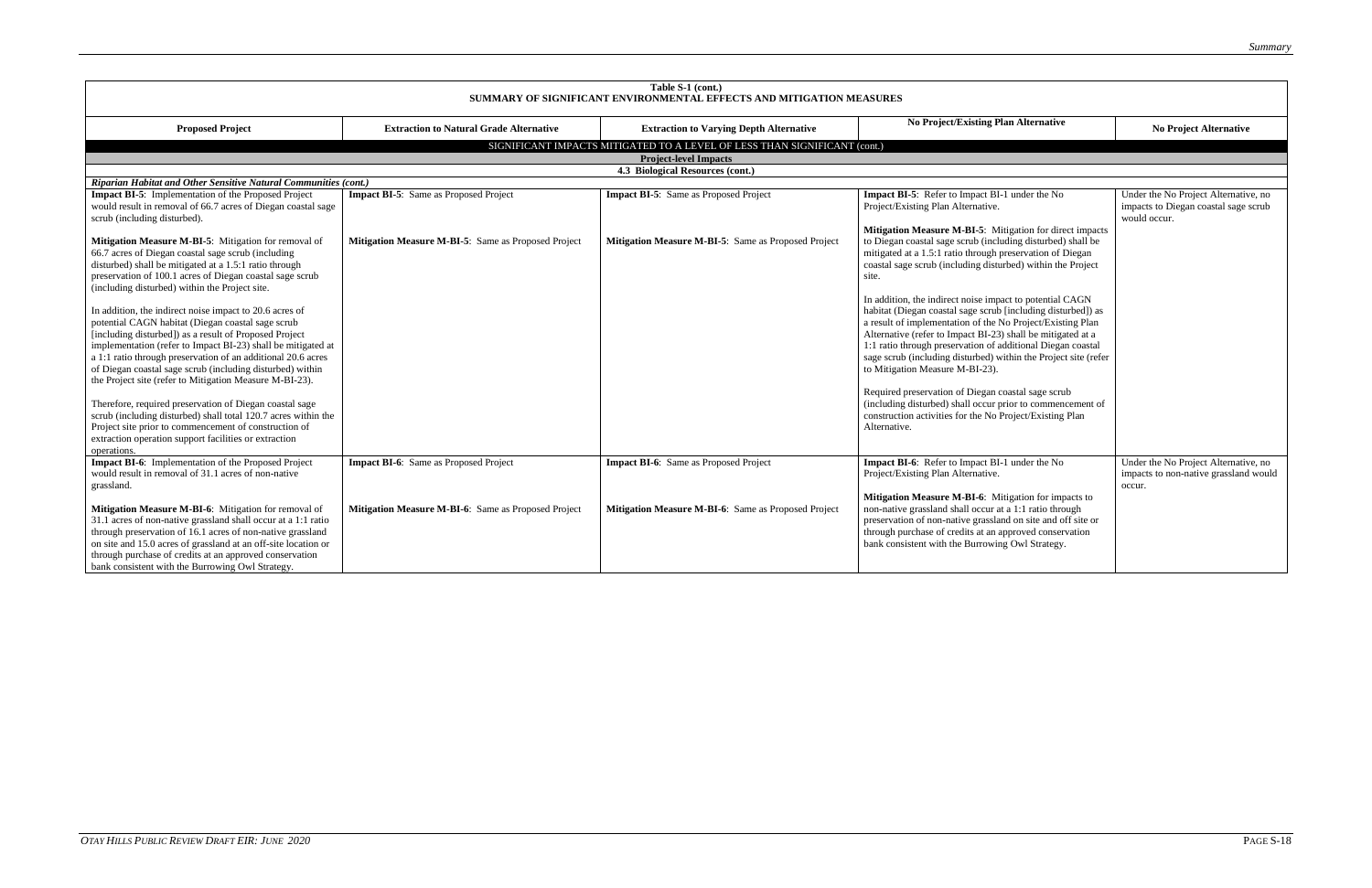| Table S-1 (cont.)<br>SUMMARY OF SIGNIFICANT ENVIRONMENTAL EFFECTS AND MITIGATION MEASURES                                                                                                                                                                                                                                                                                                                                                                                                                                                                                                                                                                                                                                                                                                                                                                                                                                                                                                                                                                                                                                                                                                                                                                                                                                                                                                                                                                                                                                                                                                                                                                                                                                                                                                |                                                     |                                                                           |                                                                                                                                                                                                                                                                                                                                                                                                                                                                                                                                                                                                                                                                                                                                                                                                                                                                                                                                                                                                                                                                                                                                                                                                                                                                                                                                                                                                                                                                                  |                                                       |
|------------------------------------------------------------------------------------------------------------------------------------------------------------------------------------------------------------------------------------------------------------------------------------------------------------------------------------------------------------------------------------------------------------------------------------------------------------------------------------------------------------------------------------------------------------------------------------------------------------------------------------------------------------------------------------------------------------------------------------------------------------------------------------------------------------------------------------------------------------------------------------------------------------------------------------------------------------------------------------------------------------------------------------------------------------------------------------------------------------------------------------------------------------------------------------------------------------------------------------------------------------------------------------------------------------------------------------------------------------------------------------------------------------------------------------------------------------------------------------------------------------------------------------------------------------------------------------------------------------------------------------------------------------------------------------------------------------------------------------------------------------------------------------------|-----------------------------------------------------|---------------------------------------------------------------------------|----------------------------------------------------------------------------------------------------------------------------------------------------------------------------------------------------------------------------------------------------------------------------------------------------------------------------------------------------------------------------------------------------------------------------------------------------------------------------------------------------------------------------------------------------------------------------------------------------------------------------------------------------------------------------------------------------------------------------------------------------------------------------------------------------------------------------------------------------------------------------------------------------------------------------------------------------------------------------------------------------------------------------------------------------------------------------------------------------------------------------------------------------------------------------------------------------------------------------------------------------------------------------------------------------------------------------------------------------------------------------------------------------------------------------------------------------------------------------------|-------------------------------------------------------|
| <b>Proposed Project</b>                                                                                                                                                                                                                                                                                                                                                                                                                                                                                                                                                                                                                                                                                                                                                                                                                                                                                                                                                                                                                                                                                                                                                                                                                                                                                                                                                                                                                                                                                                                                                                                                                                                                                                                                                                  | <b>Extraction to Natural Grade Alternative</b>      | <b>Extraction to Varying Depth Alternative</b>                            | No Project/Existing Plan Alternative                                                                                                                                                                                                                                                                                                                                                                                                                                                                                                                                                                                                                                                                                                                                                                                                                                                                                                                                                                                                                                                                                                                                                                                                                                                                                                                                                                                                                                             | <b>No Project Alternative</b>                         |
|                                                                                                                                                                                                                                                                                                                                                                                                                                                                                                                                                                                                                                                                                                                                                                                                                                                                                                                                                                                                                                                                                                                                                                                                                                                                                                                                                                                                                                                                                                                                                                                                                                                                                                                                                                                          |                                                     | SIGNIFICANT IMPACTS MITIGATED TO A LEVEL OF LESS THAN SIGNIFICANT (cont.) |                                                                                                                                                                                                                                                                                                                                                                                                                                                                                                                                                                                                                                                                                                                                                                                                                                                                                                                                                                                                                                                                                                                                                                                                                                                                                                                                                                                                                                                                                  |                                                       |
|                                                                                                                                                                                                                                                                                                                                                                                                                                                                                                                                                                                                                                                                                                                                                                                                                                                                                                                                                                                                                                                                                                                                                                                                                                                                                                                                                                                                                                                                                                                                                                                                                                                                                                                                                                                          |                                                     | <b>Project-level Impacts</b>                                              |                                                                                                                                                                                                                                                                                                                                                                                                                                                                                                                                                                                                                                                                                                                                                                                                                                                                                                                                                                                                                                                                                                                                                                                                                                                                                                                                                                                                                                                                                  |                                                       |
| <b>Riparian Habitat and Other Sensitive Natural Communities (cont.)</b>                                                                                                                                                                                                                                                                                                                                                                                                                                                                                                                                                                                                                                                                                                                                                                                                                                                                                                                                                                                                                                                                                                                                                                                                                                                                                                                                                                                                                                                                                                                                                                                                                                                                                                                  |                                                     | 4.3 Biological Resources (cont.)                                          |                                                                                                                                                                                                                                                                                                                                                                                                                                                                                                                                                                                                                                                                                                                                                                                                                                                                                                                                                                                                                                                                                                                                                                                                                                                                                                                                                                                                                                                                                  |                                                       |
| <b>Impact BI-7:</b> Implementation of the Proposed Project                                                                                                                                                                                                                                                                                                                                                                                                                                                                                                                                                                                                                                                                                                                                                                                                                                                                                                                                                                                                                                                                                                                                                                                                                                                                                                                                                                                                                                                                                                                                                                                                                                                                                                                               | <b>Impact BI-7:</b> Same as Proposed Project        | <b>Impact BI-7:</b> Same as Proposed Project                              | Impact BI-7: No specific development plan exists for the                                                                                                                                                                                                                                                                                                                                                                                                                                                                                                                                                                                                                                                                                                                                                                                                                                                                                                                                                                                                                                                                                                                                                                                                                                                                                                                                                                                                                         | Under the No Project Alternative, no                  |
| would result in removal of 0.44 acre of Corps jurisdictional<br>areas.                                                                                                                                                                                                                                                                                                                                                                                                                                                                                                                                                                                                                                                                                                                                                                                                                                                                                                                                                                                                                                                                                                                                                                                                                                                                                                                                                                                                                                                                                                                                                                                                                                                                                                                   |                                                     |                                                                           | No Project/Existing Plan Alternative. Therefore, specific<br>impacts to jurisdictional areas are not available for this<br>alternative.                                                                                                                                                                                                                                                                                                                                                                                                                                                                                                                                                                                                                                                                                                                                                                                                                                                                                                                                                                                                                                                                                                                                                                                                                                                                                                                                          | impacts to Corps jurisdictional areas<br>would occur. |
| Mitigation Measure M-BI-7: Fill of 0.21 acre of Corps<br>jurisdictional cismontane alkali marsh, 0.01 acre of<br>disturbed wetland, and 0.06 acre of tamarisk scrub shall be<br>mitigated at 1:1 and 3:1 ratios according to M-BI-1, M-BI-2,<br>and M-BI-3. Impacts to 0.16 acre of Corps jurisdictional<br>non-vegetated Waters of the U.S. shall be mitigated at a 1:1<br>ratio or alternative mitigation acceptable to the County and<br>resource agencies prior to commencement of construction of<br>extraction operation support facilities or extraction<br>operations.<br>Prior to commencement of construction of extraction<br>operation support facilities or extraction operations for the<br>Proposed Project, the Project applicant shall either<br>(1) purchase Waters of the U.S. credits, (2) identify (and<br>acquire, if necessary) appropriate habitat within the County<br>and prepare a wetland/waters restoration plan for<br>creation/enhancement, or (3) identify and provide<br>alternative mitigation acceptable to the County, the Corps,<br>RWQCB, and CDFW. Such alternative mitigation could<br>include financial or in-kind contributions to a larger<br>restoration or enhancement project. The wetland restoration<br>plan would require written approval from the Corps,<br>RWQCB, CDFW and County. In addition, a bond shall be<br>provided to the County to cover 120 percent of any<br>revegetation costs prior to commencement of construction<br>of extraction operation support facilities or extraction<br>operations. A biological open space easement shall be<br>placed over all areas used for wetland mitigation and an<br>endowment provided for management in perpetuity in<br>addition to the biological open space proposed for areas | Mitigation Measure M-BI-7: Same as Proposed Project | Mitigation Measure M-BI-7: Same as Proposed Project                       | Mitigation Measure M-BI-7: Impacts to Corps<br>jurisdictional cismontane alkali marsh, disturbed wetland,<br>and tamarisk scrub shall be mitigated at 1:1 and 3:1 ratios as<br>described in M-BI-1, M-BI-2, and M-BI-3. Impacts to Corps<br>jurisdictional non-vegetated Waters of the U.S. shall be<br>mitigated at a 1:1 ratio in consultation with the County and<br>resource agencies prior to commencement of construction<br>activities for the No Project/Existing Plan Alternative.<br>Prior to commencement of construction activities for the No<br>Project/Existing Plan Alternative, the Project applicant shall<br>either $(1)$ purchase Waters of the U.S. credits or $(2)$ identify<br>(and acquire, if necessary) appropriate habitat within the<br>County and prepare a wetland restoration plan for<br>creation/enhancement. The wetland/waters restoration plan<br>would require written approval from the Corps, RWQCB,<br>CDFW and County. In addition, a bond shall be provided to<br>the County to cover 120 percent of any revegetation costs<br>prior to commencement of construction of extraction<br>operation support facilities or extraction operations. A<br>biological open space easement shall be placed over all<br>areas used for wetland mitigation and an endowment<br>provided for management in perpetuity in addition to the<br>biological open space proposed for areas preserved within<br>the Project site and associated endowment. |                                                       |
| preserved within the Project site and associated endowment.<br>Impact BI-8: Implementation of the Proposed Project                                                                                                                                                                                                                                                                                                                                                                                                                                                                                                                                                                                                                                                                                                                                                                                                                                                                                                                                                                                                                                                                                                                                                                                                                                                                                                                                                                                                                                                                                                                                                                                                                                                                       | <b>Impact BI-8:</b> Same as Proposed Project        | <b>Impact BI-8:</b> Same as Proposed Project                              | Impact BI-8: Refer to Impact BI-7 under the No                                                                                                                                                                                                                                                                                                                                                                                                                                                                                                                                                                                                                                                                                                                                                                                                                                                                                                                                                                                                                                                                                                                                                                                                                                                                                                                                                                                                                                   | Under the No Project Alternative, no                  |
| would result in removal of 0.49 acre of RWQCB<br>jurisdictional areas.                                                                                                                                                                                                                                                                                                                                                                                                                                                                                                                                                                                                                                                                                                                                                                                                                                                                                                                                                                                                                                                                                                                                                                                                                                                                                                                                                                                                                                                                                                                                                                                                                                                                                                                   |                                                     |                                                                           | Project/Existing Plan Alternative.                                                                                                                                                                                                                                                                                                                                                                                                                                                                                                                                                                                                                                                                                                                                                                                                                                                                                                                                                                                                                                                                                                                                                                                                                                                                                                                                                                                                                                               | impacts to RWQCB jurisdictional<br>areas would occur. |
| Mitigation Measure M-BI-8: Removal of 0.21 acre of<br>RWQCB jurisdictional cismontane alkali marsh, 0.01 acre<br>of disturbed wetland, and 0.06 acre of tamarisk scrub shall<br>be mitigated at 1:1 and 3:1 ratios according to M-BI-1, M-<br>BI-2, and M-BI-3. Impacts to 0.21 acre of RWQCB<br>jurisdictional streambed, pond, and intermittent pond shall<br>be mitigated at a 1:1 ratio (including the mitigation already<br>provided by M-BI-7) or alternative mitigation acceptable to<br>the County and resource agencies prior to commencement<br>of construction of extraction operation support facilities or<br>extraction operations.                                                                                                                                                                                                                                                                                                                                                                                                                                                                                                                                                                                                                                                                                                                                                                                                                                                                                                                                                                                                                                                                                                                                        | Mitigation Measure M-BI-8: Same as Proposed Project | Mitigation Measure M-BI-8: Same as Proposed Project                       | Mitigation Measure M-BI-8: Impacts to RWQCB<br>jurisdictional cismontane alkali marsh, disturbed wetland,<br>and tamarisk scrub shall be mitigated at 1:1 and 3:1 ratios<br>according to M-BI-1, M-BI-2, and M-BI-3. Impacts to<br>RWQCB jurisdictional streambed, pond, and intermittent<br>pond shall be mitigated at a 1:1 ratio (including mitigation<br>already provided by M-BI-7) in consultation with the<br>County and resource agencies prior to commencement of<br>construction activities for the No Project/Existing Plan<br>Alternative.                                                                                                                                                                                                                                                                                                                                                                                                                                                                                                                                                                                                                                                                                                                                                                                                                                                                                                                           |                                                       |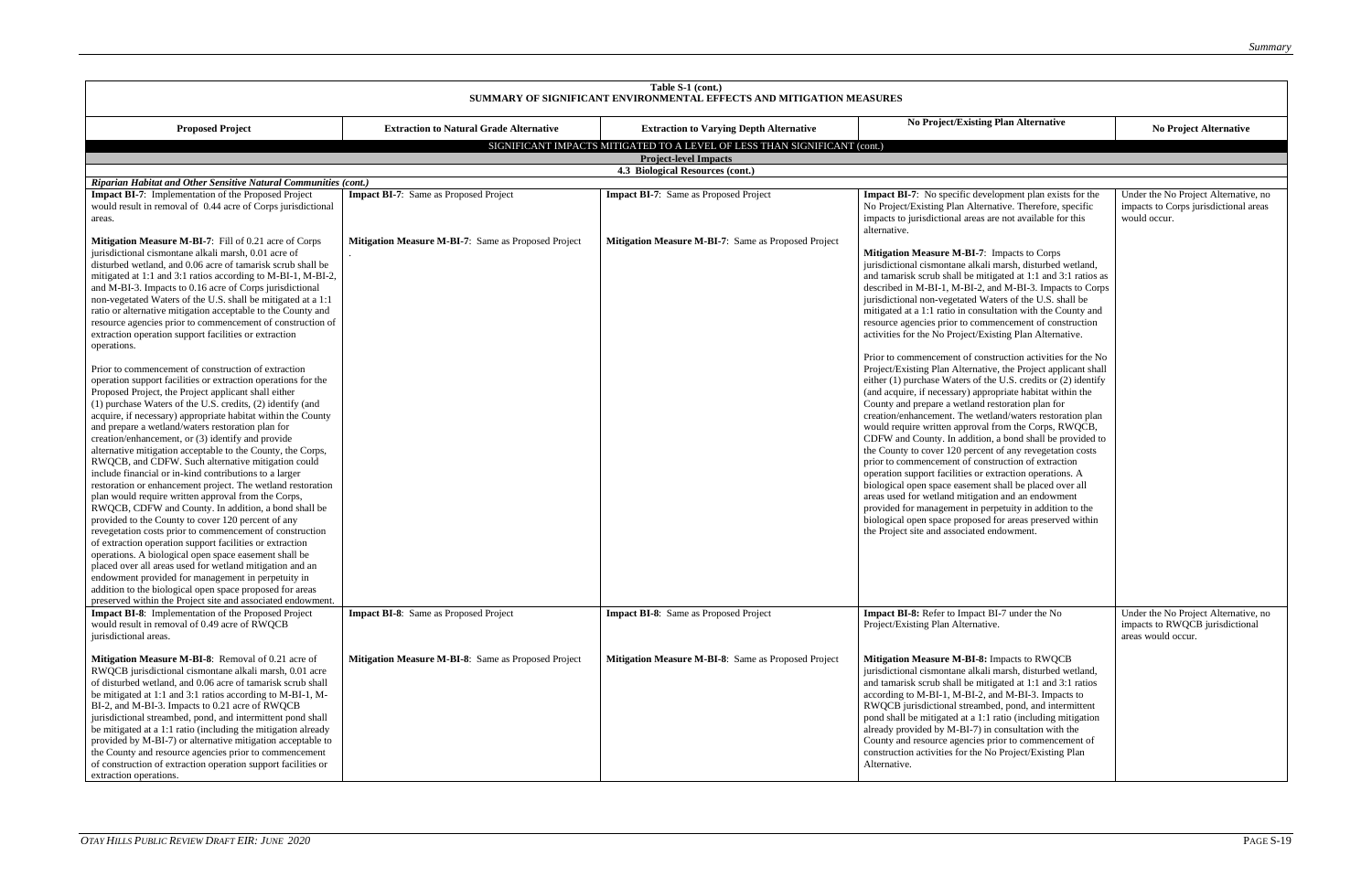| Table S-1 (cont.)<br>SUMMARY OF SIGNIFICANT ENVIRONMENTAL EFFECTS AND MITIGATION MEASURES                                                                                                                                                                                                                                                                                                                                                                                                                                                                                                                                                                                                                                                                                                                                                                                                                                                                                                                                                                                                                                                                                   |                                                      |                                                                           |                                                                                                                                                                                                                                                                                                                                                                                                                                                                                                                                                                                                                                                                                                                                                                                                                                                                                                                                                                                                                                                                                                     |                                                                                            |
|-----------------------------------------------------------------------------------------------------------------------------------------------------------------------------------------------------------------------------------------------------------------------------------------------------------------------------------------------------------------------------------------------------------------------------------------------------------------------------------------------------------------------------------------------------------------------------------------------------------------------------------------------------------------------------------------------------------------------------------------------------------------------------------------------------------------------------------------------------------------------------------------------------------------------------------------------------------------------------------------------------------------------------------------------------------------------------------------------------------------------------------------------------------------------------|------------------------------------------------------|---------------------------------------------------------------------------|-----------------------------------------------------------------------------------------------------------------------------------------------------------------------------------------------------------------------------------------------------------------------------------------------------------------------------------------------------------------------------------------------------------------------------------------------------------------------------------------------------------------------------------------------------------------------------------------------------------------------------------------------------------------------------------------------------------------------------------------------------------------------------------------------------------------------------------------------------------------------------------------------------------------------------------------------------------------------------------------------------------------------------------------------------------------------------------------------------|--------------------------------------------------------------------------------------------|
| <b>Proposed Project</b>                                                                                                                                                                                                                                                                                                                                                                                                                                                                                                                                                                                                                                                                                                                                                                                                                                                                                                                                                                                                                                                                                                                                                     | <b>Extraction to Natural Grade Alternative</b>       | <b>Extraction to Varying Depth Alternative</b>                            | No Project/Existing Plan Alternative                                                                                                                                                                                                                                                                                                                                                                                                                                                                                                                                                                                                                                                                                                                                                                                                                                                                                                                                                                                                                                                                | <b>No Project Alternative</b>                                                              |
|                                                                                                                                                                                                                                                                                                                                                                                                                                                                                                                                                                                                                                                                                                                                                                                                                                                                                                                                                                                                                                                                                                                                                                             |                                                      | SIGNIFICANT IMPACTS MITIGATED TO A LEVEL OF LESS THAN SIGNIFICANT (cont.) |                                                                                                                                                                                                                                                                                                                                                                                                                                                                                                                                                                                                                                                                                                                                                                                                                                                                                                                                                                                                                                                                                                     |                                                                                            |
|                                                                                                                                                                                                                                                                                                                                                                                                                                                                                                                                                                                                                                                                                                                                                                                                                                                                                                                                                                                                                                                                                                                                                                             |                                                      | <b>Project-level Impacts</b>                                              |                                                                                                                                                                                                                                                                                                                                                                                                                                                                                                                                                                                                                                                                                                                                                                                                                                                                                                                                                                                                                                                                                                     |                                                                                            |
|                                                                                                                                                                                                                                                                                                                                                                                                                                                                                                                                                                                                                                                                                                                                                                                                                                                                                                                                                                                                                                                                                                                                                                             |                                                      | 4.3 Biological Resources (cont.)                                          |                                                                                                                                                                                                                                                                                                                                                                                                                                                                                                                                                                                                                                                                                                                                                                                                                                                                                                                                                                                                                                                                                                     |                                                                                            |
| <b>Riparian Habitat and Other Sensitive Natural Communities (cont.)</b>                                                                                                                                                                                                                                                                                                                                                                                                                                                                                                                                                                                                                                                                                                                                                                                                                                                                                                                                                                                                                                                                                                     |                                                      |                                                                           |                                                                                                                                                                                                                                                                                                                                                                                                                                                                                                                                                                                                                                                                                                                                                                                                                                                                                                                                                                                                                                                                                                     |                                                                                            |
| <b>Impact BI-9:</b> Implementation of the Proposed Project<br>would result in removal of 0.53 acre of CDFW jurisdictional<br>areas.                                                                                                                                                                                                                                                                                                                                                                                                                                                                                                                                                                                                                                                                                                                                                                                                                                                                                                                                                                                                                                         | <b>Impact BI-9:</b> Same as Proposed Project         | <b>Impact BI-9:</b> Same as Proposed Project                              | Impact BI-9: Refer to Impact BI-7 under the No<br>Project/Existing Plan Alternative.                                                                                                                                                                                                                                                                                                                                                                                                                                                                                                                                                                                                                                                                                                                                                                                                                                                                                                                                                                                                                | Under the No Project Alternativ<br>impacts to CDFW jurisdictional<br>would occur.          |
| Mitigation Measure M-BI-9: Removal of 0.27 acre of<br>CDFW jurisdictional cismontane alkali marsh, 0.01 acre of<br>disturbed wetland, and 0.06 acre of tamarisk scrub shall be<br>mitigated at 1:1 and 3:1 ratios according to M-BI-1, M-BI-<br>2, and M-BI-3. Impacts to 0.19 acre of CDFW jurisdictional<br>streambed and pond shall be mitigated at a 1:1 ratio<br>(including the mitigation already provided by M-BI-7 and<br>M-BI-8) or alternative mitigation acceptable to the County<br>and resource agencies prior to commencement of<br>construction of extraction operation support facilities or<br>extraction operations.                                                                                                                                                                                                                                                                                                                                                                                                                                                                                                                                      | Mitigation Measure M-BI-9: Same as Proposed Project  | Mitigation Measure M-BI-9: Same as Proposed Project                       | Mitigation Measure M-BI-9: Impacts to CDFW<br>jurisdictional cismontane alkali marsh, disturbed wetland,<br>and tamarisk scrub shall be mitigated at 1:1 and 3:1 ratios<br>according to M-BI-1, M-BI-2, and M-BI-3. Impacts to<br>CDFW jurisdictional streambed and pond shall be mitigated<br>at a 1:1 ratio (including the mitigation already provided by<br>M-BI-7 and M-BI-8) in consultation with the County and<br>resource agencies prior to commencement of construction<br>activities for the No Project/Existing Plan Alternative.                                                                                                                                                                                                                                                                                                                                                                                                                                                                                                                                                        |                                                                                            |
| <b>Impact BI-10:</b> Implementation of the Proposed Project<br>could result in indirect impacts associated with human<br>access into adjacent open space that will be dedicated to the<br>County to protect sensitive habitats.                                                                                                                                                                                                                                                                                                                                                                                                                                                                                                                                                                                                                                                                                                                                                                                                                                                                                                                                             | <b>Impact BI-10:</b> Same as Proposed Project        | <b>Impact BI-10:</b> Same as Proposed Project                             | Impact BI-10: No specific development plan exists for the<br>No Project/Existing Plan Alternative. Therefore, specific<br>indirect impacts associated with human access into adjacent<br>open space are not available for this alternative.                                                                                                                                                                                                                                                                                                                                                                                                                                                                                                                                                                                                                                                                                                                                                                                                                                                         | Under the No Project Alternativ<br>indirect impacts associated with<br>access would occur. |
| Mitigation Measure M-BI-10: Temporary construction<br>staking or fencing shall be erected under the supervision of<br>a qualified biologist at or outside the edge of the impact<br>areas where they interface with natural areas to address<br>indirect impacts associated with human access into adjacent<br>open space that will be dedicated to the County to protect<br>sensitive habitats. This fencing shall be erected prior to<br>commencement of brushing or grading activities or<br>extraction activities and shall demarcate areas where human<br>and equipment access and disturbance from grading are<br>prohibited. Upon placement of the permanent boundary<br>fence following initial brush clearing, monitoring adjacent<br>to project open space may cease. Staging areas shall be<br>restricted to approved impact areas only.<br>In addition, the Project applicant shall dedicate 304.6 acres<br>(including 133.1 acres as mitigation for removal of sensitive<br>vegetation communities associated with the Proposed<br>Project as well as an additional 166.8 acres in excess of the<br>required amount to meet mitigation obligations for impacts | Mitigation Measure M-BI-10: Same as Proposed Project | Mitigation Measure M-BI-10: Same as Proposed Project                      | Mitigation Measure M-BI-10: Temporary construction<br>staking or fencing shall be erected under the supervision of a<br>qualified biologist at or outside the edge of the impact areas<br>where they interface with natural areas. This fencing shall<br>be erected prior to commencement of brushing or grading<br>activities and shall demarcate areas where human and<br>equipment access and disturbance from grading are<br>prohibited. Upon placement of the permanent boundary<br>fence, monitoring adjacent to project open space may cease.<br>Staging areas shall be restricted to approved impact areas<br>only.<br>In addition, biological open space on site shall be dedicated<br>for impacts resulting from the No Project/Existing Plan<br>Alternative prior to the clearing of habitat and<br>commencement of development. The biological open space<br>shall be managed by a conservation entity (to be approved by<br>the County and resource agencies prior to commencement of<br>habitat clearing and construction of extraction operation<br>support facilities or extraction |                                                                                            |
| to QCB habitat) of biological open space on site for impacts<br>resulting from the Proposed Project prior to the clearing of<br>habitat and commencement of construction<br>of extraction operation support facilities or extraction<br>operations. The biological open space shall be managed by a<br>conservation entity (to be approved by the County and<br>resource agencies prior to commencement of habitat<br>clearing and construction of extraction operation support<br>facilities or extraction operations) that would be responsible<br>for implementing a Resource Management Plan (RMP). An<br>RMP shall be prepared that clearly describes biological<br>open space management. The RMP includes stewardship<br>measures, including but not limited to, fencing and signs                                                                                                                                                                                                                                                                                                                                                                                   |                                                      |                                                                           | operations) that would be responsible for implementing an<br>RMP. An RMP shall be prepared that clearly describes<br>biological open space management. The RMP includes<br>stewardship measures, including but not limited to, fencing<br>and signs upkeep, trespass restriction and debris removal.<br>The applicant shall offer evidence to the County and<br>resource agencies that an endowment has been provided to<br>the conservation entity to manage the land in perpetuity.<br>This endowment amount shall be determined through the<br>use of a PAR or similar method.                                                                                                                                                                                                                                                                                                                                                                                                                                                                                                                   |                                                                                            |

| n Alternative                                                                                                                                                                                                                                   | <b>No Project Alternative</b>                                                                         |
|-------------------------------------------------------------------------------------------------------------------------------------------------------------------------------------------------------------------------------------------------|-------------------------------------------------------------------------------------------------------|
|                                                                                                                                                                                                                                                 |                                                                                                       |
|                                                                                                                                                                                                                                                 |                                                                                                       |
| under the No                                                                                                                                                                                                                                    | Under the No Project Alternative, no<br>impacts to CDFW jurisdictional areas<br>would occur.          |
| acts to CDFW<br>sh, disturbed wetland,<br>d at 1:1 and 3:1 ratios<br>M-BI-3. Impacts to<br>pond shall be mitigated<br>on already provided by<br>i with the County and<br>ement of construction<br>g Plan Alternative.                           |                                                                                                       |
|                                                                                                                                                                                                                                                 |                                                                                                       |
| ment plan exists for the<br>e. Therefore, specific<br>nan access into adjacent<br>alternative.                                                                                                                                                  | Under the No Project Alternative, no<br>indirect impacts associated with human<br>access would occur. |
| mporary construction<br>nder the supervision of a<br>edge of the impact areas<br>eas. This fencing shall<br>of brushing or grading<br>where human and<br>om grading are<br>ermanent boundary<br>t open space may cease.<br>pproved impact areas |                                                                                                       |
| on site shall be dedicated<br>lo Project/Existing Plan<br>rıng<br>of<br>habitat<br>and<br>he biological open space<br>entity (to be approved by<br>rior to commencement of<br>of extraction operation                                           |                                                                                                       |
| le for implementing an<br>at clearly describes<br>The RMP includes<br>t not limited to, fencing<br>n and debris removal.<br>the County and<br>nt has been provided to<br>e land in perpetuity.<br>termined through the                          |                                                                                                       |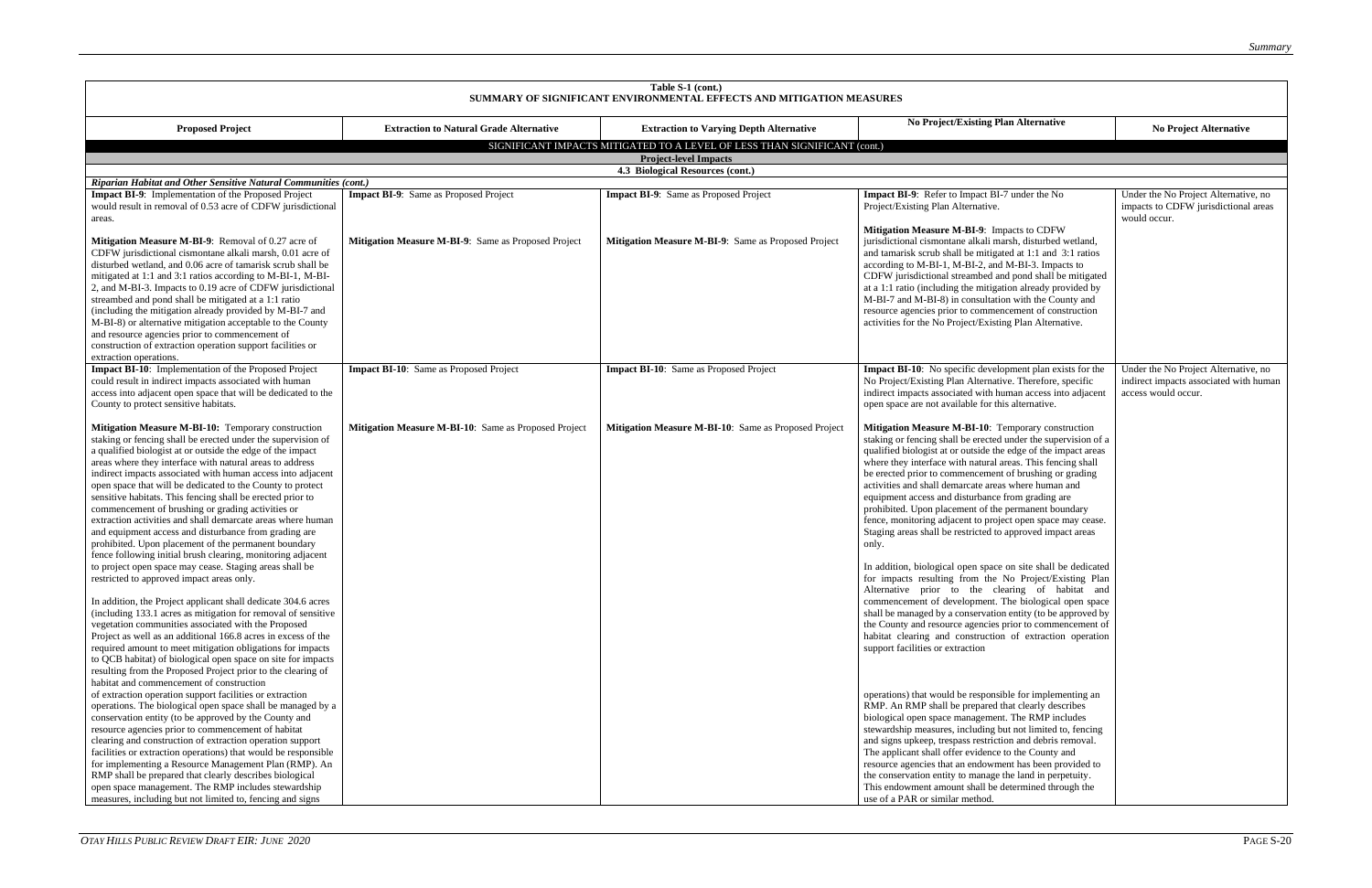| <b>n Alternative</b>                                                                                                                                                                                                                                                               | No Project Alternative |
|------------------------------------------------------------------------------------------------------------------------------------------------------------------------------------------------------------------------------------------------------------------------------------|------------------------|
|                                                                                                                                                                                                                                                                                    |                        |
|                                                                                                                                                                                                                                                                                    |                        |
|                                                                                                                                                                                                                                                                                    |                        |
|                                                                                                                                                                                                                                                                                    |                        |
| rized No Project/Existing<br>t be allowed within the<br>e RMP, permanent<br>eet along western and<br>des of the portion of Otay<br>space, and at locations of<br>open space. All signs<br>eel), measure at<br>e posted on a metal post<br>nd provide notice in both<br>restricted. |                        |

| Table S-1 (cont.)<br>SUMMARY OF SIGNIFICANT ENVIRONMENTAL EFFECTS AND MITIGATION MEASURES                                                                                                                                                           |                                                |                                                                           |                                                                                                                          |                               |
|-----------------------------------------------------------------------------------------------------------------------------------------------------------------------------------------------------------------------------------------------------|------------------------------------------------|---------------------------------------------------------------------------|--------------------------------------------------------------------------------------------------------------------------|-------------------------------|
| <b>Proposed Project</b>                                                                                                                                                                                                                             | <b>Extraction to Natural Grade Alternative</b> | <b>Extraction to Varying Depth Alternative</b>                            | No Project/Existing Plan Alternative                                                                                     | <b>No Project Alternative</b> |
|                                                                                                                                                                                                                                                     |                                                | SIGNIFICANT IMPACTS MITIGATED TO A LEVEL OF LESS THAN SIGNIFICANT (cont.) |                                                                                                                          |                               |
|                                                                                                                                                                                                                                                     |                                                | <b>Project-level Impacts</b>                                              |                                                                                                                          |                               |
|                                                                                                                                                                                                                                                     |                                                | 4.3 Biological Resources (cont.)                                          |                                                                                                                          |                               |
| <b>Riparian Habitat and Other Sensitive Natural Communities (cont.)</b>                                                                                                                                                                             |                                                |                                                                           |                                                                                                                          |                               |
| Mitigation Measure M-BI-10 (cont.)                                                                                                                                                                                                                  |                                                |                                                                           |                                                                                                                          |                               |
| upkeep, trespass restriction and debris removal. The<br>applicant shall offer evidence to the County and resource                                                                                                                                   |                                                |                                                                           | Pets/domestic animals and unauthorized No Project/Existing<br>Plan Alternative personnel shall not be allowed within the |                               |
| agencies that an endowment has been provided to the<br>conservation entity to manage the land in perpetuity. This                                                                                                                                   |                                                |                                                                           | biological open space. As part of the RMP, permanent<br>signage shall be posted every 500 feet along western and         |                               |
| endowment amount shall be determined through the use of                                                                                                                                                                                             |                                                |                                                                           | southern boundaries and on both sides of the portion of Otay                                                             |                               |
| Property Analysis Record (PAR) or similar method.                                                                                                                                                                                                   |                                                |                                                                           | Truck Trail that traverses the open space, and at locations of                                                           |                               |
|                                                                                                                                                                                                                                                     |                                                |                                                                           | any unauthorized trails entering the open space. All signs                                                               |                               |
| Pets/domestic animals and unauthorized Proposed Project                                                                                                                                                                                             |                                                |                                                                           | shall be corrosion-resistant (e.g., steel), measure at                                                                   |                               |
| personnel shall not be allowed within the biological open                                                                                                                                                                                           |                                                |                                                                           | minimum 12 by 18 inches in size, be posted on a metal post                                                               |                               |
| space. As part of the RMP, permanent signage shall be                                                                                                                                                                                               |                                                |                                                                           | at least 3 feet above ground level, and provide notice in both                                                           |                               |
| posted every 500 feet along western and southern                                                                                                                                                                                                    |                                                |                                                                           | English and Spanish that the area is restricted.                                                                         |                               |
| boundaries and on both sides of the portion of Otay Truck                                                                                                                                                                                           |                                                |                                                                           |                                                                                                                          |                               |
| Trail that traverses the open space, and at locations of any                                                                                                                                                                                        |                                                |                                                                           |                                                                                                                          |                               |
| unauthorized trails entering the open space.                                                                                                                                                                                                        |                                                |                                                                           |                                                                                                                          |                               |
| All signs shall be corrosion-resistant (e.g., steel), measure at<br>minimum 12 by 18 inches in size, be posted on a metal post<br>at least 3 feet above ground level and provide notice in both<br>English and Spanish that the area is restricted. |                                                |                                                                           |                                                                                                                          |                               |
| The signs shall state the following:                                                                                                                                                                                                                |                                                |                                                                           |                                                                                                                          |                               |
| <b>Sensitive Environmental Resources</b>                                                                                                                                                                                                            |                                                |                                                                           |                                                                                                                          |                               |
| Area Restricted by Easement                                                                                                                                                                                                                         |                                                |                                                                           |                                                                                                                          |                               |
| Entry without express written permission                                                                                                                                                                                                            |                                                |                                                                           |                                                                                                                          |                               |
| from the County of San Diego is prohibited.                                                                                                                                                                                                         |                                                |                                                                           |                                                                                                                          |                               |
| To report a violation or for more information                                                                                                                                                                                                       |                                                |                                                                           |                                                                                                                          |                               |
| about easement restrictions and exceptions                                                                                                                                                                                                          |                                                |                                                                           |                                                                                                                          |                               |
| contact the County of San Diego,                                                                                                                                                                                                                    |                                                |                                                                           |                                                                                                                          |                               |
| Department of Planning & Development Services                                                                                                                                                                                                       |                                                |                                                                           |                                                                                                                          |                               |
| Ref. PDS2004-3300-04-004                                                                                                                                                                                                                            |                                                |                                                                           |                                                                                                                          |                               |
| Phone Number: (858) 694-2960                                                                                                                                                                                                                        |                                                |                                                                           |                                                                                                                          |                               |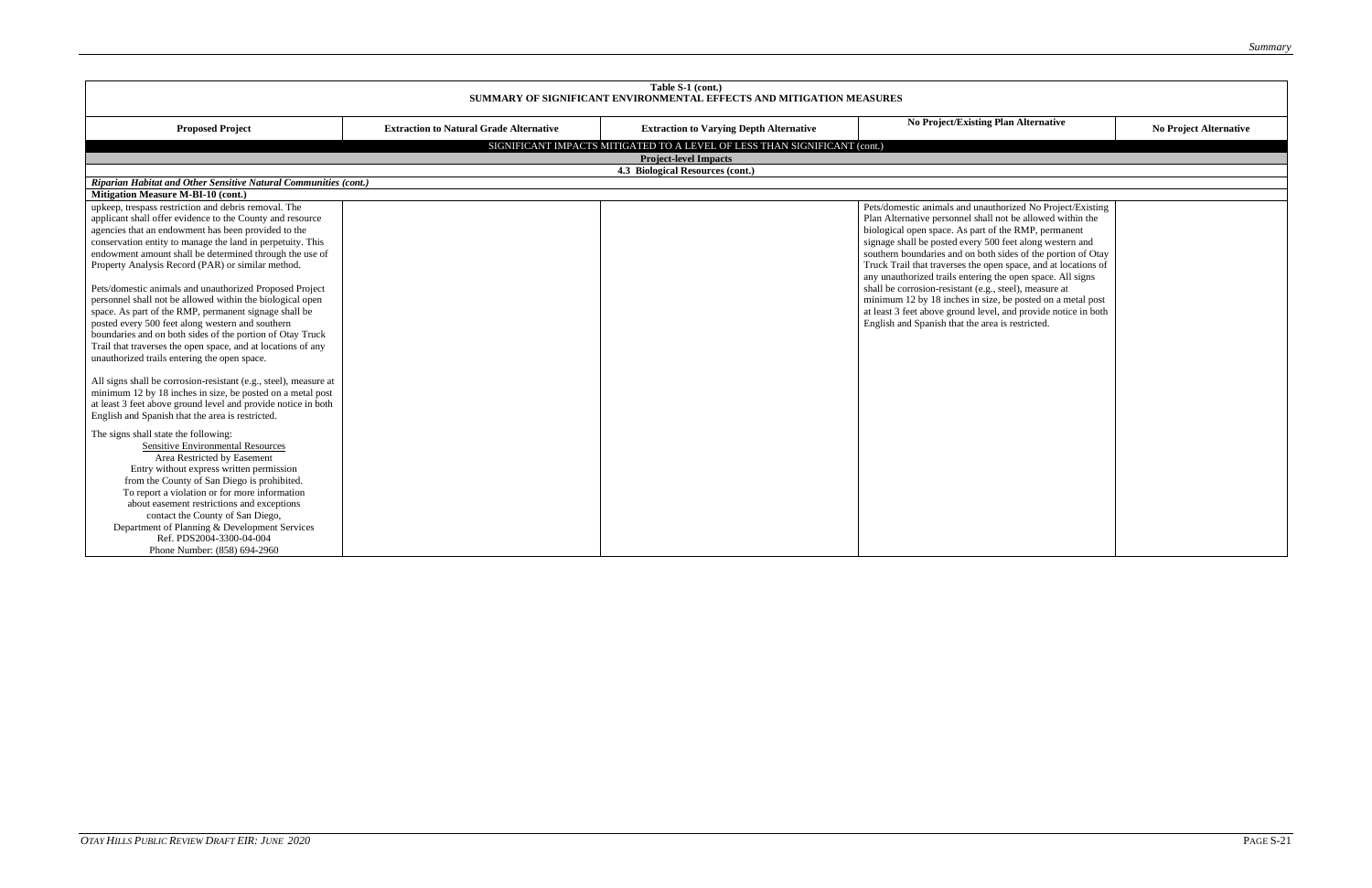| Table S-1 (cont.)                                                                                                                                                                                                                                                                                                                                                                                                                                                                                                                                                                                                                                                                                                                                                                                                                                                                                                                                                                                                                                                                                                                                  |                                                      |                                                                           |                                                                                                                                                                                                                                                                                                                                                                                                                                                                                                                                                                                                                                                                                                                                                     |                                                                                                                                                                  |
|----------------------------------------------------------------------------------------------------------------------------------------------------------------------------------------------------------------------------------------------------------------------------------------------------------------------------------------------------------------------------------------------------------------------------------------------------------------------------------------------------------------------------------------------------------------------------------------------------------------------------------------------------------------------------------------------------------------------------------------------------------------------------------------------------------------------------------------------------------------------------------------------------------------------------------------------------------------------------------------------------------------------------------------------------------------------------------------------------------------------------------------------------|------------------------------------------------------|---------------------------------------------------------------------------|-----------------------------------------------------------------------------------------------------------------------------------------------------------------------------------------------------------------------------------------------------------------------------------------------------------------------------------------------------------------------------------------------------------------------------------------------------------------------------------------------------------------------------------------------------------------------------------------------------------------------------------------------------------------------------------------------------------------------------------------------------|------------------------------------------------------------------------------------------------------------------------------------------------------------------|
| SUMMARY OF SIGNIFICANT ENVIRONMENTAL EFFECTS AND MITIGATION MEASURES                                                                                                                                                                                                                                                                                                                                                                                                                                                                                                                                                                                                                                                                                                                                                                                                                                                                                                                                                                                                                                                                               |                                                      |                                                                           |                                                                                                                                                                                                                                                                                                                                                                                                                                                                                                                                                                                                                                                                                                                                                     |                                                                                                                                                                  |
| <b>Proposed Project</b>                                                                                                                                                                                                                                                                                                                                                                                                                                                                                                                                                                                                                                                                                                                                                                                                                                                                                                                                                                                                                                                                                                                            | <b>Extraction to Natural Grade Alternative</b>       | <b>Extraction to Varying Depth Alternative</b>                            | No Project/Existing Plan Alternative                                                                                                                                                                                                                                                                                                                                                                                                                                                                                                                                                                                                                                                                                                                | <b>No Project Alternative</b>                                                                                                                                    |
|                                                                                                                                                                                                                                                                                                                                                                                                                                                                                                                                                                                                                                                                                                                                                                                                                                                                                                                                                                                                                                                                                                                                                    |                                                      | SIGNIFICANT IMPACTS MITIGATED TO A LEVEL OF LESS THAN SIGNIFICANT (cont.) |                                                                                                                                                                                                                                                                                                                                                                                                                                                                                                                                                                                                                                                                                                                                                     |                                                                                                                                                                  |
|                                                                                                                                                                                                                                                                                                                                                                                                                                                                                                                                                                                                                                                                                                                                                                                                                                                                                                                                                                                                                                                                                                                                                    |                                                      | <b>Project-level Impacts</b>                                              |                                                                                                                                                                                                                                                                                                                                                                                                                                                                                                                                                                                                                                                                                                                                                     |                                                                                                                                                                  |
|                                                                                                                                                                                                                                                                                                                                                                                                                                                                                                                                                                                                                                                                                                                                                                                                                                                                                                                                                                                                                                                                                                                                                    |                                                      | 4.3 Biological Resources (cont.)                                          |                                                                                                                                                                                                                                                                                                                                                                                                                                                                                                                                                                                                                                                                                                                                                     |                                                                                                                                                                  |
| <b>Riparian Habitat and Other Sensitive Natural Communities (cont.)</b>                                                                                                                                                                                                                                                                                                                                                                                                                                                                                                                                                                                                                                                                                                                                                                                                                                                                                                                                                                                                                                                                            |                                                      |                                                                           |                                                                                                                                                                                                                                                                                                                                                                                                                                                                                                                                                                                                                                                                                                                                                     |                                                                                                                                                                  |
| <b>Impact BI-11:</b> Implementation of the Proposed Project<br>could result in indirect impacts associated with the<br>colonization and spread of invasive plant species into open<br>space.                                                                                                                                                                                                                                                                                                                                                                                                                                                                                                                                                                                                                                                                                                                                                                                                                                                                                                                                                       | <b>Impact BI-11:</b> Same as Proposed Project        | <b>Impact BI-11:</b> Same as Proposed Project                             | Impact BI-11: No specific development plan exists for the<br>No Project/Existing Plan Alternative. Therefore, specific<br>impacts indirect impacts associated with the colonization<br>and spread of invasive plant species into open space are not<br>available for this alternative.                                                                                                                                                                                                                                                                                                                                                                                                                                                              | Under the No Project Alternative, no<br>indirect impacts associated the<br>colonization and spread of invasive<br>plants species into open space would<br>occur. |
| Mitigation Measure M-BI-11: To avoid the colonization<br>and spread of invasive plant species into open space, the<br>biological open space shall be actively monitored,<br>maintained, and managed in accordance with the RMP. The<br>RMP (discussed in M-BI-10, above) shall ensure, for<br>example, that access is restricted and invasive plant species<br>are monitored and controlled.<br>Upon completion of the Proposed Project, final grading to<br>establish the final landform, application of topsoil resources,<br>and revegetation with native species (Seed Mix A) will<br>occur for slope areas according to the Otay Hills Project<br>Revegetation Plan. The Project description already includes<br>restoration of slopes adjacent to proposed open space with a<br>native plant biological buffer to help prevent the spread of<br>any invasive plant species into open space.<br>A hydroseed mix (Seed Mix B) incorporating only native<br>species shall be used following extraction activities for all<br>slope areas that are a biological buffer adjacent to open<br>space. Weed control shall be provided for these areas | Mitigation Measure M-BI-11: Same as Proposed Project | Mitigation Measure M-BI-11: Same as Proposed Project                      | Mitigation Measure M-BI-11: To avoid the colonization<br>and spread of invasive plant species into open space, the<br>biological open space shall be actively monitored,<br>maintained, and managed in accordance with an RMP. The<br>RMP (discussed in M-BI-10, above) shall ensure, for<br>example, that access is restricted and invasive plant species<br>are monitored and controlled.<br>Upon completion of the No Project/Existing Plan<br>Alternative, final grading to establish the final landform,<br>application of topsoil resources, and revegetation with<br>native species will occur for slope areas. A revegetation plan<br>shall be submitted to the County for approval prior to<br>issuance of any clearing or grading permit. |                                                                                                                                                                  |
| according to the Otay Hills Project Revegetation Plan.                                                                                                                                                                                                                                                                                                                                                                                                                                                                                                                                                                                                                                                                                                                                                                                                                                                                                                                                                                                                                                                                                             |                                                      |                                                                           |                                                                                                                                                                                                                                                                                                                                                                                                                                                                                                                                                                                                                                                                                                                                                     |                                                                                                                                                                  |
| <b>Special Status Species</b><br><b>Impact BI-12:</b> Approximately 30 individuals of Otay<br>tarplant (Deinandra conjugens) would be removed by the<br>Proposed Project. The Project also would result in impacts<br>to 105.5 acres of Otay tarplant critical habitat and 16.69<br>acres of potential Otay tarplant habitat.                                                                                                                                                                                                                                                                                                                                                                                                                                                                                                                                                                                                                                                                                                                                                                                                                      | <b>Impact BI-12:</b> Same as Proposed Project        | Impact BI-12: Same as Proposed Project                                    | Impact BI-12: No specific development plan exists for the<br>No Project/Existing Plan Alternative. Therefore, specific<br>impacts to sensitive plant species or potential habitat are not<br>available for this alternative.<br>Mitigation Measure M-BI-12: Removal of Otay tarplant                                                                                                                                                                                                                                                                                                                                                                                                                                                                | Under the No Project Alternative, no<br>impacts to Otay tarplant or its critical<br>habitat would occur.                                                         |
| Mitigation Measure M-BI-12: Removal of 105.5 acres of<br>Otay tarplant critical habitat shall be mitigated with<br>preservation of 93.8 acres of Otay tarplant critical habitat<br>within the study area. Removal of 16.69 acres of suitable<br>habitat and 30 individual plants are being mitigated through<br>preservation of 6.58 acres of suitable habitat which includes<br>preservation of 510 (94 percent) of the Otay tarplant<br>individuals. In addition, seeds will be collected from the<br>Otay tarplant in the impact area and spread within suitable<br>habitat in the proposed open space prior to Phase 2a.                                                                                                                                                                                                                                                                                                                                                                                                                                                                                                                       | Mitigation Measure M-BI-12: Same as Proposed Project | Mitigation Measure M-BI-12: Same as Proposed Project                      | within the Project site shall be mitigated at a ratio in<br>accordance with Section 86.507 of the BMO, which requires<br>that "in-kind preservation shall be required at a 1:1 to<br>3:1 ratio (of listed or County List A or B plant species)<br>depending on the sensitivity of the species and population<br>size." Removal of Otay tarplant critical habitat shall be<br>mitigated with preservation of Otay tarplant critical habitat<br>within the study area.                                                                                                                                                                                                                                                                                |                                                                                                                                                                  |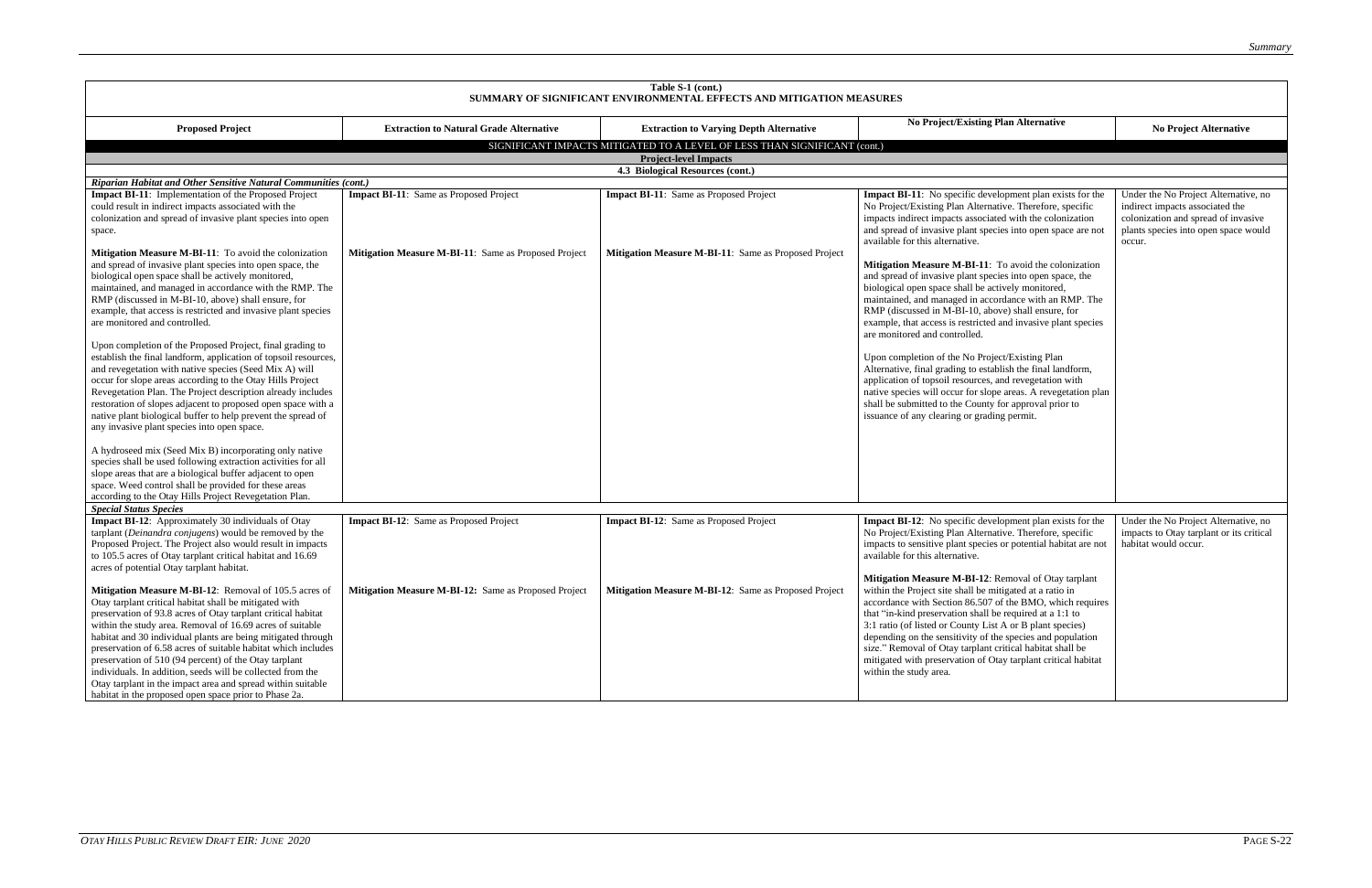|                                                                                                                                                                                                                                                                                                                                                                                                                                                                                                                                                                                                                                                                                                                                                                                                                                     |                                                      | Table S-1 (cont.)<br>SUMMARY OF SIGNIFICANT ENVIRONMENTAL EFFECTS AND MITIGATION MEASURES |                                                                                                                                                                                                                                                                                                                                                                                                                                                                                                                                                                                                                                                                                                                                                                                                                 |                                                                                                     |
|-------------------------------------------------------------------------------------------------------------------------------------------------------------------------------------------------------------------------------------------------------------------------------------------------------------------------------------------------------------------------------------------------------------------------------------------------------------------------------------------------------------------------------------------------------------------------------------------------------------------------------------------------------------------------------------------------------------------------------------------------------------------------------------------------------------------------------------|------------------------------------------------------|-------------------------------------------------------------------------------------------|-----------------------------------------------------------------------------------------------------------------------------------------------------------------------------------------------------------------------------------------------------------------------------------------------------------------------------------------------------------------------------------------------------------------------------------------------------------------------------------------------------------------------------------------------------------------------------------------------------------------------------------------------------------------------------------------------------------------------------------------------------------------------------------------------------------------|-----------------------------------------------------------------------------------------------------|
| <b>Proposed Project</b>                                                                                                                                                                                                                                                                                                                                                                                                                                                                                                                                                                                                                                                                                                                                                                                                             | <b>Extraction to Natural Grade Alternative</b>       | <b>Extraction to Varying Depth Alternative</b>                                            | No Project/Existing Plan Alternative                                                                                                                                                                                                                                                                                                                                                                                                                                                                                                                                                                                                                                                                                                                                                                            | No Project Alternative                                                                              |
|                                                                                                                                                                                                                                                                                                                                                                                                                                                                                                                                                                                                                                                                                                                                                                                                                                     |                                                      | SIGNIFICANT IMPACTS MITIGATED TO A LEVEL OF LESS THAN SIGNIFICANT (cont.)                 |                                                                                                                                                                                                                                                                                                                                                                                                                                                                                                                                                                                                                                                                                                                                                                                                                 |                                                                                                     |
|                                                                                                                                                                                                                                                                                                                                                                                                                                                                                                                                                                                                                                                                                                                                                                                                                                     |                                                      | <b>Project-level Impacts</b>                                                              |                                                                                                                                                                                                                                                                                                                                                                                                                                                                                                                                                                                                                                                                                                                                                                                                                 |                                                                                                     |
|                                                                                                                                                                                                                                                                                                                                                                                                                                                                                                                                                                                                                                                                                                                                                                                                                                     |                                                      | 4.3 Biological Resources (cont.)                                                          |                                                                                                                                                                                                                                                                                                                                                                                                                                                                                                                                                                                                                                                                                                                                                                                                                 |                                                                                                     |
| <b>Special Status Species (cont.)</b>                                                                                                                                                                                                                                                                                                                                                                                                                                                                                                                                                                                                                                                                                                                                                                                               |                                                      |                                                                                           |                                                                                                                                                                                                                                                                                                                                                                                                                                                                                                                                                                                                                                                                                                                                                                                                                 |                                                                                                     |
| <b>Impact BI-13:</b> Approximately 120 individuals of<br>variegated dudleya (Dudleya variegate) would be removed<br>by the Proposed Project. The Proposed Project also would<br>remove 13.06 acres of potential variegated dudleya habitat.                                                                                                                                                                                                                                                                                                                                                                                                                                                                                                                                                                                         | <b>Impact BI-13:</b> Same as Proposed Project        | Impact BI-13: Same as Proposed Project                                                    | Impact BI-13: Refer to Impact BI-12 under the No<br>Project/Existing Plan Alternative.                                                                                                                                                                                                                                                                                                                                                                                                                                                                                                                                                                                                                                                                                                                          | Under the No Project Alternativ<br>impacts to variegated dudleya o<br>critical habitat would occur. |
| Mitigation Measure M-BI-13: Removal of 120 of 4,987<br>individuals of variegated dudleya shall be mitigated by<br>preservation of 4,867 individuals in accordance with Section<br>86.507 of the BMO. Removal of 13.06 acres of suitable<br>habitat are being mitigated through preservation of 48.65<br>acres of suitable habitat. Additionally, the variegated<br>dudleya in the impact area will be salvaged by collecting the<br>soil crust in the area where the 120 dudleya were observed<br>and translocating to the proposed open space prior to                                                                                                                                                                                                                                                                             | Mitigation Measure M-BI-13: Same as Proposed Project | Mitigation Measure M-BI-13: Same as Proposed Project                                      | Mitigation Measure M-BI-13: Removal of variegated<br>dudleya shall be mitigated at a 7.3:1 ratio in accordance<br>with Section 86.507 of the BMO. Preservation of<br>individuals in excess of the 80 percent requirement can be<br>counted towards meeting this mitigation obligation.                                                                                                                                                                                                                                                                                                                                                                                                                                                                                                                          |                                                                                                     |
| Phase 2b.<br>Impact BI-14: Approximately 1,214 individuals of San<br>Diego goldenstar (Bloomeria [Muilla] clevelandii) would be<br>removed by the Proposed Project. The Proposed Project also<br>would remove 13.06 acres of potential San Diego goldenstar<br>habitat.                                                                                                                                                                                                                                                                                                                                                                                                                                                                                                                                                             | <b>Impact BI-14:</b> Same as Proposed Project        | <b>Impact BI-14:</b> Same as Proposed Project                                             | Impact BI-14: Refer to Impact BI-12 under the No<br>Project/Existing Plan Alternative.<br>Mitigation Measure M-BI-14: Removal of San Diego<br>goldenstar shall be mitigated at a 1:1 ratio in accordance                                                                                                                                                                                                                                                                                                                                                                                                                                                                                                                                                                                                        | Under the No Project Alternativ<br>impacts to San Diego goldensta<br>critical habitat would occur.  |
| Mitigation Measure M-BI-14: Removal of 1,214<br>individuals of San Diego goldenstar shall be mitigated by<br>translocation of the impacted individuals to an appropriate<br>on-site location. The goldenstar translocation would be<br>subject to a Otay Hills Project Translocation Plan. Proof of<br>recordation of an open space easement on site shall be<br>required prior to commencement of habitat clearing and<br>construction of extraction operation support facilities or<br>extraction operations. The San Diego goldenstar component<br>of the Otay Hills Project Translocation Plan (Appendix C of<br>HELIX 2018b) shall be implemented as follows: All San<br>Diego goldenstar corms that are located within each phase<br>shall be translocated prior to implementation of mining<br>activities within that phase. | Mitigation Measure M-BI-14: Same as Proposed Project | Mitigation Measure M-BI-14: Same as Proposed Project                                      | with Section 86.507 of the BMO. Mitigation shall consist of<br>salvage of the San Diego goldenstar and relocation of these<br>individuals to areas of appropriate habitat on and/or off the<br>Project site, as well as: (1) either planting an additional San<br>Diego goldenstar or (2) acquiring habitat off site supporting<br>San Diego goldenstar. The goldenstar translocation would<br>be subject to a San Diego Goldenstar Restoration Plan.<br>Approval of the San Diego Goldenstar Restoration Plan by<br>the County and proof of recordation of an open space<br>easement on site and off site (if appropriate) shall be<br>required prior to commencement of habitat clearing and<br>construction of extraction operation support facilities or<br>extraction operations. The San Diego Goldenstar |                                                                                                     |
| Phase $1 - at$ least 400 corms<br>Phase $2a - at least 813$ corms<br>Phase $2b - at least 1$ corm<br>Removal of 13.06 acres of suitable habitat are being<br>mitigated through preservation of 69.46 acres of suitable<br>habitat. The Project would preserve 11,174 individuals (90.2)<br>percent of the population on the Project site and five of the<br>six primary populations) of San Diego goldenstar.                                                                                                                                                                                                                                                                                                                                                                                                                       |                                                      |                                                                                           | Restoration shall be implemented within one year of habitat<br>clearing and commencement of construction of the<br>alternative.                                                                                                                                                                                                                                                                                                                                                                                                                                                                                                                                                                                                                                                                                 |                                                                                                     |

| n Alternative                                                                                                                                                                                                                                                                                                                                                                      | No Project Alternative                                                                                          |
|------------------------------------------------------------------------------------------------------------------------------------------------------------------------------------------------------------------------------------------------------------------------------------------------------------------------------------------------------------------------------------|-----------------------------------------------------------------------------------------------------------------|
|                                                                                                                                                                                                                                                                                                                                                                                    |                                                                                                                 |
|                                                                                                                                                                                                                                                                                                                                                                                    |                                                                                                                 |
|                                                                                                                                                                                                                                                                                                                                                                                    |                                                                                                                 |
| 12 under the No                                                                                                                                                                                                                                                                                                                                                                    | Under the No Project Alternative, no<br>impacts to variegated dudleya or its<br>critical habitat would occur.   |
| moval of variegated<br>ratio in accordance<br>eservation of<br>ent requirement can be<br>ution obligation.                                                                                                                                                                                                                                                                         |                                                                                                                 |
| 12 under the No                                                                                                                                                                                                                                                                                                                                                                    | Under the No Project Alternative, no<br>impacts to San Diego goldenstar or its<br>critical habitat would occur. |
| moval of San Diego<br>1 ratio in accordance<br>litigation shall consist of<br>and relocation of these<br>abitat on and/or off the<br>unting an additional San<br>abitat off site supporting<br>ar translocation would<br>r Restoration Plan.<br>tar Restoration Plan by<br>of an open space<br>ropriate) shall be<br>habitat clearing and<br>support facilities or<br>o Goldenstar |                                                                                                                 |
| ithin one year of habitat<br>struction of the                                                                                                                                                                                                                                                                                                                                      |                                                                                                                 |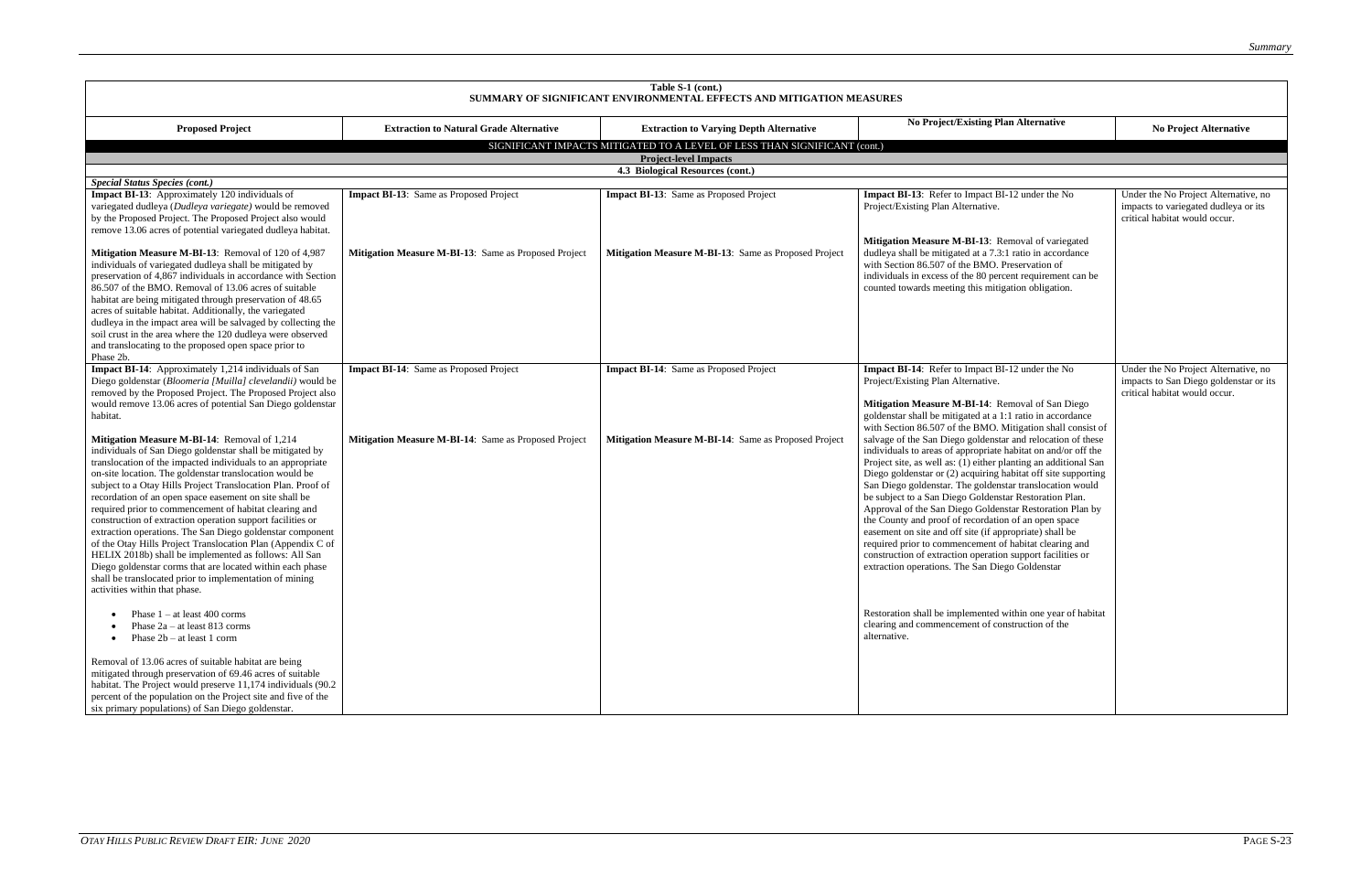| Table S-1 (cont.)<br>SUMMARY OF SIGNIFICANT ENVIRONMENTAL EFFECTS AND MITIGATION MEASURES                                                                                                                                                                                                                                                                                                                                                                                                                                                                                                                                                                                                                                                                                                                                                                                                                                                                                                                                                                                                                                                                                                                                                                                                                                                                                                                                                                                                                                                                                                                                                                                                                      |                                                      |                                                                           |                                                                                                                                                                                                                                                                                                                                                                                                                                                                                                                                                                                                                                                                                                                                                                                                                                                                                                                                                                                                                                                                                                                                                                                                                                                                                                                                                                                                                                                                             |                                                                                            |
|----------------------------------------------------------------------------------------------------------------------------------------------------------------------------------------------------------------------------------------------------------------------------------------------------------------------------------------------------------------------------------------------------------------------------------------------------------------------------------------------------------------------------------------------------------------------------------------------------------------------------------------------------------------------------------------------------------------------------------------------------------------------------------------------------------------------------------------------------------------------------------------------------------------------------------------------------------------------------------------------------------------------------------------------------------------------------------------------------------------------------------------------------------------------------------------------------------------------------------------------------------------------------------------------------------------------------------------------------------------------------------------------------------------------------------------------------------------------------------------------------------------------------------------------------------------------------------------------------------------------------------------------------------------------------------------------------------------|------------------------------------------------------|---------------------------------------------------------------------------|-----------------------------------------------------------------------------------------------------------------------------------------------------------------------------------------------------------------------------------------------------------------------------------------------------------------------------------------------------------------------------------------------------------------------------------------------------------------------------------------------------------------------------------------------------------------------------------------------------------------------------------------------------------------------------------------------------------------------------------------------------------------------------------------------------------------------------------------------------------------------------------------------------------------------------------------------------------------------------------------------------------------------------------------------------------------------------------------------------------------------------------------------------------------------------------------------------------------------------------------------------------------------------------------------------------------------------------------------------------------------------------------------------------------------------------------------------------------------------|--------------------------------------------------------------------------------------------|
| <b>Proposed Project</b>                                                                                                                                                                                                                                                                                                                                                                                                                                                                                                                                                                                                                                                                                                                                                                                                                                                                                                                                                                                                                                                                                                                                                                                                                                                                                                                                                                                                                                                                                                                                                                                                                                                                                        | <b>Extraction to Natural Grade Alternative</b>       | <b>Extraction to Varying Depth Alternative</b>                            | No Project/Existing Plan Alternative                                                                                                                                                                                                                                                                                                                                                                                                                                                                                                                                                                                                                                                                                                                                                                                                                                                                                                                                                                                                                                                                                                                                                                                                                                                                                                                                                                                                                                        | <b>No Project Alternative</b>                                                              |
|                                                                                                                                                                                                                                                                                                                                                                                                                                                                                                                                                                                                                                                                                                                                                                                                                                                                                                                                                                                                                                                                                                                                                                                                                                                                                                                                                                                                                                                                                                                                                                                                                                                                                                                |                                                      | SIGNIFICANT IMPACTS MITIGATED TO A LEVEL OF LESS THAN SIGNIFICANT (cont.) |                                                                                                                                                                                                                                                                                                                                                                                                                                                                                                                                                                                                                                                                                                                                                                                                                                                                                                                                                                                                                                                                                                                                                                                                                                                                                                                                                                                                                                                                             |                                                                                            |
|                                                                                                                                                                                                                                                                                                                                                                                                                                                                                                                                                                                                                                                                                                                                                                                                                                                                                                                                                                                                                                                                                                                                                                                                                                                                                                                                                                                                                                                                                                                                                                                                                                                                                                                |                                                      | <b>Project-level Impacts</b>                                              |                                                                                                                                                                                                                                                                                                                                                                                                                                                                                                                                                                                                                                                                                                                                                                                                                                                                                                                                                                                                                                                                                                                                                                                                                                                                                                                                                                                                                                                                             |                                                                                            |
| <b>Special Status Species (cont.)</b>                                                                                                                                                                                                                                                                                                                                                                                                                                                                                                                                                                                                                                                                                                                                                                                                                                                                                                                                                                                                                                                                                                                                                                                                                                                                                                                                                                                                                                                                                                                                                                                                                                                                          |                                                      | 4.3 Biological Resources (cont.)                                          |                                                                                                                                                                                                                                                                                                                                                                                                                                                                                                                                                                                                                                                                                                                                                                                                                                                                                                                                                                                                                                                                                                                                                                                                                                                                                                                                                                                                                                                                             |                                                                                            |
| Impact BI-15: Approximately 196 individuals of San<br>Diego barrel cactus (Ferocactus viridescens) would be<br>removed by the Proposed Project.                                                                                                                                                                                                                                                                                                                                                                                                                                                                                                                                                                                                                                                                                                                                                                                                                                                                                                                                                                                                                                                                                                                                                                                                                                                                                                                                                                                                                                                                                                                                                                | <b>Impact BI-15:</b> Same as Proposed Project        | <b>Impact BI-15:</b> Same as Proposed Project                             | Impact BI-15: Refer to Impact BI-12 under the No<br>Project/Existing Plan Alternative.                                                                                                                                                                                                                                                                                                                                                                                                                                                                                                                                                                                                                                                                                                                                                                                                                                                                                                                                                                                                                                                                                                                                                                                                                                                                                                                                                                                      | Under the No Project Alternative, no<br>impacts to San Diego barrel cactus<br>would occur. |
| Mitigation Measure M-BI-15: Removal of 196 of 362<br>individuals of San Diego barrel cactus shall be mitigated at<br>a 2:1 ratio in accordance with Section 86.507 of the BMO.<br>Mitigation shall consist of salvage of the 196 San Diego<br>barrel cactus impacted on and off site and relocation of<br>these individuals to areas of suitable habitat within the<br>Project site, as well as planting of an additional 196 San<br>Diego barrel cactus on site consistent with the Otay Hills<br>Project Translocation Plan (Appendix C of HELIX 2018b).<br>Mitigation for San Diego barrel cactus shall be implemented<br>by phase as follows:<br>• Prior to Phase 2a, 44 individuals of San Diego barrel<br>cactus shall be translocated to the open space and an<br>additional 44 individuals shall be planted.<br>• Prior to Phase 2b, 18 individuals of San Diego barrel<br>cactus shall be translocated to the open space and an<br>additional 18 individuals shall be planted.<br>• Prior to Phase 2c, 134 individuals of San Diego barrel<br>cactus shall be translocated to the open space and an<br>additional 134 individuals shall be planted.<br>Proof of recordation of the open space easement within the<br>Project site, and implementation of the barrel cactus<br>component of the Otay Hills Project Translocation Plan<br>shall be required prior to commencement of construction of<br>extraction operation support facilities or extraction<br>operations. The barrel cactus component of the Otay Hills<br>Project Translocation Plan shall be implemented within one<br>year of commencement of construction of extraction<br>operation support facilities or extraction operations | Mitigation Measure M-BI-15: Same as Proposed Project | Mitigation Measure M-BI-15: Same as Proposed Project                      | Mitigation Measure M-BI-15: Removal of San Diego<br>barrel cactus shall be mitigated at a 2:1 ratio in accordance<br>with Section 86.507 of the BMO. Mitigation shall consist of<br>salvage of San Diego barrel cactus impacted on and off site<br>and relocation of these individuals to areas of suitable<br>habitat within the Project site, as well as (1) planting of<br>additional San Diego barrel cactus on site or (2) off-site<br>acquisition of habitat supporting San Diego barrel cactus. A<br>Barrel Cactus Translocation Plan shall be prepared and<br>submitted to the County for review and approval. Approval<br>of the Barrel Cactus Translocation Plan, proof of<br>recordation of the open space easement within the study<br>area, and implementation of the Barrel Cactus Translocation<br>Plan shall be required prior to commencement of<br>construction. The Barrel Cactus Translocation Plan shall be<br>implemented within one year of commencement of<br>construction. Off-site mitigation (if chosen) shall be met<br>prior to commencement of habitat clearing or construction.<br>The applicant shall (1) purchase off-site credits from an<br>approved conservation bank or (2) acquire appropriate<br>habitat within the County, dedicate the land as open space<br>and prepare an RMP to be approved by the County, USFWS<br>and CDFW. An endowment for off-site mitigation land also<br>shall be provided for management in perpetuity. |                                                                                            |
| Impact BI-16: Approximately 142 individuals of San<br>Diego marsh-elder (Iva hayesiana) would be removed by<br>the Proposed Project.                                                                                                                                                                                                                                                                                                                                                                                                                                                                                                                                                                                                                                                                                                                                                                                                                                                                                                                                                                                                                                                                                                                                                                                                                                                                                                                                                                                                                                                                                                                                                                           | <b>Impact BI-16:</b> Same as Proposed Project        | <b>Impact BI-16:</b> Same as Proposed Project                             | Impact BI-16: Refer to Impact BI-12 under the No<br>Project/Existing Plan Alternative.                                                                                                                                                                                                                                                                                                                                                                                                                                                                                                                                                                                                                                                                                                                                                                                                                                                                                                                                                                                                                                                                                                                                                                                                                                                                                                                                                                                      | Under the No Project Alternative, no<br>impacts to San Diego marsh-elder<br>would occur.   |
| Mitigation Measure M-BI-16: Removal of 142 of 290<br>individuals of San Diego marsh-elder shall be mitigated at a<br>2:1 ratio in accordance with Section 86.507 of the BMO.<br>Mitigation shall include planting of 284 San Diego marsh-<br>elder individuals in appropriate habitat within the proposed<br>biological open space. The applicant shall fund<br>implementation of an RMP that includes measures to protect<br>and enhance the preserved or created populations.                                                                                                                                                                                                                                                                                                                                                                                                                                                                                                                                                                                                                                                                                                                                                                                                                                                                                                                                                                                                                                                                                                                                                                                                                                | Mitigation Measure M-BI-16: Same as Proposed Project | Mitigation Measure M-BI-16: Same as Proposed Project                      | Mitigation Measure M-BI-16: Removal of San Diego<br>marsh-elder shall be mitigated at a 2:1 ratio in accordance<br>with Section 86.507 of the BMO. Mitigation shall include<br>either (1) planting San Diego marsh-elder individuals within<br>the proposed wetland mitigation area for the No<br>Project/Existing Plan Alternative or (2) acquisition and<br>preservation of individuals at an off-site location. The<br>applicant shall fund implementation of an RMP that<br>includes measures to protect and enhance the preserved or<br>created populations.                                                                                                                                                                                                                                                                                                                                                                                                                                                                                                                                                                                                                                                                                                                                                                                                                                                                                                           |                                                                                            |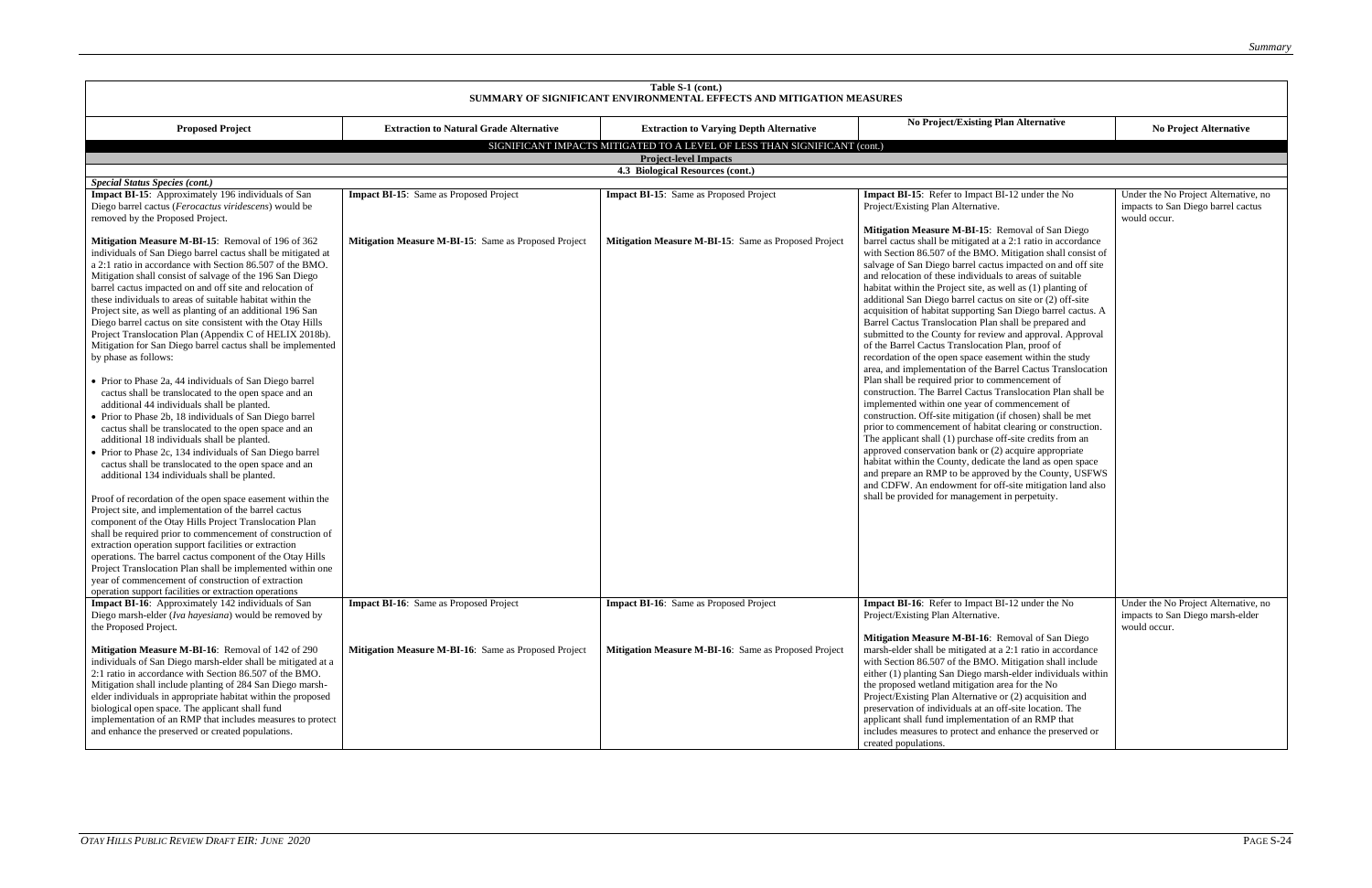| Table S-1 (cont.)<br>SUMMARY OF SIGNIFICANT ENVIRONMENTAL EFFECTS AND MITIGATION MEASURES                                                                                                                                                                                                                                                                                                                                                                                                                                                                                                                                                                                                                                                                                                                                                                                                                                                                                                                                                                                                                                                                                                                                                                                                                                                                                                                                            |                                                                                                             |                                                                                                       |                                                                                                                                                                                                                                                                                                                                                                                                                                                                                                                                                                                                                                                                                                                                                           |                                                                                                |
|--------------------------------------------------------------------------------------------------------------------------------------------------------------------------------------------------------------------------------------------------------------------------------------------------------------------------------------------------------------------------------------------------------------------------------------------------------------------------------------------------------------------------------------------------------------------------------------------------------------------------------------------------------------------------------------------------------------------------------------------------------------------------------------------------------------------------------------------------------------------------------------------------------------------------------------------------------------------------------------------------------------------------------------------------------------------------------------------------------------------------------------------------------------------------------------------------------------------------------------------------------------------------------------------------------------------------------------------------------------------------------------------------------------------------------------|-------------------------------------------------------------------------------------------------------------|-------------------------------------------------------------------------------------------------------|-----------------------------------------------------------------------------------------------------------------------------------------------------------------------------------------------------------------------------------------------------------------------------------------------------------------------------------------------------------------------------------------------------------------------------------------------------------------------------------------------------------------------------------------------------------------------------------------------------------------------------------------------------------------------------------------------------------------------------------------------------------|------------------------------------------------------------------------------------------------|
| <b>Proposed Project</b>                                                                                                                                                                                                                                                                                                                                                                                                                                                                                                                                                                                                                                                                                                                                                                                                                                                                                                                                                                                                                                                                                                                                                                                                                                                                                                                                                                                                              | <b>Extraction to Natural Grade Alternative</b>                                                              | <b>Extraction to Varying Depth Alternative</b>                                                        | No Project/Existing Plan Alternative                                                                                                                                                                                                                                                                                                                                                                                                                                                                                                                                                                                                                                                                                                                      | <b>No Project Alternative</b>                                                                  |
|                                                                                                                                                                                                                                                                                                                                                                                                                                                                                                                                                                                                                                                                                                                                                                                                                                                                                                                                                                                                                                                                                                                                                                                                                                                                                                                                                                                                                                      |                                                                                                             | SIGNIFICANT IMPACTS MITIGATED TO A LEVEL OF LESS THAN SIGNIFICANT (cont.)                             |                                                                                                                                                                                                                                                                                                                                                                                                                                                                                                                                                                                                                                                                                                                                                           |                                                                                                |
|                                                                                                                                                                                                                                                                                                                                                                                                                                                                                                                                                                                                                                                                                                                                                                                                                                                                                                                                                                                                                                                                                                                                                                                                                                                                                                                                                                                                                                      |                                                                                                             | <b>Project-level Impacts</b>                                                                          |                                                                                                                                                                                                                                                                                                                                                                                                                                                                                                                                                                                                                                                                                                                                                           |                                                                                                |
|                                                                                                                                                                                                                                                                                                                                                                                                                                                                                                                                                                                                                                                                                                                                                                                                                                                                                                                                                                                                                                                                                                                                                                                                                                                                                                                                                                                                                                      |                                                                                                             | 4.3 Biological Resources (cont.)                                                                      |                                                                                                                                                                                                                                                                                                                                                                                                                                                                                                                                                                                                                                                                                                                                                           |                                                                                                |
| <b>Special Status Species (cont.)</b>                                                                                                                                                                                                                                                                                                                                                                                                                                                                                                                                                                                                                                                                                                                                                                                                                                                                                                                                                                                                                                                                                                                                                                                                                                                                                                                                                                                                |                                                                                                             |                                                                                                       |                                                                                                                                                                                                                                                                                                                                                                                                                                                                                                                                                                                                                                                                                                                                                           |                                                                                                |
| <b>Impact BI-17:</b> Five locations where Quino checkerspot<br>butterfly (Euphydryas editha quino; QCB) were observed<br>would be impacted by the Proposed Project. The Project<br>would also impact 104.9 acres of QCB occupied habitat. In<br>addition, 97.8 acres of QCB critical habitat would be<br>impacted within the Project site. The Proposed Project also<br>would remove 3 moderate host plant locations totaling<br>approximately 13,752 dwarf plantain individuals, which<br>represents one percent of the dwarf plantain on the Project<br>site.<br>Mitigation Measure M-BI-17: Removal of five locations<br>where QCB were observed, 104.9 acres of QCB occupied<br>habitat, and 97.8 acres of QCB critical habitat shall be<br>mitigated by preservation of 52 locations where QCB were<br>observed and by preservation of 304.6 acres of biological<br>open space within the Project site, of which 303.5 acres are<br>considered occupied by the QCB and 304.4 acres are QCB<br>critical habitat. Funding for long-term management of an<br>additional 61 acres within the AMA that also supports QCB<br>host plants, QCB locations, and occupied QCB habitat will<br>be provided by the Project. If the QCB is not covered under<br>the MSCP at the time of Project approval, effects on the<br>species shall be subject to review and approval by the<br>USFWS as part of the Section 7 or $10(a)$ consultation | <b>Impact BI-17:</b> Same as Proposed Project<br>Mitigation Measure M-BI-17: Same as Proposed Project       | <b>Impact BI-17:</b> Same as Proposed Project<br>Mitigation Measure M-BI-17: Same as Proposed Project | Impact BI-17: No specific development plan exists for the<br>No Project/Existing Plan Alternative. Therefore, specific<br>impacts to sensitive animal species or critical/potential<br>habitat are not available for this alternative.<br>Mitigation Measure M-BI-17: Removal of five locations<br>where QCB were observed, QCB occupied habitat and QCB<br>critical habitat shall be mitigated by preservation locations<br>where QCB were observed and by preservation of biological<br>open space within the Project site. If the QCB is not covered<br>under the MSCP at the time of Project approval, effects on<br>the species shall be subject to review and approval by the<br>USFWS as part of the Section 7 or $10(a)$ consultation<br>process. | Under the No Project Alternative, no<br>impacts to QCB or its critical habitat<br>would occur. |
| process.<br><b>Impact BI-18:</b> One pair of CAGN that was                                                                                                                                                                                                                                                                                                                                                                                                                                                                                                                                                                                                                                                                                                                                                                                                                                                                                                                                                                                                                                                                                                                                                                                                                                                                                                                                                                           | <b>Impact BI-18:</b> Same as Proposed Project                                                               | <b>Impact BI-18:</b> Same as Proposed Project                                                         | Impact BI-18: Refer to Impact BI-17 under the No                                                                                                                                                                                                                                                                                                                                                                                                                                                                                                                                                                                                                                                                                                          | Under the No Project Alternative, no                                                           |
| observed/detected would be impacted by the Proposed<br>Project. The Project would also impact 66.7 acres of CAGN<br>habitat (Diegan coastal sage scrub [including disturbed]. In<br>addition, implementation 77.1 acres of CAGN critical<br>habitat would be removed within the Project site.<br>Mitigation Measure M-BI-18: Removal of one pair of<br>CAGN, 66.7 acres of CAGN habitat, and 77.1 acres of<br>CAGN critical habitat shall be mitigated through<br>preservation of four pairs and 218.9 acres of CAGN habitat<br>on site, of which 185.0 acres are CAGN critical habitat.<br>Prior to Project implementation, preconstruction surveys to<br>demonstrate CAGN absence from the development footprint<br>shall be required pursuant to USFWS protocol if clearing<br>occurs during the breeding season (March 15 to August 15).                                                                                                                                                                                                                                                                                                                                                                                                                                                                                                                                                                                         | Mitigation Measure M-BI-18: Same as Proposed Project   Mitigation Measure M-BI-18: Same as Proposed Project |                                                                                                       | Project/Existing Plan Alternative.<br>Mitigation Measure M-BI-18: Removal of CAGN and<br>CAGN critical habitat shall be mitigated through<br>preservation of pairs and CAGN habitat on site. Prior to<br>Project implementation, preconstruction surveys to<br>demonstrate CAGN absence from the development footprint<br>shall be required pursuant to USFWS protocol if clearing<br>occurs during the breeding season (March 15 to August 15).                                                                                                                                                                                                                                                                                                          | impacts to CAGN or its critical habitat<br>would occur.                                        |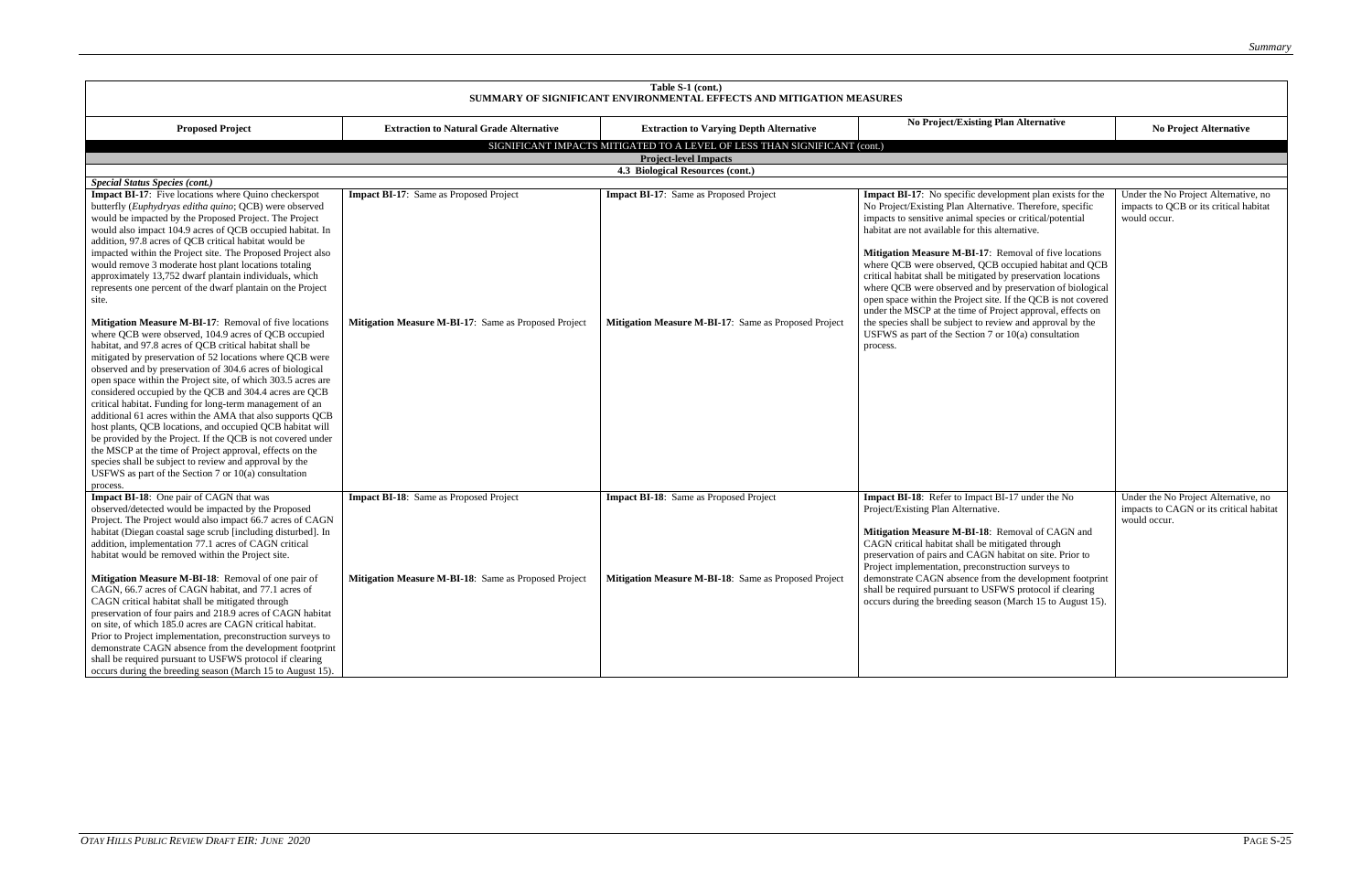| Table S-1 (cont.)<br>SUMMARY OF SIGNIFICANT ENVIRONMENTAL EFFECTS AND MITIGATION MEASURES                                                                                                                                                                                                                                                                                                                                                                                                                                                                                                                                                                                                                                                                                                                                                                                                                                                                                                                                                                                                                                                                |                                                      |                                                                           |                                                                                                                                                                                                                                                                                                                                                                                                                                                                                                                                                                                                                                                                                                                                                                                                                                                                                                                                                                                 |                                                                               |
|----------------------------------------------------------------------------------------------------------------------------------------------------------------------------------------------------------------------------------------------------------------------------------------------------------------------------------------------------------------------------------------------------------------------------------------------------------------------------------------------------------------------------------------------------------------------------------------------------------------------------------------------------------------------------------------------------------------------------------------------------------------------------------------------------------------------------------------------------------------------------------------------------------------------------------------------------------------------------------------------------------------------------------------------------------------------------------------------------------------------------------------------------------|------------------------------------------------------|---------------------------------------------------------------------------|---------------------------------------------------------------------------------------------------------------------------------------------------------------------------------------------------------------------------------------------------------------------------------------------------------------------------------------------------------------------------------------------------------------------------------------------------------------------------------------------------------------------------------------------------------------------------------------------------------------------------------------------------------------------------------------------------------------------------------------------------------------------------------------------------------------------------------------------------------------------------------------------------------------------------------------------------------------------------------|-------------------------------------------------------------------------------|
| <b>Proposed Project</b>                                                                                                                                                                                                                                                                                                                                                                                                                                                                                                                                                                                                                                                                                                                                                                                                                                                                                                                                                                                                                                                                                                                                  | <b>Extraction to Natural Grade Alternative</b>       | <b>Extraction to Varying Depth Alternative</b>                            | No Project/Existing Plan Alternative                                                                                                                                                                                                                                                                                                                                                                                                                                                                                                                                                                                                                                                                                                                                                                                                                                                                                                                                            | No Project Alternative                                                        |
|                                                                                                                                                                                                                                                                                                                                                                                                                                                                                                                                                                                                                                                                                                                                                                                                                                                                                                                                                                                                                                                                                                                                                          |                                                      | SIGNIFICANT IMPACTS MITIGATED TO A LEVEL OF LESS THAN SIGNIFICANT (cont.) |                                                                                                                                                                                                                                                                                                                                                                                                                                                                                                                                                                                                                                                                                                                                                                                                                                                                                                                                                                                 |                                                                               |
|                                                                                                                                                                                                                                                                                                                                                                                                                                                                                                                                                                                                                                                                                                                                                                                                                                                                                                                                                                                                                                                                                                                                                          |                                                      | <b>Project-level Impacts</b><br>4.3 Biological Resources (cont.)          |                                                                                                                                                                                                                                                                                                                                                                                                                                                                                                                                                                                                                                                                                                                                                                                                                                                                                                                                                                                 |                                                                               |
| <b>Special Status Species (cont.)</b>                                                                                                                                                                                                                                                                                                                                                                                                                                                                                                                                                                                                                                                                                                                                                                                                                                                                                                                                                                                                                                                                                                                    |                                                      |                                                                           |                                                                                                                                                                                                                                                                                                                                                                                                                                                                                                                                                                                                                                                                                                                                                                                                                                                                                                                                                                                 |                                                                               |
| <b>Impact BI-19:</b> One location where burrowing owl was<br>observed would be removed by the Proposed Project. In<br>addition, the Project would impact 31.1 acres of non-native<br>grassland and 0.5 acre of native grassland, which are<br>burrowing owl habitats.                                                                                                                                                                                                                                                                                                                                                                                                                                                                                                                                                                                                                                                                                                                                                                                                                                                                                    | <b>Impact BI-19:</b> Same as Proposed Project        | <b>Impact BI-19:</b> Same as Proposed Project                             | <b>Impact BI-19:</b> Refer to Impact BI-17 under the No<br>Project/Existing Plan Alternative.<br>Mitigation Measure M-BI-19: Removal of one location<br>where a burrowing owl was observed in 2001 shall be<br>mitigated by conducting a preconstruction survey before                                                                                                                                                                                                                                                                                                                                                                                                                                                                                                                                                                                                                                                                                                          | Under the No Project Alternative, no<br>impacts to burrowing owl would occur. |
| Mitigation Measure M-BI-19: Removal of one location<br>where a burrowing owl was observed in 2001 shall be<br>mitigated by conducting a preconstruction survey before<br>habitat clearing in each Project phase consistent with the<br>Strategy for Mitigating Impacts to Burrowing Owls in the<br>Unincorporated County. If a burrowing owl(s) is sighted<br>within the development footprint, the resource agencies and<br>County shall immediately be notified to determine the<br>appropriate steps to take. If, for example, an active burrow<br>is present, impacts to this species may be minimized by the<br>active or passive translocation of the owl, outside of the<br>breeding season or once the young have fledged, to a<br>suitable area on the Project site that supports nesting and<br>foraging habitat. A Burrowing Owl Translocation Plan,<br>which may include installation of a minimum of two<br>artificial burrows for every burrow impacted, would be<br>prepared and submitted to the resource agencies and County<br>for review and approval in accordance with the CDFW Staff<br>Report on Burrowing Owl Mitigation (2012). | Mitigation Measure M-BI-19: Same as Proposed Project | Mitigation Measure M-BI-19: Same as Proposed Project                      | habitat clearing in each Project phase consistent with the<br>Strategy for Mitigating Impacts to Burrowing Owls in the<br>Unincorporated County. If a burrowing owl(s) is sighted<br>within the development footprint, the resource agencies and<br>County shall immediately be notified to determine the<br>appropriate steps to take. If, for example, an active burrow<br>is present, impacts to this species may be minimized by the<br>active or passive translocation of the owl, outside of the<br>breeding season or once the young have fledged, to a<br>suitable area on the Project site that supports nesting and<br>foraging habitat. A Burrowing Owl Translocation Plan,<br>which may include installation of a minimum of two<br>artificial burrows for every burrow impacted, would be<br>prepared and submitted to the resource agencies and County<br>for review and approval in accordance with the CDFW Staff<br>Report on Burrowing Owl Mitigation (2012). |                                                                               |
| Removal of burrowing owl habitat shall be mitigated by<br>preservation of 16.1 acres of non-native grassland on site<br>and 15.0 acres of grassland at an off-site location or through<br>purchase of credits at an approved conservation bank<br>consistent with the Burrowing Owl Strategy (see Mitigation<br>Measure M-BI-6), as well as preservation of 0.7 acre of<br>native grassland within the Project site and off-site<br>acquisition of 0.3 acre of suitable habitat (see Mitigation<br>Measure M-BI-4).                                                                                                                                                                                                                                                                                                                                                                                                                                                                                                                                                                                                                                      |                                                      |                                                                           | Removal of burrowing owl habitat shall be mitigated by<br>preservation of Diegan coastal sage scrub (see Mitigation<br>Measure M-BI-6), as well as preservation of native<br>grassland within the Project site and off-site acquisition of<br>suitable habitat (see Mitigation Measure M-BI-4).                                                                                                                                                                                                                                                                                                                                                                                                                                                                                                                                                                                                                                                                                 |                                                                               |
| <b>Impact BI-20:</b> Approximately 98.7 acres of foraging<br>habitat (native grassland, Diegan coastal sage scrub<br>[including disturbed] and non-native grassland) for golden<br>eagles (as well as other raptors) would be removed by<br>implementation of the Proposed Project.                                                                                                                                                                                                                                                                                                                                                                                                                                                                                                                                                                                                                                                                                                                                                                                                                                                                      | <b>Impact BI-20:</b> Same as Proposed Project        | <b>Impact BI-20:</b> Same as Proposed Project                             | <b>Impact BI-20:</b> Refer to Impact BI-17 under the No<br>Project/Existing Plan Alternative.<br>Mitigation Measure M-BI-20: Removal of foraging<br>habitat for golden eagles and other raptors shall be mitigated<br>by preservation of grasslands and Diegan coastal sage scrub                                                                                                                                                                                                                                                                                                                                                                                                                                                                                                                                                                                                                                                                                               | Under the No Project Alternative, no<br>impacts to golden eagle would occur.  |
| Mitigation Measure M-BI-20: Removal of approximately<br>98.7 acres of foraging habitat for golden eagles and other<br>raptors shall be mitigated by preservation of grasslands and<br>Diegan coastal sage scrub (see Mitigation Measures M-BI-4<br>through M-BI-6).                                                                                                                                                                                                                                                                                                                                                                                                                                                                                                                                                                                                                                                                                                                                                                                                                                                                                      | Mitigation Measure M-BI-20: Same as Proposed Project | Mitigation Measure M-BI-20: Same as Proposed Project                      | (see Mitigation Measures M-BI-4 through M-BI-6).                                                                                                                                                                                                                                                                                                                                                                                                                                                                                                                                                                                                                                                                                                                                                                                                                                                                                                                                |                                                                               |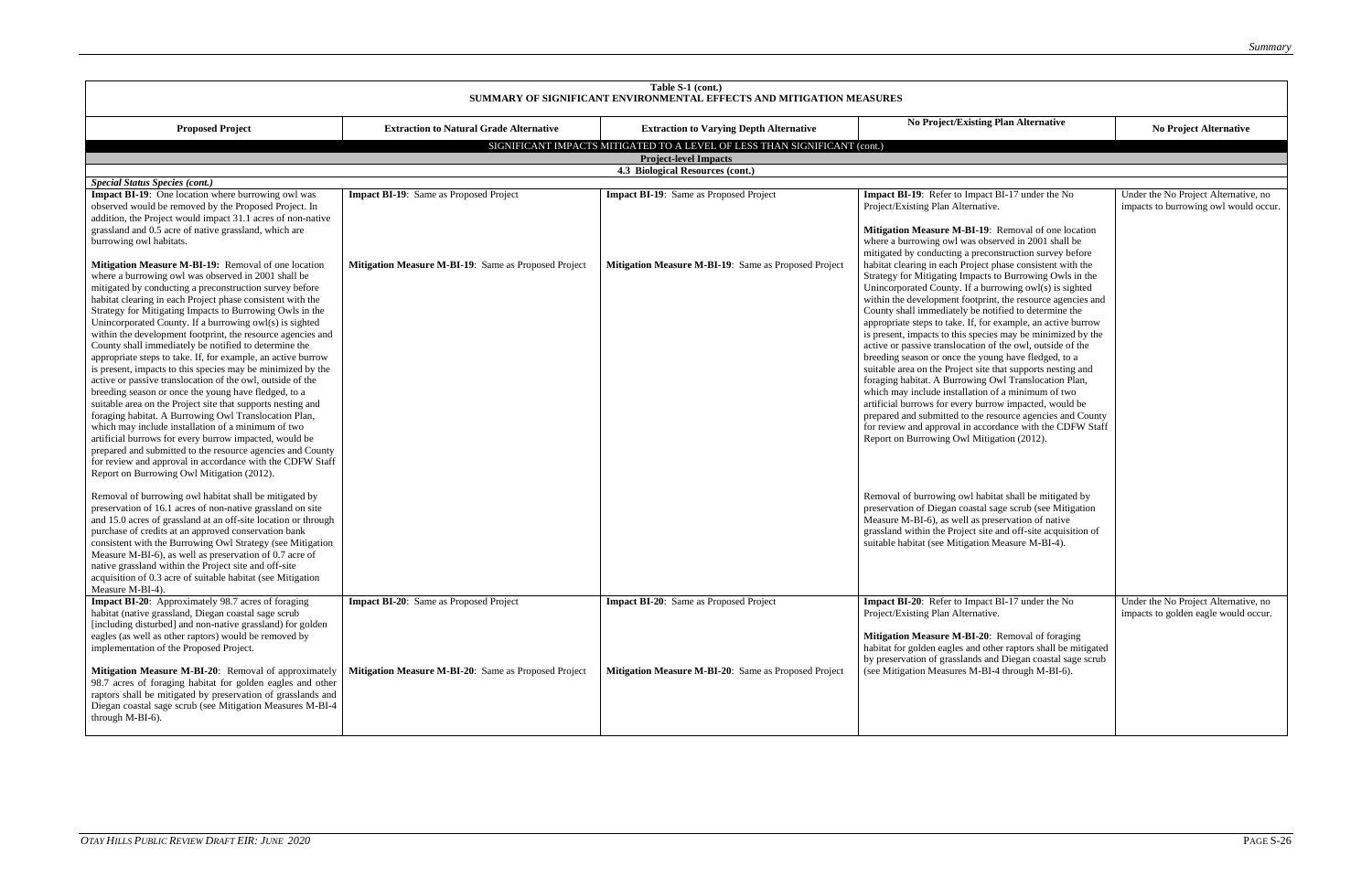| Table S-1 (cont.)<br>SUMMARY OF SIGNIFICANT ENVIRONMENTAL EFFECTS AND MITIGATION MEASURES                                                                                                                                                                                                                                                                                                                                                                                                                                                       |                                                      |                                                                           |                                                                                                                                                                                                                                                                                                                                               |                                                                                                             |
|-------------------------------------------------------------------------------------------------------------------------------------------------------------------------------------------------------------------------------------------------------------------------------------------------------------------------------------------------------------------------------------------------------------------------------------------------------------------------------------------------------------------------------------------------|------------------------------------------------------|---------------------------------------------------------------------------|-----------------------------------------------------------------------------------------------------------------------------------------------------------------------------------------------------------------------------------------------------------------------------------------------------------------------------------------------|-------------------------------------------------------------------------------------------------------------|
| <b>Proposed Project</b>                                                                                                                                                                                                                                                                                                                                                                                                                                                                                                                         | <b>Extraction to Natural Grade Alternative</b>       | <b>Extraction to Varying Depth Alternative</b>                            | No Project/Existing Plan Alternative                                                                                                                                                                                                                                                                                                          | No Project Alternative                                                                                      |
|                                                                                                                                                                                                                                                                                                                                                                                                                                                                                                                                                 |                                                      | SIGNIFICANT IMPACTS MITIGATED TO A LEVEL OF LESS THAN SIGNIFICANT (cont.) |                                                                                                                                                                                                                                                                                                                                               |                                                                                                             |
|                                                                                                                                                                                                                                                                                                                                                                                                                                                                                                                                                 |                                                      | <b>Project-level Impacts</b>                                              |                                                                                                                                                                                                                                                                                                                                               |                                                                                                             |
|                                                                                                                                                                                                                                                                                                                                                                                                                                                                                                                                                 |                                                      | 4.3 Biological Resources (cont.)                                          |                                                                                                                                                                                                                                                                                                                                               |                                                                                                             |
| <b>Special Status Species (cont.)</b>                                                                                                                                                                                                                                                                                                                                                                                                                                                                                                           |                                                      |                                                                           |                                                                                                                                                                                                                                                                                                                                               |                                                                                                             |
| <b>Impact BI-21:</b> The Proposed Project would directly impact<br>potential habitat of or locations where the following<br>sensitive animal species were observed or detected: coast<br>horned lizard, coastal whiptail (including on the off-site<br>Otay Crossings Commerce Park parcel), southern California<br>rufous-crowned sparrow, loggerhead shrike, grasshopper                                                                                                                                                                      | <b>Impact BI-21:</b> Same as Proposed Project        | <b>Impact BI-21:</b> Same as Proposed Project                             | Impact BI-21: Refer to Impact BI-17 under the No<br>Project/Existing Plan Alternative.<br>Mitigation Measure M-BI-21: Implementation of<br>Mitigation Measures M-BI-4 through M-BI-6, M-BI-10, and<br>M-BI-11 shall mitigate impacts to coast horned lizard,                                                                                  | Under the No Project Alternative, no<br>impacts to these species or their<br>potential habitat would occur. |
| sparrow, California horned lark, and San Diego black-tailed<br>jackrabbit. In addition, although not observed on site (or<br>within the off-site parcel), Belding's orange-throated<br>whiptail is assumed to be present within the Project site and<br>impacts to this species are anticipated.                                                                                                                                                                                                                                                |                                                      |                                                                           | coastal whiptail, southern California rufous-crowned<br>sparrow, loggerhead shrike, grasshopper sparrow, California<br>horned lark, San Diego black-tailed jackrabbit, Belding's<br>orange-throated whiptail, red-diamond rattlesnake, Bell's<br>sage sparrow, turkey vulture, northern harrier, barn owl, and<br>southern mule deer habitat. |                                                                                                             |
| Mitigation Measure M-BI-21: Implementation of<br>Mitigation Measures M-BI-4 through M-BI-6, M-BI-10, and<br>M-BI-11 shall mitigate impacts to coast horned lizard,<br>coastal whiptail, southern California rufous-crowned<br>sparrow, loggerhead shrike, grasshopper sparrow, California<br>horned lark, San Diego black-tailed jackrabbit, Belding's<br>orange-throated whiptail, red-diamond rattlesnake, Bell's<br>sage sparrow, turkey vulture, northern harrier, barn owl and<br>southern mule deer habitat.                              | Mitigation Measure M-BI-21: Same as Proposed Project | Mitigation Measure M-BI-21: Same as Proposed Project                      |                                                                                                                                                                                                                                                                                                                                               |                                                                                                             |
| Impact BI-22: Some animals such as snakes and mammals<br>may get into the excavated quarry pit, and due to its steep<br>sides, may not be able to exit. In addition, some animals,<br>including burrowing owls, are known to use open pipes,<br>culverts, excavated holes or other burrow-like structures and<br>may be attracted to the development footprint where they<br>could be injured or killed. Such impacts from the Project<br>would be significant to these sensitive animals.                                                      | <b>Impact BI-22:</b> Same as Proposed Project        | <b>Impact BI-22:</b> Same as Proposed Project                             | Impact BI-22: Refer to Impact BI-17 under the No<br>Project/Existing Plan Alternative.<br>Mitigation Measure M-BI-22: Impacts from potential<br>entrapment in the development footprint and injury or death<br>to sensitive animal species shall be mitigated according to<br>applicable measures.                                            | Under the No Project Alternative, no<br>impacts to these species would occur.                               |
| Mitigation Measure M-BI-22: Impacts from potential<br>entrapment in the development footprint and injury or death<br>to sensitive animal species shall be mitigated by the<br>following measures:<br>• Deterrent measures may include, but are not limited to,<br>ensuring that the ends of all pipes and culverts are<br>covered when they are not being used, and covering<br>rubble piles, dirt piles, ditches and berms that occur<br>within the development footprint when they are not being<br>regularly disturbed by quarry activities. | Mitigation Measure M-BI-22: Same as Proposed Project | Mitigation Measure M-BI-22: Same as Proposed Project                      |                                                                                                                                                                                                                                                                                                                                               |                                                                                                             |
| • Ponds and pits containing water shall be fenced or<br>otherwise surrounded/covered to prevent wildlife access.<br>Fencing shall be secured at the ground or buried to<br>prevent animals digging underneath and shall be wrapped<br>around the base with a durable finer mesh material to<br>prevent small mammal, reptile and amphibian entry.                                                                                                                                                                                               |                                                      |                                                                           |                                                                                                                                                                                                                                                                                                                                               |                                                                                                             |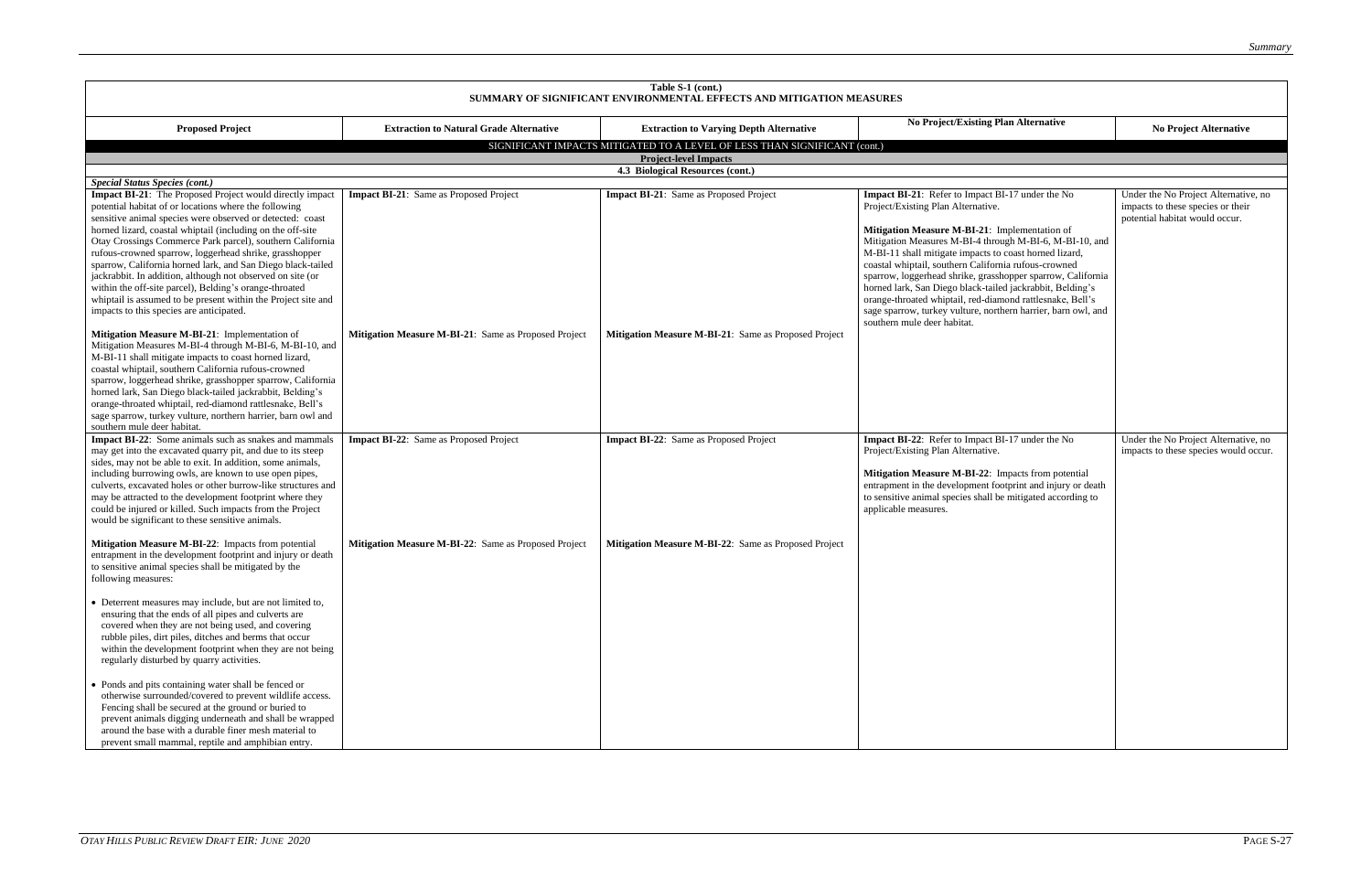| Table S-1 (cont.)<br>SUMMARY OF SIGNIFICANT ENVIRONMENTAL EFFECTS AND MITIGATION MEASURES                                                                                                                                                                                                                                                                                                                                                                                                                                                                                                                                                                                                                   |                                                      |                                                                           |                                                                                                                                                                                                                                                                                                                                                                                                                                                                                                                                                                                                                                                                                                           |                                                                            |
|-------------------------------------------------------------------------------------------------------------------------------------------------------------------------------------------------------------------------------------------------------------------------------------------------------------------------------------------------------------------------------------------------------------------------------------------------------------------------------------------------------------------------------------------------------------------------------------------------------------------------------------------------------------------------------------------------------------|------------------------------------------------------|---------------------------------------------------------------------------|-----------------------------------------------------------------------------------------------------------------------------------------------------------------------------------------------------------------------------------------------------------------------------------------------------------------------------------------------------------------------------------------------------------------------------------------------------------------------------------------------------------------------------------------------------------------------------------------------------------------------------------------------------------------------------------------------------------|----------------------------------------------------------------------------|
| <b>Proposed Project</b>                                                                                                                                                                                                                                                                                                                                                                                                                                                                                                                                                                                                                                                                                     | <b>Extraction to Natural Grade Alternative</b>       | <b>Extraction to Varying Depth Alternative</b>                            | No Project/Existing Plan Alternative                                                                                                                                                                                                                                                                                                                                                                                                                                                                                                                                                                                                                                                                      | No Project Alternative                                                     |
|                                                                                                                                                                                                                                                                                                                                                                                                                                                                                                                                                                                                                                                                                                             |                                                      | SIGNIFICANT IMPACTS MITIGATED TO A LEVEL OF LESS THAN SIGNIFICANT (cont.) |                                                                                                                                                                                                                                                                                                                                                                                                                                                                                                                                                                                                                                                                                                           |                                                                            |
|                                                                                                                                                                                                                                                                                                                                                                                                                                                                                                                                                                                                                                                                                                             |                                                      | <b>Project-level Impacts</b><br>4.3 Biological Resources (cont.)          |                                                                                                                                                                                                                                                                                                                                                                                                                                                                                                                                                                                                                                                                                                           |                                                                            |
| <b>Special Status Species (cont.)</b>                                                                                                                                                                                                                                                                                                                                                                                                                                                                                                                                                                                                                                                                       |                                                      |                                                                           |                                                                                                                                                                                                                                                                                                                                                                                                                                                                                                                                                                                                                                                                                                           |                                                                            |
| M-BI-22 (cont.)                                                                                                                                                                                                                                                                                                                                                                                                                                                                                                                                                                                                                                                                                             |                                                      |                                                                           |                                                                                                                                                                                                                                                                                                                                                                                                                                                                                                                                                                                                                                                                                                           |                                                                            |
| • Potential solutions to prevent trapped wildlife within<br>ponds, pits or trenches shall be implemented and may<br>include, but are not limited to, attaching textured liner<br>material to create escape ramps, or depending on the<br>configuration of the trapping hazard, earthen ramps,<br>floating rafts or ladders may be appropriate solutions.                                                                                                                                                                                                                                                                                                                                                    |                                                      |                                                                           |                                                                                                                                                                                                                                                                                                                                                                                                                                                                                                                                                                                                                                                                                                           |                                                                            |
| • During the initial clearing of each phase, the biological<br>monitor will check implementation of nuisance<br>minimization measures and conduct regular searches for<br>wildlife in these areas. During regular plant operation, the<br>project proponent will be responsible for attractive<br>nuisance minimization measures, with annual compliance<br>checks by a biological monitor.                                                                                                                                                                                                                                                                                                                 |                                                      |                                                                           |                                                                                                                                                                                                                                                                                                                                                                                                                                                                                                                                                                                                                                                                                                           |                                                                            |
| Impact BI-23: Construction-related noise may impact<br>nesting CAGN, as well as other species that use coastal sage<br>scrub on site, within an area such that construction noise at<br>the nest exceeds 60 dBA L <sub>EQ</sub> . In addition, indirect noise<br>impacts to 20.6 acres of potential CAGN habitat (Diegan<br>coastal sage scrub [including disturbed]) would occur as a<br>result of the Proposed Project.                                                                                                                                                                                                                                                                                   | <b>Impact BI-23:</b> Same as Proposed Project        | <b>Impact BI-23:</b> Same as Proposed Project                             | <b>Impact BI-23:</b> Construction-related noise may impact<br>nesting CAGN, as well as other species that use coastal sage<br>scrub on site, within an area such that construction noise at<br>the nest exceeds 60 dBA L <sub>EQ</sub> . In addition, indirect noise<br>impacts to potential CAGN habitat (Diegan coastal sage<br>scrub [including disturbed]) would occur as a result of the<br>No Project/Existing Plan Alternative.                                                                                                                                                                                                                                                                    | Under the No Project Alternativ<br>indirect impacts to CAGN woul<br>occur. |
| Mitigation Measure M-BI-23: Indirect impacts to 20.6<br>acres of CAGN habitat (Diegan coastal sage scrub<br>[including disturbed]) from noise shall be mitigated through<br>the preservation of 20.6 acres of Diegan coastal sage scrub<br>on site (included within the 218.9 acres to be preserved<br>under Mitigation Measure M-BI-18).                                                                                                                                                                                                                                                                                                                                                                   | Mitigation Measure M-BI-23: Same as Proposed Project | Mitigation Measure M-BI-23: Same as Proposed Project                      | Mitigation Measure M-BI-23: Indirect impacts to CAGN<br>habitat (Diegan coastal sage scrub [including disturbed])<br>from noise shall be mitigated through the preservation<br>Diegan coastal sage scrub on site at a 1:1 ratio (included<br>within the acres to be preserved under Mitigation Measure<br>$M-BI-18$ ).                                                                                                                                                                                                                                                                                                                                                                                    |                                                                            |
| Direct noise-related impacts to sensitive nesting species,<br>such as the CAGN, tree-nesting raptors, or ground-nesting<br>raptors, would be mitigated by conducting a preconstruction<br>survey to demonstrate absence of such species from areas<br>where effects resulting from construction noise could be<br>significant. Tree-nesting raptor absence from the 500 foot<br>buffer shall be required if habitat clearing is to occur during<br>the tree-nesting raptor breeding season (January 15 to<br>July 15). A preconstruction survey of the 900 foot buffer<br>shall be required if habitat clearing is to occur during the<br>ground-nesting raptor breeding season (February 1 to<br>July 15). |                                                      |                                                                           | Direct noise-related impacts to sensitive nesting species,<br>such as the CAGN, tree-nesting raptors, or ground-nesting<br>raptors, would be mitigated by conducting a preconstruction<br>survey to demonstrate absence of such species from areas<br>where effects resulting from construction noise could be<br>significant. Tree-nesting raptor absence from the 500 foot<br>buffer shall be required if habitat clearing is to occur during<br>the tree-nesting raptor breeding season (January 15 to July<br>15). A preconstruction survey of the 900 foot buffer shall be<br>required if habitat clearing is to occur during the ground-<br>nesting raptor breeding season (February 1 to July 15). |                                                                            |

| n Alternative                                                                                                                                                                                                                                                                               | No Project Alternative                                                           |
|---------------------------------------------------------------------------------------------------------------------------------------------------------------------------------------------------------------------------------------------------------------------------------------------|----------------------------------------------------------------------------------|
|                                                                                                                                                                                                                                                                                             |                                                                                  |
|                                                                                                                                                                                                                                                                                             |                                                                                  |
|                                                                                                                                                                                                                                                                                             |                                                                                  |
|                                                                                                                                                                                                                                                                                             |                                                                                  |
|                                                                                                                                                                                                                                                                                             |                                                                                  |
|                                                                                                                                                                                                                                                                                             |                                                                                  |
|                                                                                                                                                                                                                                                                                             |                                                                                  |
|                                                                                                                                                                                                                                                                                             |                                                                                  |
|                                                                                                                                                                                                                                                                                             |                                                                                  |
| I noise may impact<br>cies that use coastal sage<br>at construction noise at<br>lition, indirect noise<br>Diegan coastal sage<br>occur as a result of the<br>э.                                                                                                                             | Under the No Project Alternative, no<br>indirect impacts to CAGN would<br>occur. |
| lirect impacts to CAGN<br>including disturbed])<br>h the preservation<br>a 1:1 ratio (included<br>er Mitigation Measure                                                                                                                                                                     |                                                                                  |
| itive nesting species,<br>cors, or ground-nesting<br>ucting a preconstruction<br>ch species from areas<br>ction noise could be<br>nce from the 500 foot<br>earing is to occur during<br>on (January 15 to July<br>900 foot buffer shall be<br>ur during the ground-<br>ruary 1 to July 15). |                                                                                  |
|                                                                                                                                                                                                                                                                                             |                                                                                  |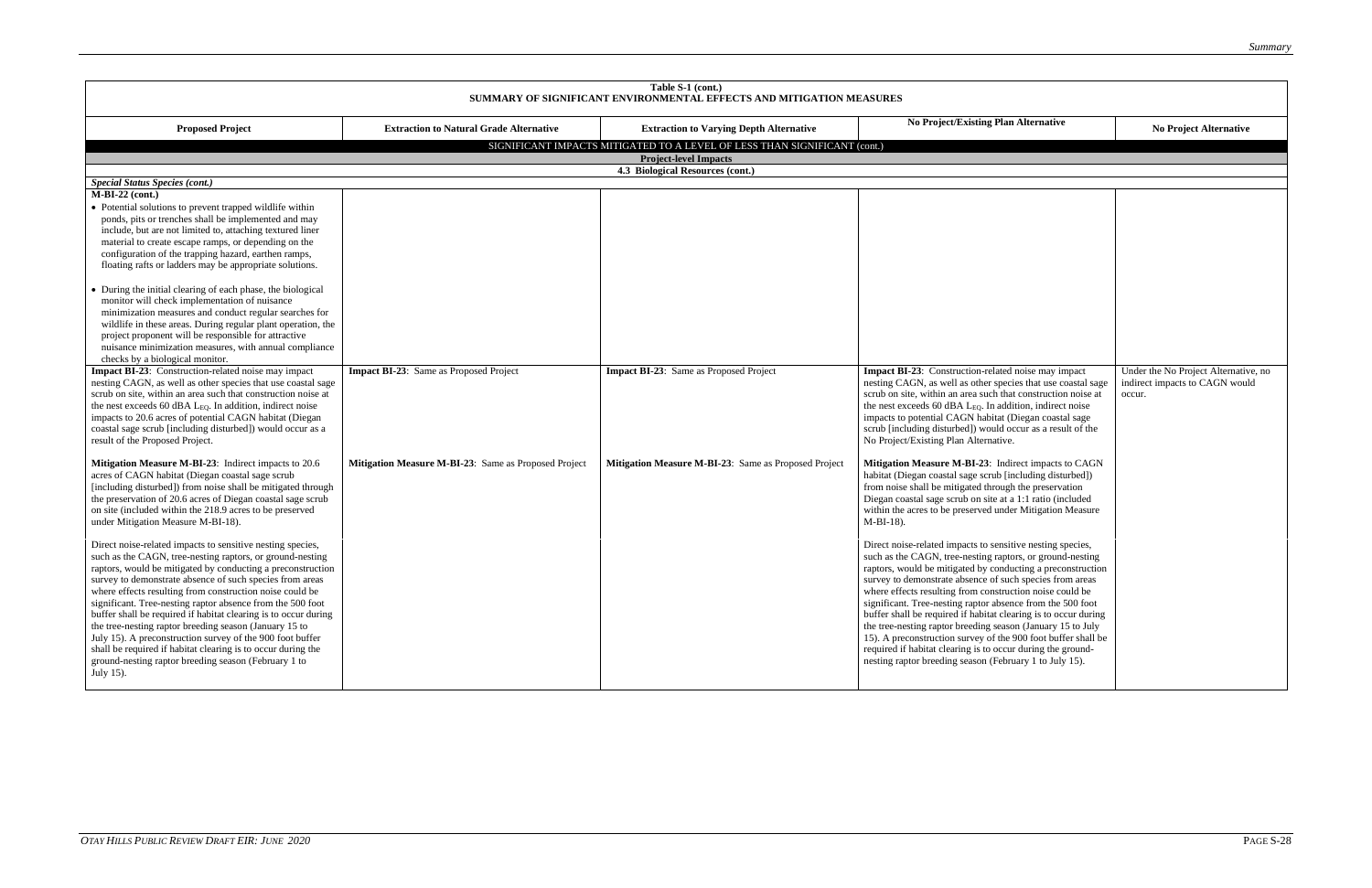| Table $S-1$ (cont.)<br>SUMMARY OF SIGNIFICANT ENVIRONMENTAL EFFECTS AND MITIGATION MEASURES                                                                                                                                                                                                                                                                                                                                                                                                                                                                                              |                                                |                                                                                                           |                                      |                               |
|------------------------------------------------------------------------------------------------------------------------------------------------------------------------------------------------------------------------------------------------------------------------------------------------------------------------------------------------------------------------------------------------------------------------------------------------------------------------------------------------------------------------------------------------------------------------------------------|------------------------------------------------|-----------------------------------------------------------------------------------------------------------|--------------------------------------|-------------------------------|
| <b>Proposed Project</b>                                                                                                                                                                                                                                                                                                                                                                                                                                                                                                                                                                  | <b>Extraction to Natural Grade Alternative</b> | <b>Extraction to Varying Depth Alternative</b>                                                            | No Project/Existing Plan Alternative | <b>No Project Alternative</b> |
|                                                                                                                                                                                                                                                                                                                                                                                                                                                                                                                                                                                          |                                                | SIGNIFICANT IMPACTS MITIGATED TO A LEVEL OF LESS THAN SIGNIFICANT (cont.)<br><b>Project-level Impacts</b> |                                      |                               |
|                                                                                                                                                                                                                                                                                                                                                                                                                                                                                                                                                                                          |                                                | 4.3 Biological Resources (cont.)                                                                          |                                      |                               |
| <b>Special Status Species (cont.)</b>                                                                                                                                                                                                                                                                                                                                                                                                                                                                                                                                                    |                                                |                                                                                                           |                                      |                               |
| $M-BI-23$ (cont.)<br>In addition, the following measures shall be required to<br>minimize potential adverse noise effects to CAGN and its<br>habitat:                                                                                                                                                                                                                                                                                                                                                                                                                                    |                                                |                                                                                                           |                                      |                               |
| • No jaw crusher shall be operated within 350 feet of the<br>closest property line or biological open space boundary.                                                                                                                                                                                                                                                                                                                                                                                                                                                                    |                                                |                                                                                                           |                                      |                               |
| • No screen shall be operated within 165 feet of the closest<br>property line or biological open space boundary.                                                                                                                                                                                                                                                                                                                                                                                                                                                                         |                                                |                                                                                                           |                                      |                               |
| • No vertical crusher shall be operated within 85 feet of the<br>closest property line or biological open space boundary.                                                                                                                                                                                                                                                                                                                                                                                                                                                                |                                                |                                                                                                           |                                      |                               |
| • All cone crushers used in the aggregate crushing process<br>shall be shielded with noise controls. The barriers shall<br>start at ground level and extend to at least a minimum of<br>one-foot higher than the direct line of sight between any<br>portion of the shielded equipment and any suitable habitat<br>areas to the east of the Project site.                                                                                                                                                                                                                                |                                                |                                                                                                           |                                      |                               |
| • All vertical crushers used in the aggregate crushing<br>process shall be shielded with noise control barriers. The<br>barriers shall extend to the ground or at least two feet<br>below the crusher if it is an elevated unit and extend to at<br>least a minimum of one-foot higher than the direct line of<br>sight between any portion of the shielded equipment and<br>any suitable habitat areas to the east of the site.<br>• All aggregate screens shall use synthetic screen elements<br>(note this does not apply to recycled materials, which<br>may utilize steel screens). |                                                |                                                                                                           |                                      |                               |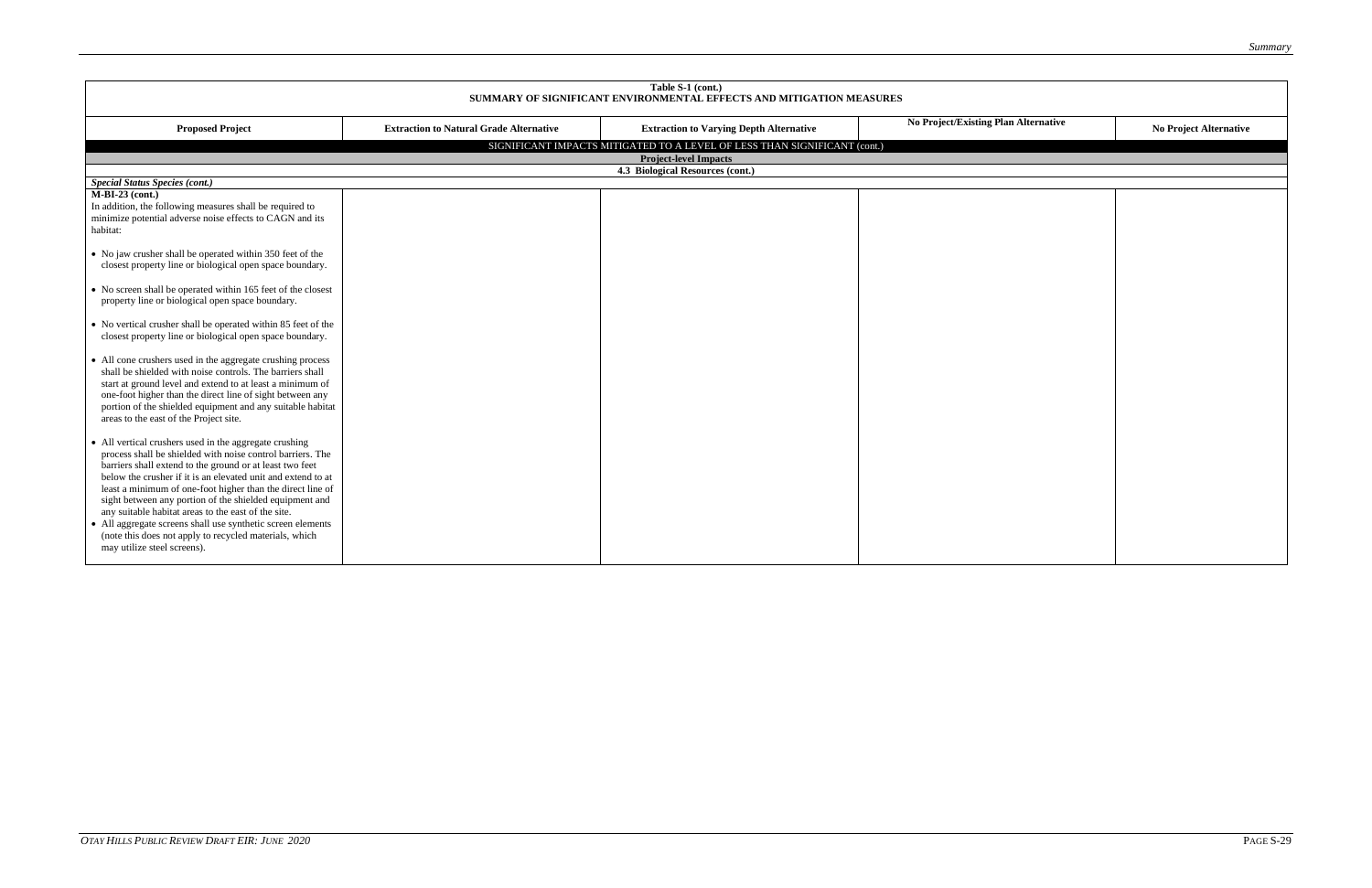| Table S-1 (cont.)<br>SUMMARY OF SIGNIFICANT ENVIRONMENTAL EFFECTS AND MITIGATION MEASURES                            |                                                      |                                                                           |                                                                                                                 |                                                   |  |
|----------------------------------------------------------------------------------------------------------------------|------------------------------------------------------|---------------------------------------------------------------------------|-----------------------------------------------------------------------------------------------------------------|---------------------------------------------------|--|
| <b>Proposed Project</b>                                                                                              | <b>Extraction to Natural Grade Alternative</b>       | <b>Extraction to Varying Depth Alternative</b>                            | No Project/Existing Plan Alternative                                                                            | <b>No Project Alternative</b>                     |  |
|                                                                                                                      |                                                      | SIGNIFICANT IMPACTS MITIGATED TO A LEVEL OF LESS THAN SIGNIFICANT (cont.) |                                                                                                                 |                                                   |  |
|                                                                                                                      |                                                      | <b>Project-level Impacts</b>                                              |                                                                                                                 |                                                   |  |
|                                                                                                                      |                                                      | 4.3 Biological Resources (cont.)                                          |                                                                                                                 |                                                   |  |
| <b>Special Status Species (cont.)</b>                                                                                |                                                      |                                                                           |                                                                                                                 |                                                   |  |
| Mitigation Measure M-BI-23 (cont.)<br>• All sound attenuation fence/walls shall be solid and                         |                                                      |                                                                           |                                                                                                                 |                                                   |  |
| constructed of masonry, wood, plastic, fiberglass, steel or                                                          |                                                      |                                                                           |                                                                                                                 |                                                   |  |
| a combination of those materials, with no cracks or gaps,                                                            |                                                      |                                                                           |                                                                                                                 |                                                   |  |
| through or below the wall. (Conveyor belting is an                                                                   |                                                      |                                                                           |                                                                                                                 |                                                   |  |
| excellent noise shielding material to allow a flexible                                                               |                                                      |                                                                           |                                                                                                                 |                                                   |  |
| barrier or provide lower skirts.) Any seams or cracks                                                                |                                                      |                                                                           |                                                                                                                 |                                                   |  |
| must be filled or caulked. If wood is used, it can be                                                                |                                                      |                                                                           |                                                                                                                 |                                                   |  |
| tongue-and-groove and must be at least one-inch total                                                                |                                                      |                                                                           |                                                                                                                 |                                                   |  |
| thickness or have a surface density of at least 3.5 pounds                                                           |                                                      |                                                                           |                                                                                                                 |                                                   |  |
| per square foot. Any door(s) or gate(s) must be designed<br>with overlapping closures on the bottom and sides and    |                                                      |                                                                           |                                                                                                                 |                                                   |  |
| meet the minimum specifications of the wall materials                                                                |                                                      |                                                                           |                                                                                                                 |                                                   |  |
| described above. The gate(s) may be of one-inch thick or                                                             |                                                      |                                                                           |                                                                                                                 |                                                   |  |
| better wood, solid-sheet metal of at least 18-gauge metal,                                                           |                                                      |                                                                           |                                                                                                                 |                                                   |  |
| or an exterior-grade solid-core steel door with                                                                      |                                                      |                                                                           |                                                                                                                 |                                                   |  |
| prefabricated door jambs.                                                                                            |                                                      |                                                                           |                                                                                                                 |                                                   |  |
| • If a cone crusher is used in the Asphaltic Concrete Plant,                                                         |                                                      |                                                                           |                                                                                                                 |                                                   |  |
| it shall be shielded with a barrier as described above in                                                            |                                                      |                                                                           |                                                                                                                 |                                                   |  |
| the fourth bulleted item.                                                                                            |                                                      |                                                                           |                                                                                                                 |                                                   |  |
| • If a portable plant is used for occasional processing of                                                           |                                                      |                                                                           |                                                                                                                 |                                                   |  |
| recycled materials, the unit shall only be used in the area                                                          |                                                      |                                                                           |                                                                                                                 |                                                   |  |
| south of the main plant. The unit shall never be positioned                                                          |                                                      |                                                                           |                                                                                                                 |                                                   |  |
| closer than 500 feet to the eastern or southern excavation                                                           |                                                      |                                                                           |                                                                                                                 |                                                   |  |
| boundary or the southern boundary of the normal                                                                      |                                                      |                                                                           |                                                                                                                 |                                                   |  |
| equipment areas to control additional noise impacts to the                                                           |                                                      |                                                                           |                                                                                                                 |                                                   |  |
| east.                                                                                                                |                                                      |                                                                           |                                                                                                                 |                                                   |  |
| <b>Impact BI-24:</b> Implementation of the Proposed Project                                                          | <b>Impact BI-24:</b> Same as Proposed Project        | <b>Impact BI-24:</b> Same as Proposed Project                             | <b>Impact BI-24:</b> Implementation of the No Project/Existing                                                  | Under the No Project Alternative, no              |  |
| would significantly impact four narrow endemic species:<br>Otay tarplant, variegated dudleya, QCB and burrowing owl. |                                                      |                                                                           | Plan Alternative could significantly impact four narrow                                                         | impacts to narrow endemic species<br>would occur. |  |
|                                                                                                                      |                                                      |                                                                           | endemic species: Otay tarplant, variegated dudleya, QCB<br>and burrowing owl.                                   |                                                   |  |
| Mitigation Measure M-BI-24: Removal of Otay tarplant,                                                                | Mitigation Measure M-BI-24: Same as Proposed Project | Mitigation Measure M-BI-24: Same as Proposed Project                      |                                                                                                                 |                                                   |  |
| variegated dudleya, QCB and burrowing owl shall be                                                                   |                                                      |                                                                           | Mitigation Measure M-BI-24: Impacts to Otay tarplant,                                                           |                                                   |  |
| mitigated through implementation of Mitigation Measures                                                              |                                                      |                                                                           | variegated dudleya, QCB and burrowing owl shall be                                                              |                                                   |  |
| M-BI-12, M-BI-13, M-BI-17 and M-BI-19, respectively.                                                                 |                                                      |                                                                           | mitigated through implementation of Mitigation Measures<br>M-BI-12, M-BI-13, M-BI-17 and M-BI-19, respectively. |                                                   |  |
|                                                                                                                      |                                                      |                                                                           |                                                                                                                 |                                                   |  |
|                                                                                                                      |                                                      |                                                                           |                                                                                                                 |                                                   |  |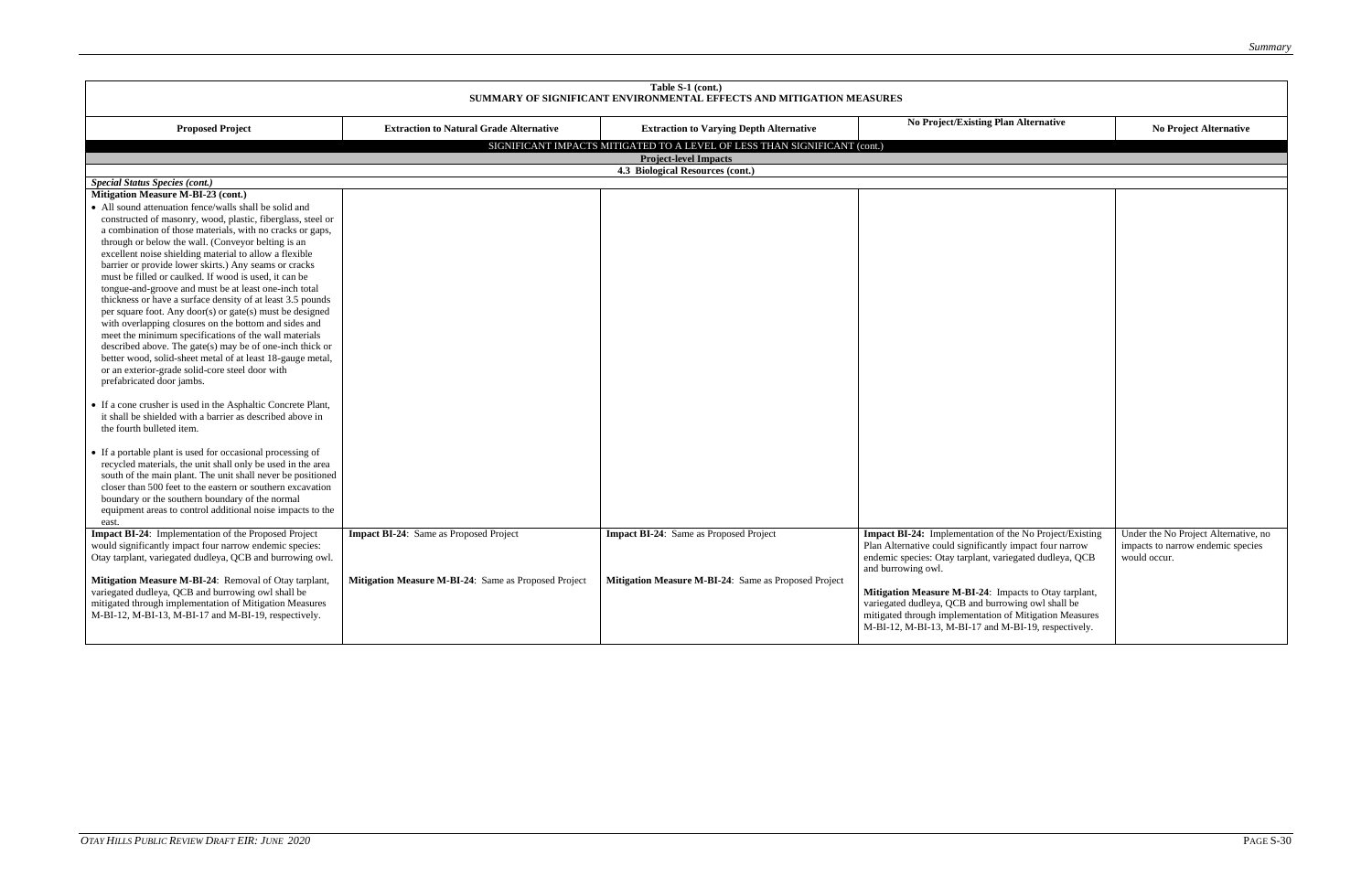| Table S-1 (cont.)<br>SUMMARY OF SIGNIFICANT ENVIRONMENTAL EFFECTS AND MITIGATION MEASURES                                                                                                                                                                                                                                                                                                                                                                                                                                                                                                                                                                                                                                                                                                                                                                                                                                                                                                                                                                                                                                                                                                   |                                                      |                                                                           |                                                                                                                                                                                                                                                                                                                                                                                                                                                                                                                                                                                                                                                                                                                                                                                                                                                                           |                                                                    |
|---------------------------------------------------------------------------------------------------------------------------------------------------------------------------------------------------------------------------------------------------------------------------------------------------------------------------------------------------------------------------------------------------------------------------------------------------------------------------------------------------------------------------------------------------------------------------------------------------------------------------------------------------------------------------------------------------------------------------------------------------------------------------------------------------------------------------------------------------------------------------------------------------------------------------------------------------------------------------------------------------------------------------------------------------------------------------------------------------------------------------------------------------------------------------------------------|------------------------------------------------------|---------------------------------------------------------------------------|---------------------------------------------------------------------------------------------------------------------------------------------------------------------------------------------------------------------------------------------------------------------------------------------------------------------------------------------------------------------------------------------------------------------------------------------------------------------------------------------------------------------------------------------------------------------------------------------------------------------------------------------------------------------------------------------------------------------------------------------------------------------------------------------------------------------------------------------------------------------------|--------------------------------------------------------------------|
| <b>Proposed Project</b>                                                                                                                                                                                                                                                                                                                                                                                                                                                                                                                                                                                                                                                                                                                                                                                                                                                                                                                                                                                                                                                                                                                                                                     | <b>Extraction to Natural Grade Alternative</b>       | <b>Extraction to Varying Depth Alternative</b>                            | No Project/Existing Plan Alternative                                                                                                                                                                                                                                                                                                                                                                                                                                                                                                                                                                                                                                                                                                                                                                                                                                      | No Project Alternative                                             |
|                                                                                                                                                                                                                                                                                                                                                                                                                                                                                                                                                                                                                                                                                                                                                                                                                                                                                                                                                                                                                                                                                                                                                                                             |                                                      | SIGNIFICANT IMPACTS MITIGATED TO A LEVEL OF LESS THAN SIGNIFICANT (cont.) |                                                                                                                                                                                                                                                                                                                                                                                                                                                                                                                                                                                                                                                                                                                                                                                                                                                                           |                                                                    |
|                                                                                                                                                                                                                                                                                                                                                                                                                                                                                                                                                                                                                                                                                                                                                                                                                                                                                                                                                                                                                                                                                                                                                                                             |                                                      | <b>Project-level Impacts</b>                                              |                                                                                                                                                                                                                                                                                                                                                                                                                                                                                                                                                                                                                                                                                                                                                                                                                                                                           |                                                                    |
|                                                                                                                                                                                                                                                                                                                                                                                                                                                                                                                                                                                                                                                                                                                                                                                                                                                                                                                                                                                                                                                                                                                                                                                             |                                                      | 4.3 Biological Resources (cont.)                                          |                                                                                                                                                                                                                                                                                                                                                                                                                                                                                                                                                                                                                                                                                                                                                                                                                                                                           |                                                                    |
| <b>Special Status Species (cont.)</b>                                                                                                                                                                                                                                                                                                                                                                                                                                                                                                                                                                                                                                                                                                                                                                                                                                                                                                                                                                                                                                                                                                                                                       |                                                      |                                                                           |                                                                                                                                                                                                                                                                                                                                                                                                                                                                                                                                                                                                                                                                                                                                                                                                                                                                           |                                                                    |
| <b>Impact BI-25:</b> Implementation of the Proposed Project<br>could potentially result in the killing of migratory birds or<br>destruction of active bird nests and/or eggs.                                                                                                                                                                                                                                                                                                                                                                                                                                                                                                                                                                                                                                                                                                                                                                                                                                                                                                                                                                                                               | <b>Impact BI-25:</b> Same as Proposed Project        | <b>Impact BI-25:</b> Same as Proposed Project                             | <b>Impact BI-25:</b> Implementation of the No Project/Existing<br>Plan Alternative could potentially result in the killing of<br>migratory birds or destruction of active bird nests and/or<br>eggs.                                                                                                                                                                                                                                                                                                                                                                                                                                                                                                                                                                                                                                                                      | Under the No Project Alternativ<br>impacts to breeding birds would |
| Mitigation Measure M-BI-25: In order to avoid potential<br>killing of migratory birds or destruction of active bird nests<br>and/or eggs, and to ensure compliance with FGC Sections<br>3500-3516, clearing of native vegetation shall occur outside<br>of the breeding season of most avian species (February 1<br>through September 15). Clearing during the breeding season<br>of FGC-protected species could occur if it is determined that<br>no nesting birds (or birds displaying breeding or nesting<br>behavior) are present immediately prior to clearing. A pre-<br>construction survey shall be conducted three days prior to<br>clearing or grading activities to determine if breeding or                                                                                                                                                                                                                                                                                                                                                                                                                                                                                     | Mitigation Measure M-BI-25: Same as Proposed Project | Mitigation Measure M-BI-25: Same as Proposed Project                      | Mitigation Measure M-BI-22: Same as Proposed Project                                                                                                                                                                                                                                                                                                                                                                                                                                                                                                                                                                                                                                                                                                                                                                                                                      |                                                                    |
| nesting avian species occur within impact areas.                                                                                                                                                                                                                                                                                                                                                                                                                                                                                                                                                                                                                                                                                                                                                                                                                                                                                                                                                                                                                                                                                                                                            |                                                      |                                                                           |                                                                                                                                                                                                                                                                                                                                                                                                                                                                                                                                                                                                                                                                                                                                                                                                                                                                           |                                                                    |
|                                                                                                                                                                                                                                                                                                                                                                                                                                                                                                                                                                                                                                                                                                                                                                                                                                                                                                                                                                                                                                                                                                                                                                                             |                                                      | <b>4.4 Cultural Resources</b>                                             |                                                                                                                                                                                                                                                                                                                                                                                                                                                                                                                                                                                                                                                                                                                                                                                                                                                                           |                                                                    |
| <b>Cultural Resources</b>                                                                                                                                                                                                                                                                                                                                                                                                                                                                                                                                                                                                                                                                                                                                                                                                                                                                                                                                                                                                                                                                                                                                                                   |                                                      |                                                                           |                                                                                                                                                                                                                                                                                                                                                                                                                                                                                                                                                                                                                                                                                                                                                                                                                                                                           |                                                                    |
| Impact CR-1: There is potential that brushing and grading<br>by the Project could result in significant direct impacts to<br>the two archaeological sites (SDI-10,298 and<br>SDI-10,297/H) located within the grading and brushing<br>envelope of the 105-acre Project impact footprint.                                                                                                                                                                                                                                                                                                                                                                                                                                                                                                                                                                                                                                                                                                                                                                                                                                                                                                    | <b>Impact CR-1:</b> Same as Proposed Project         | <b>Impact CR-1:</b> Same as Proposed Project                              | <b>Impact CR-1:</b> There is potential that brushing and grading<br>for the No Project/Existing Plan Alternative could result in<br>significant direct impacts to any or all of the four significant<br>identified cultural resources located within the 105-acre<br>surveyed impact footprint, as well as other potential cultural<br>resources located outside of the 105-acre surveyed impact                                                                                                                                                                                                                                                                                                                                                                                                                                                                          | No impacts to cultural resource<br>occur under the No Project Alte |
| Mitigation Measure M-CR-1a: All earth-disturbing<br>activities that affects areas in native soils within the Major<br>Use Permit footprint shall be monitored by one or more<br>archaeologists and Kumeyaay Native American monitors, as<br>dictated by the size of the grading operation. All utility<br>excavations, road grading, or brush removal must be<br>coordinated with the archaeological monitor(s) and<br>Kumeyaay Native American monitor(s). Any known<br>resources must be intensively monitored during any earth<br>disturbing activities to ensure that any important features,<br>isolates, or deposits are either recorded and collected or<br>evaluated. Should any resources be encountered during the<br>monitoring of the earth disturbing activities that were not<br>previously recorded, the earth disturbing activities shall be<br>temporarily halted or redirected to another area while the<br>nature of the discovery is evaluated. Any resources that may<br>be encountered shall be evaluated to determine their<br>significance. If the evaluation demonstrates that a resource<br>is significant, then a data recovery program shall be<br>implemented. | Mitigation Measure M-CR-1a: Same as Proposed Project | Mitigation Measure M-CR-1a: Same as Proposed Project                      | footprint.<br>Mitigation Measure M-CR-1a: All brushing and grading<br>that affects areas in the upper five feet of soil within the<br>410-acre Project site shall be monitored by one or more<br>archaeologists, as dictated by the size of the grading<br>operation. All utility excavations, road grading, or brush<br>removal must be coordinated with the archaeological<br>monitor. Should any resources be encountered during the<br>monitoring of the brushing and grading that were not<br>previously recorded, Project activities shall be temporarily<br>halted or redirected to another area while the nature of the<br>discovery is evaluated. Any resources that may be<br>encountered shall be tested to determine their significance.<br>If the testing demonstrates that a resource is significant, then<br>a data recovery program shall be implemented. |                                                                    |

| n Alternative                                                                                                                                                                                                                                                                                                                     | <b>No Project Alternative</b>                                                     |
|-----------------------------------------------------------------------------------------------------------------------------------------------------------------------------------------------------------------------------------------------------------------------------------------------------------------------------------|-----------------------------------------------------------------------------------|
|                                                                                                                                                                                                                                                                                                                                   |                                                                                   |
|                                                                                                                                                                                                                                                                                                                                   |                                                                                   |
| he No Project/Existing<br>esult in the killing of<br>ive bird nests and/or                                                                                                                                                                                                                                                        | Under the No Project Alternative, no<br>impacts to breeding birds would occur.    |
| ne as Proposed Project                                                                                                                                                                                                                                                                                                            |                                                                                   |
|                                                                                                                                                                                                                                                                                                                                   |                                                                                   |
|                                                                                                                                                                                                                                                                                                                                   |                                                                                   |
| at brushing and grading<br>ernative could result in<br>all of the four significant<br>within the 105-acre<br>s other potential cultural<br>-acre surveyed impact                                                                                                                                                                  | No impacts to cultural resources would<br>occur under the No Project Alternative. |
| Il brushing and grading<br>et of soil within the<br>bred by one or more<br>the grading<br>ad grading, or brush<br>ne archaeological<br>ncountered during the<br>ing that were not<br>es shall be temporarily<br>while the nature of the<br>es that may be<br>nine their significance.<br>ource is significant, then<br>plemented. |                                                                                   |
|                                                                                                                                                                                                                                                                                                                                   |                                                                                   |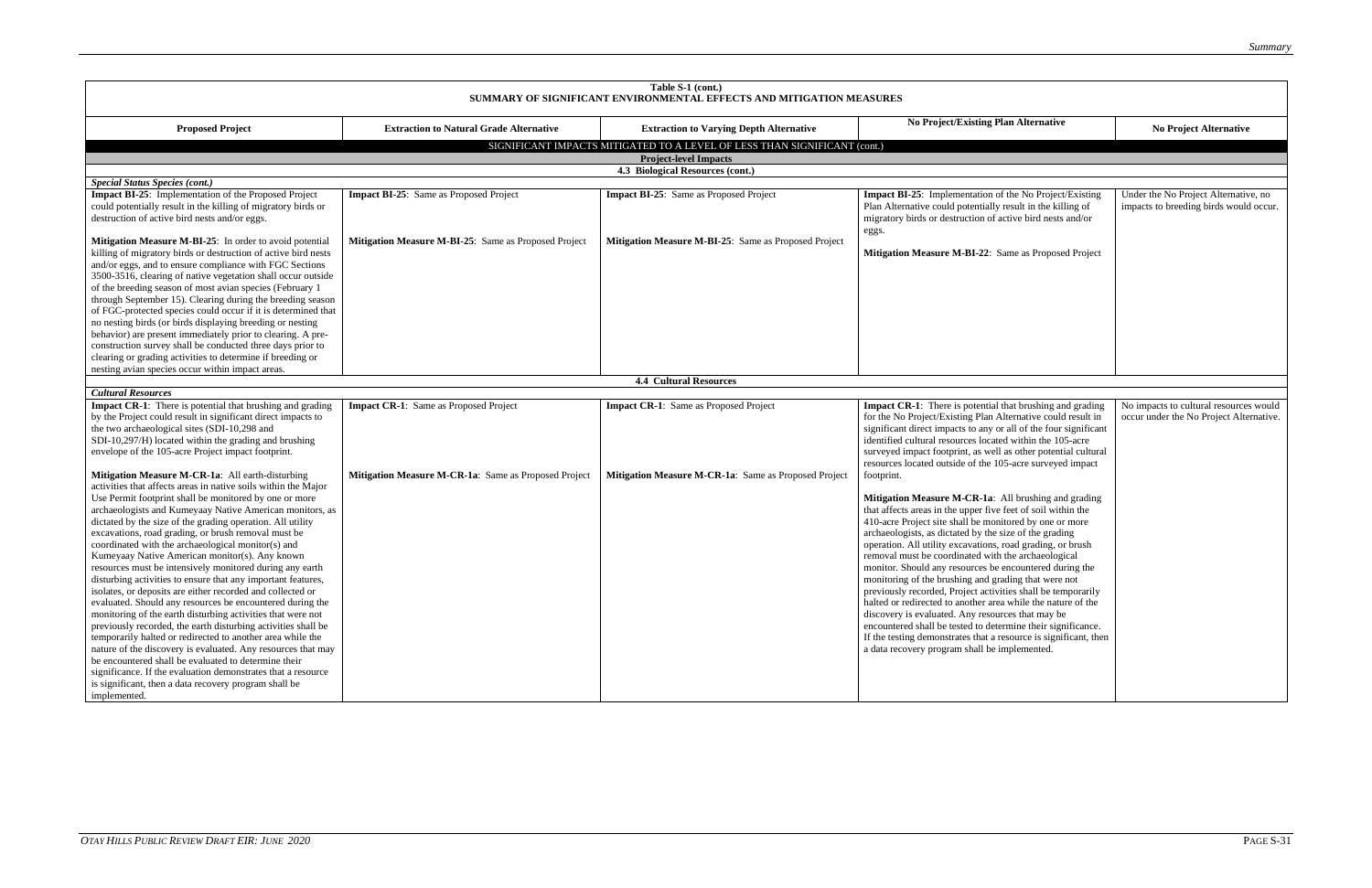| Table S-1 (cont.)<br>SUMMARY OF SIGNIFICANT ENVIRONMENTAL EFFECTS AND MITIGATION MEASURES                               |                                                      |                                                                           |                                                                                                                            |                        |
|-------------------------------------------------------------------------------------------------------------------------|------------------------------------------------------|---------------------------------------------------------------------------|----------------------------------------------------------------------------------------------------------------------------|------------------------|
| <b>Proposed Project</b>                                                                                                 | <b>Extraction to Natural Grade Alternative</b>       | <b>Extraction to Varying Depth Alternative</b>                            | No Project/Existing Plan Alternative                                                                                       | No Project Alternative |
|                                                                                                                         |                                                      | SIGNIFICANT IMPACTS MITIGATED TO A LEVEL OF LESS THAN SIGNIFICANT (cont.) |                                                                                                                            |                        |
|                                                                                                                         |                                                      | <b>Project-level Impacts</b>                                              |                                                                                                                            |                        |
|                                                                                                                         |                                                      | 4.4 Cultural Resources (cont.)                                            |                                                                                                                            |                        |
| <b>Cultural Resources (cont.)</b>                                                                                       |                                                      |                                                                           |                                                                                                                            |                        |
| Mitigation Measure M-CR-1b: Significant cultural                                                                        | Mitigation Measure M-CR-1b: Same as Proposed Project | Mitigation Measure M-CR-1b: Same as Proposed Project                      | Mitigation Measure M-CR-1b: Significant cultural                                                                           |                        |
| resource sites SDI-10,298 and SDI-10,297/H shall be                                                                     |                                                      |                                                                           | resource sites, if there are any to be impacted, shall be                                                                  |                        |
| subject to a data recovery program. Earth disturbing<br>activities at these sites shall be intensively monitored by the |                                                      |                                                                           | subject to a data recovery program. Grading at these sites<br>shall be intensively monitored by the designated             |                        |
| designated archaeological monitor and Kumeyaay Native                                                                   |                                                      |                                                                           | archaeological monitor to ensure that any important                                                                        |                        |
| American monitor to ensure that any important features,                                                                 |                                                      |                                                                           | features, isolates, or deposits are either recorded and                                                                    |                        |
| isolates, or deposits are either recorded and collected, or                                                             |                                                      |                                                                           | collected, or excavated. Should any resources be                                                                           |                        |
| evaluated. Should any resources be encountered during the                                                               |                                                      |                                                                           | encountered during the monitoring of the brushing and                                                                      |                        |
| monitoring of the earth disturbing activities which were not                                                            |                                                      |                                                                           | grading which were not previously recorded, the action                                                                     |                        |
| previously recorded, the earth disturbing activities shall be                                                           |                                                      |                                                                           | would be temporarily halted or redirected to another area                                                                  |                        |
| temporarily halted or redirected to another area while the                                                              |                                                      |                                                                           | while the nature of the discovery is evaluated. The                                                                        |                        |
| nature of the discovery is evaluated. The archaeological                                                                |                                                      |                                                                           | archaeological monitor shall determine excavation methods,                                                                 |                        |
| monitor in consultation with the Kumeyaay Native                                                                        |                                                      |                                                                           | laboratory analyses and special studies for these resources.                                                               |                        |
| American monitor shall determine the excavation methods,                                                                |                                                      |                                                                           | Native American representatives shall be contacted to                                                                      |                        |
| laboratory analyses and special studies for these resources.                                                            |                                                      |                                                                           | participate in the mitigation program. Cultural materials                                                                  |                        |
| Cultural materials recovered from the Project shall be                                                                  |                                                      |                                                                           | recovered from the Project shall be placed in permanent                                                                    |                        |
| placed in permanent storage at a curation facility or a                                                                 |                                                      |                                                                           | storage at a curation facility or a culturally affiliated Tribal                                                           |                        |
| culturally affiliated Tribal curation facility, or repatriated to                                                       |                                                      |                                                                           | curation facility. Because several sites are characterized as                                                              |                        |
| a tribe of appropriate cultural affinity.                                                                               |                                                      |                                                                           | habitation locations, samples of the collections may be                                                                    |                        |
|                                                                                                                         |                                                      |                                                                           | curated in lieu of the entire collection. Project proponent<br>shall perform one of two options to ensure proper curation: |                        |
|                                                                                                                         |                                                      |                                                                           | (1) Evidence must be provided to the satisfaction of the                                                                   |                        |
|                                                                                                                         |                                                      |                                                                           | Director of PDS that all archaeological materials recovered                                                                |                        |
|                                                                                                                         |                                                      |                                                                           | during the significance testing and data recovery phases and                                                               |                        |
|                                                                                                                         |                                                      |                                                                           | monitoring have been curated at a San Diego facility that                                                                  |                        |
|                                                                                                                         |                                                      |                                                                           | meets federal standards per 36 Code of Federal Regulations                                                                 |                        |
|                                                                                                                         |                                                      |                                                                           | (CFR) Part 79, and therefore, would be professionally                                                                      |                        |
|                                                                                                                         |                                                      |                                                                           | curated and made available to other                                                                                        |                        |
|                                                                                                                         |                                                      |                                                                           | archaeological/researchers for further study; or (2) Project                                                               |                        |
|                                                                                                                         |                                                      |                                                                           | proponent shall enter into a Secured Agreement with the                                                                    |                        |
|                                                                                                                         |                                                      |                                                                           | County of San Diego PDS, secured by a letter of credit,                                                                    |                        |
|                                                                                                                         |                                                      |                                                                           | bond, or cash for 150 percent of the estimated costs                                                                       |                        |
|                                                                                                                         |                                                      |                                                                           | associated with the curation of archaeological materials                                                                   |                        |
|                                                                                                                         |                                                      |                                                                           | recovered during both the significance testing and data                                                                    |                        |
|                                                                                                                         |                                                      |                                                                           | recovery phases, and a percent cash deposit not to exceed<br>\$30,000. A cost estimate shall be submitted and approved     |                        |
|                                                                                                                         |                                                      |                                                                           | by the Director of PDS for the cost of curation that includes                                                              |                        |
|                                                                                                                         |                                                      |                                                                           | the processing of the archaeological material by the curation                                                              |                        |
|                                                                                                                         |                                                      |                                                                           | facility, and the archiving of the archaeological material in                                                              |                        |
|                                                                                                                         |                                                      |                                                                           | perpetuity as determined by the Project Archaeologist in                                                                   |                        |
|                                                                                                                         |                                                      |                                                                           | consultation with the County Staff Archaeologist.                                                                          |                        |
|                                                                                                                         |                                                      |                                                                           |                                                                                                                            |                        |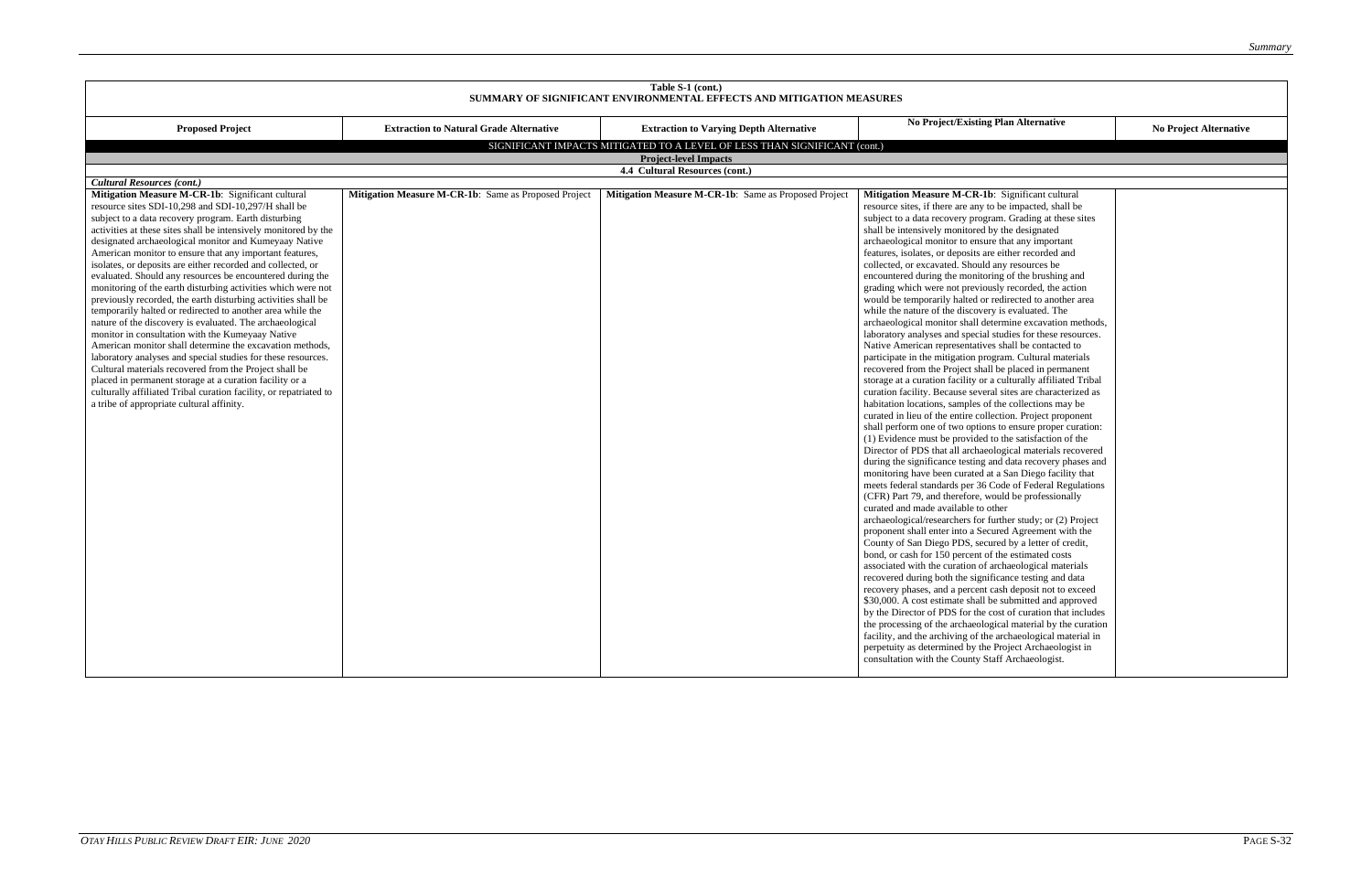| Table S-1 (cont.)<br>SUMMARY OF SIGNIFICANT ENVIRONMENTAL EFFECTS AND MITIGATION MEASURES                                                                                                                                                                                                                                                                                                                                                                                                                                                                                                                                     |                                                    |                                                                           |                                                                                                                                                                                                                                                                                                                                                                                                                                                                                                                                                                                                                                                                                                                                                                                                                                                                                                                                                                                                     |                                                                                      |
|-------------------------------------------------------------------------------------------------------------------------------------------------------------------------------------------------------------------------------------------------------------------------------------------------------------------------------------------------------------------------------------------------------------------------------------------------------------------------------------------------------------------------------------------------------------------------------------------------------------------------------|----------------------------------------------------|---------------------------------------------------------------------------|-----------------------------------------------------------------------------------------------------------------------------------------------------------------------------------------------------------------------------------------------------------------------------------------------------------------------------------------------------------------------------------------------------------------------------------------------------------------------------------------------------------------------------------------------------------------------------------------------------------------------------------------------------------------------------------------------------------------------------------------------------------------------------------------------------------------------------------------------------------------------------------------------------------------------------------------------------------------------------------------------------|--------------------------------------------------------------------------------------|
| <b>Proposed Project</b>                                                                                                                                                                                                                                                                                                                                                                                                                                                                                                                                                                                                       | <b>Extraction to Natural Grade Alternative</b>     | <b>Extraction to Varying Depth Alternative</b>                            | No Project/Existing Plan Alternative                                                                                                                                                                                                                                                                                                                                                                                                                                                                                                                                                                                                                                                                                                                                                                                                                                                                                                                                                                | No Project Alternative                                                               |
|                                                                                                                                                                                                                                                                                                                                                                                                                                                                                                                                                                                                                               |                                                    | SIGNIFICANT IMPACTS MITIGATED TO A LEVEL OF LESS THAN SIGNIFICANT (cont.) |                                                                                                                                                                                                                                                                                                                                                                                                                                                                                                                                                                                                                                                                                                                                                                                                                                                                                                                                                                                                     |                                                                                      |
|                                                                                                                                                                                                                                                                                                                                                                                                                                                                                                                                                                                                                               |                                                    | <b>Project-level Impacts</b><br>4.5 Noise                                 |                                                                                                                                                                                                                                                                                                                                                                                                                                                                                                                                                                                                                                                                                                                                                                                                                                                                                                                                                                                                     |                                                                                      |
| <b>Construction Noise Impacts</b>                                                                                                                                                                                                                                                                                                                                                                                                                                                                                                                                                                                             |                                                    |                                                                           |                                                                                                                                                                                                                                                                                                                                                                                                                                                                                                                                                                                                                                                                                                                                                                                                                                                                                                                                                                                                     |                                                                                      |
| Construction noise impacts would be less than significant<br>because there are no property lines with existing residences<br>and no NSLUs within proximity of the Project site.                                                                                                                                                                                                                                                                                                                                                                                                                                               | Same as Proposed Project                           | Same as Proposed Project                                                  | <b>Impact N-1:</b> Construction noise levels associated with the<br>No Project/Existing Plan Alternative would be substantially<br>greater than those associated with the Proposed Project due<br>to the more intensive development (including residences,<br>industrial facilities, and associated infrastructure) that would<br>occur under this alternative when compared to the Proposed<br>Project. In addition, while there are currently no NSLUs in<br>the vicinity of the Project site, rural residences developed<br>under the No Project/Existing Plan Alternative would be<br>exposed to construction noise from subsequent construction<br>activities under this alternative, if construction is phased and<br>the residential uses are developed first. Therefore,<br>potentially significant noise impacts during construction<br>would occur under this alternative.<br>Proposed land uses under the No Project/Existing Plan<br>Alternative would go through discretionary review, | No impacts associated with noise<br>would occur under the No Project<br>Alternative. |
|                                                                                                                                                                                                                                                                                                                                                                                                                                                                                                                                                                                                                               |                                                    |                                                                           | establishing mitigation measures required for any significant<br>noise impacts.                                                                                                                                                                                                                                                                                                                                                                                                                                                                                                                                                                                                                                                                                                                                                                                                                                                                                                                     |                                                                                      |
| <b>Non-construction Noise Impacts</b>                                                                                                                                                                                                                                                                                                                                                                                                                                                                                                                                                                                         |                                                    |                                                                           |                                                                                                                                                                                                                                                                                                                                                                                                                                                                                                                                                                                                                                                                                                                                                                                                                                                                                                                                                                                                     |                                                                                      |
| Impact N-2: Non-transportation noise sources generated on<br>site by the Project may exceed 75 dBA at the property<br>boundary and may create noise impacts of 45 dBA LEQ<br>(which would be significant to rural residences) as far as<br>385 feet from the boundary of the extraction areas.<br>Therefore, if noise levels exceed 75 dBA or if residences<br>were to be developed within 385 feet of the Project impact<br>footprint, noise impacts from the Project would be<br>significant.                                                                                                                               | <b>Impact N-2:</b> Same as Proposed Project        | <b>Impact N-2:</b> Same as Proposed Project                               | Impact N-3: Based on the potential proximity of Mixed<br>Industrial land uses to Rural Residential land uses under the<br>No Project/Existing Plan Alternative, non-transportation-<br>related operational impacts associated with noise would be<br>potentially significant.<br>Proposed land uses under the No Project/Existing Plan<br>Alternative would go through discretionary review,<br>establishing mitigation measures required for any significant<br>noise impacts.                                                                                                                                                                                                                                                                                                                                                                                                                                                                                                                     | No impacts associated with noise<br>would occur under the No Project<br>Alternative. |
| Mitigation Measure M-N-2: Operational noise sources<br>from extraction operations shall not exceed the one-hour<br>limit of 75 dBA at the property line. The following<br>measures shall be implemented to reduce noise levels:                                                                                                                                                                                                                                                                                                                                                                                               | Mitigation Measure M-N-2: Same as Proposed Project | Mitigation Measure M-N-2: Same as Proposed Project                        |                                                                                                                                                                                                                                                                                                                                                                                                                                                                                                                                                                                                                                                                                                                                                                                                                                                                                                                                                                                                     |                                                                                      |
| a. No jaw crusher shall be operated closer than 350 feet from<br>the closest property line or habitat location.                                                                                                                                                                                                                                                                                                                                                                                                                                                                                                               |                                                    |                                                                           |                                                                                                                                                                                                                                                                                                                                                                                                                                                                                                                                                                                                                                                                                                                                                                                                                                                                                                                                                                                                     |                                                                                      |
| b. No screen shall be operated closer than 165 feet from the<br>closest property line or habitat location.                                                                                                                                                                                                                                                                                                                                                                                                                                                                                                                    |                                                    |                                                                           |                                                                                                                                                                                                                                                                                                                                                                                                                                                                                                                                                                                                                                                                                                                                                                                                                                                                                                                                                                                                     |                                                                                      |
| c. No vertical crusher shall be operated closer than 85 feet<br>from the closest property line or habitat location.                                                                                                                                                                                                                                                                                                                                                                                                                                                                                                           |                                                    |                                                                           |                                                                                                                                                                                                                                                                                                                                                                                                                                                                                                                                                                                                                                                                                                                                                                                                                                                                                                                                                                                                     |                                                                                      |
| d. All cone crushers used in the aggregate crushing process<br>shall be shielded with noise control barriers: the barriers<br>shall start at ground level and extend to at least a<br>minimum of one foot higher than the direct line of sight<br>between any portion of the shielded equipment and<br>suitable habitat areas to the east of the site or other<br>potential noise-sensitive receptors. Noise control barriers<br>can either be mounted to the equipment or ground-<br>mounted separate from the equipment, or some<br>combination of the two, depending on what is required for<br>appropriate noise control. |                                                    |                                                                           |                                                                                                                                                                                                                                                                                                                                                                                                                                                                                                                                                                                                                                                                                                                                                                                                                                                                                                                                                                                                     |                                                                                      |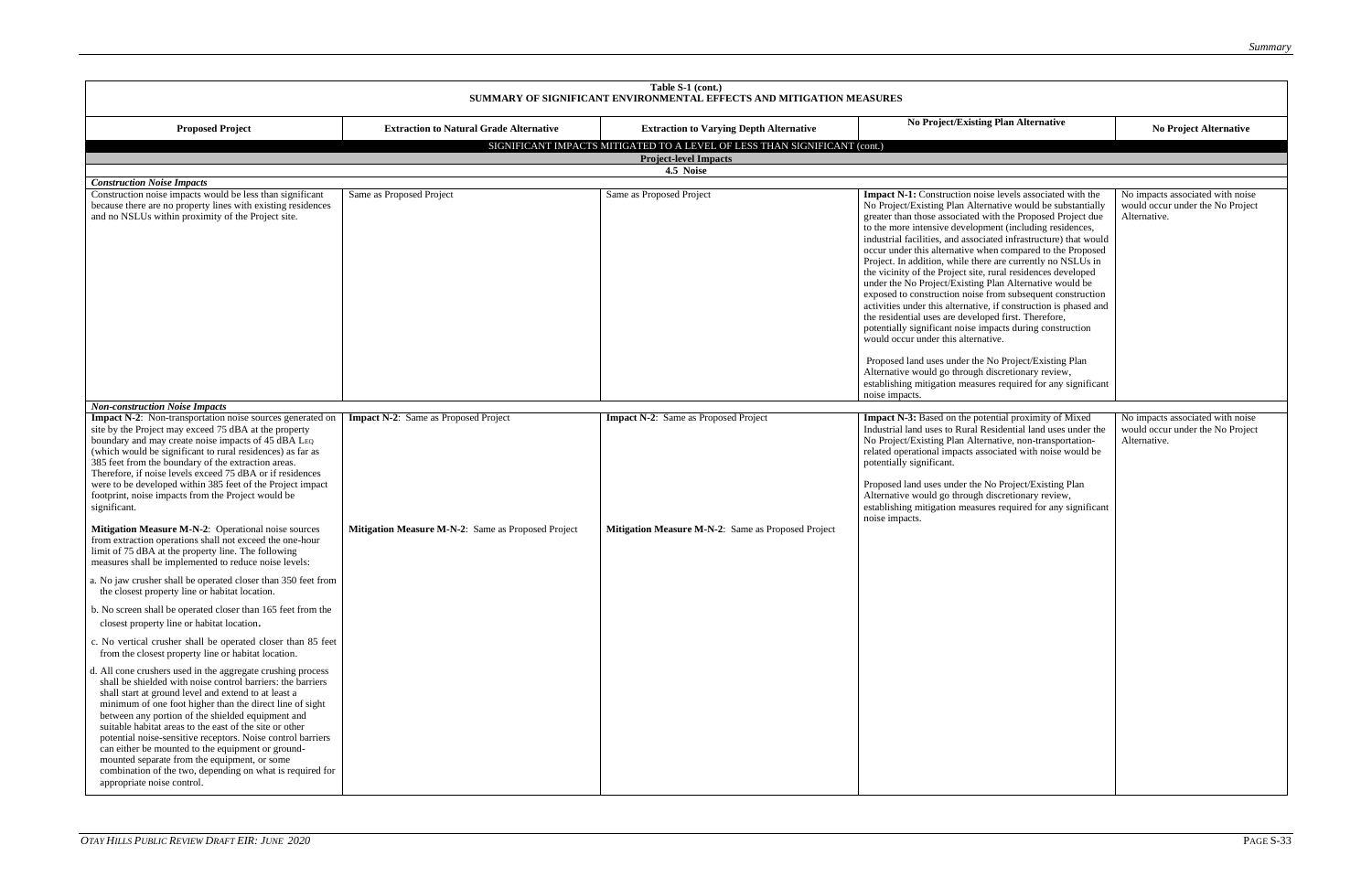| n Alternative | No Project Alternative |
|---------------|------------------------|
|               |                        |
|               |                        |
|               |                        |
|               |                        |
|               |                        |
|               |                        |
|               |                        |
|               |                        |
|               |                        |
|               |                        |
|               |                        |
|               |                        |
|               |                        |
|               |                        |
|               |                        |
|               |                        |
|               |                        |
|               |                        |
|               |                        |
|               |                        |
|               |                        |
|               |                        |
|               |                        |
|               |                        |
|               |                        |
|               |                        |
|               |                        |
|               |                        |
|               |                        |
|               |                        |
|               |                        |
|               |                        |
|               |                        |
|               |                        |
|               |                        |
|               |                        |
|               |                        |
|               |                        |
|               |                        |
|               |                        |
|               |                        |
|               |                        |
|               |                        |

| Table S-1 (cont.)<br>SUMMARY OF SIGNIFICANT ENVIRONMENTAL EFFECTS AND MITIGATION MEASURES                                                                                                                                                                                                                                                                                                                                                                                                                                                                                                                                                                                                                                                                                                                                                                                                                                                         |                                                |                                                                           |                                      |                        |
|---------------------------------------------------------------------------------------------------------------------------------------------------------------------------------------------------------------------------------------------------------------------------------------------------------------------------------------------------------------------------------------------------------------------------------------------------------------------------------------------------------------------------------------------------------------------------------------------------------------------------------------------------------------------------------------------------------------------------------------------------------------------------------------------------------------------------------------------------------------------------------------------------------------------------------------------------|------------------------------------------------|---------------------------------------------------------------------------|--------------------------------------|------------------------|
| <b>Proposed Project</b>                                                                                                                                                                                                                                                                                                                                                                                                                                                                                                                                                                                                                                                                                                                                                                                                                                                                                                                           | <b>Extraction to Natural Grade Alternative</b> | <b>Extraction to Varying Depth Alternative</b>                            | No Project/Existing Plan Alternative | No Project Alternative |
|                                                                                                                                                                                                                                                                                                                                                                                                                                                                                                                                                                                                                                                                                                                                                                                                                                                                                                                                                   |                                                | SIGNIFICANT IMPACTS MITIGATED TO A LEVEL OF LESS THAN SIGNIFICANT (cont.) |                                      |                        |
|                                                                                                                                                                                                                                                                                                                                                                                                                                                                                                                                                                                                                                                                                                                                                                                                                                                                                                                                                   |                                                | <b>Project-level Impacts</b><br>4.5 Noise (cont.)                         |                                      |                        |
| <b>Non-construction Noise Impacts (cont.)</b>                                                                                                                                                                                                                                                                                                                                                                                                                                                                                                                                                                                                                                                                                                                                                                                                                                                                                                     |                                                |                                                                           |                                      |                        |
| <b>Mitigation Measure M-N-2 (cont.)</b><br>e. All vertical crushers used in the aggregate crushing<br>process shall be shielded with noise control barriers: the<br>barriers shall extend to the ground or at least 2 feet below<br>the crusher if it is an elevated unit and extend to at least a<br>minimum of 1 foot higher than the direct line of sight                                                                                                                                                                                                                                                                                                                                                                                                                                                                                                                                                                                      |                                                |                                                                           |                                      |                        |
| between any portion of the shielded equipment and<br>suitable habitat areas to the east of the site or other<br>potential noise-sensitive receptors. Noise control barriers<br>can either be mounted to the equipment or ground-<br>mounted separate from the equipment, or some<br>combination of the two, depending on what is required for<br>appropriate noise control.                                                                                                                                                                                                                                                                                                                                                                                                                                                                                                                                                                       |                                                |                                                                           |                                      |                        |
| f. All aggregate screens shall use synthetic screen elements<br>(note this does not apply to recycled materials which may<br>utilize steel screens).                                                                                                                                                                                                                                                                                                                                                                                                                                                                                                                                                                                                                                                                                                                                                                                              |                                                |                                                                           |                                      |                        |
| g. Excavation within 72-feet of the property line requires a<br>temporary 10-foot high noise control barrier. The barrier<br>must extend beyond the operational locations to break the<br>line of sight for any location on the NSLU within 72-feet<br>of the equipment operations.                                                                                                                                                                                                                                                                                                                                                                                                                                                                                                                                                                                                                                                               |                                                |                                                                           |                                      |                        |
| h. All sound attenuation fence/walls should be solid and<br>constructed of masonry, wood, plastic, fiberglass, steel, or<br>a combination of those materials, with no cracks or gaps,<br>through or below the wall. Project Note: (conveyor<br>belting is an excellent noise shielding material to allow a<br>flexible barrier or provide lower skirts). Any seams or<br>cracks must be filled or caulked. If wood is used, it can be<br>tongue-and-groove and must be at least 1-inch total<br>thickness or have a surface density of at least 31/2 pounds<br>per square foot. Any door(s) or gate(s) must be designed<br>with overlapping closures on the bottom and sides and<br>meet the minimum specifications of the wall materials<br>described above. The gate(s) may be of 1-inch thick or<br>better wood, solid-sheet metal of at least 18-gauge metal,<br>or an exterior-grade solid-core steel door with<br>prefabricated door jambs. |                                                |                                                                           |                                      |                        |
| i. If a cone crusher is used in the Asphaltic Concrete Plant it<br>shall be shielded with a barrier as described above in<br>item e.                                                                                                                                                                                                                                                                                                                                                                                                                                                                                                                                                                                                                                                                                                                                                                                                              |                                                |                                                                           |                                      |                        |
| j. If a portable plant is used for occasional processing of<br>recycled materials the unit shall only be used in the area<br>south of the main plant. The unit shall never be positioned<br>closer than 500-feet to the eastern or southern excavation<br>boundary or the southern boundary of the normal<br>equipment areas to control additional noise impacts to the<br>east.                                                                                                                                                                                                                                                                                                                                                                                                                                                                                                                                                                  |                                                |                                                                           |                                      |                        |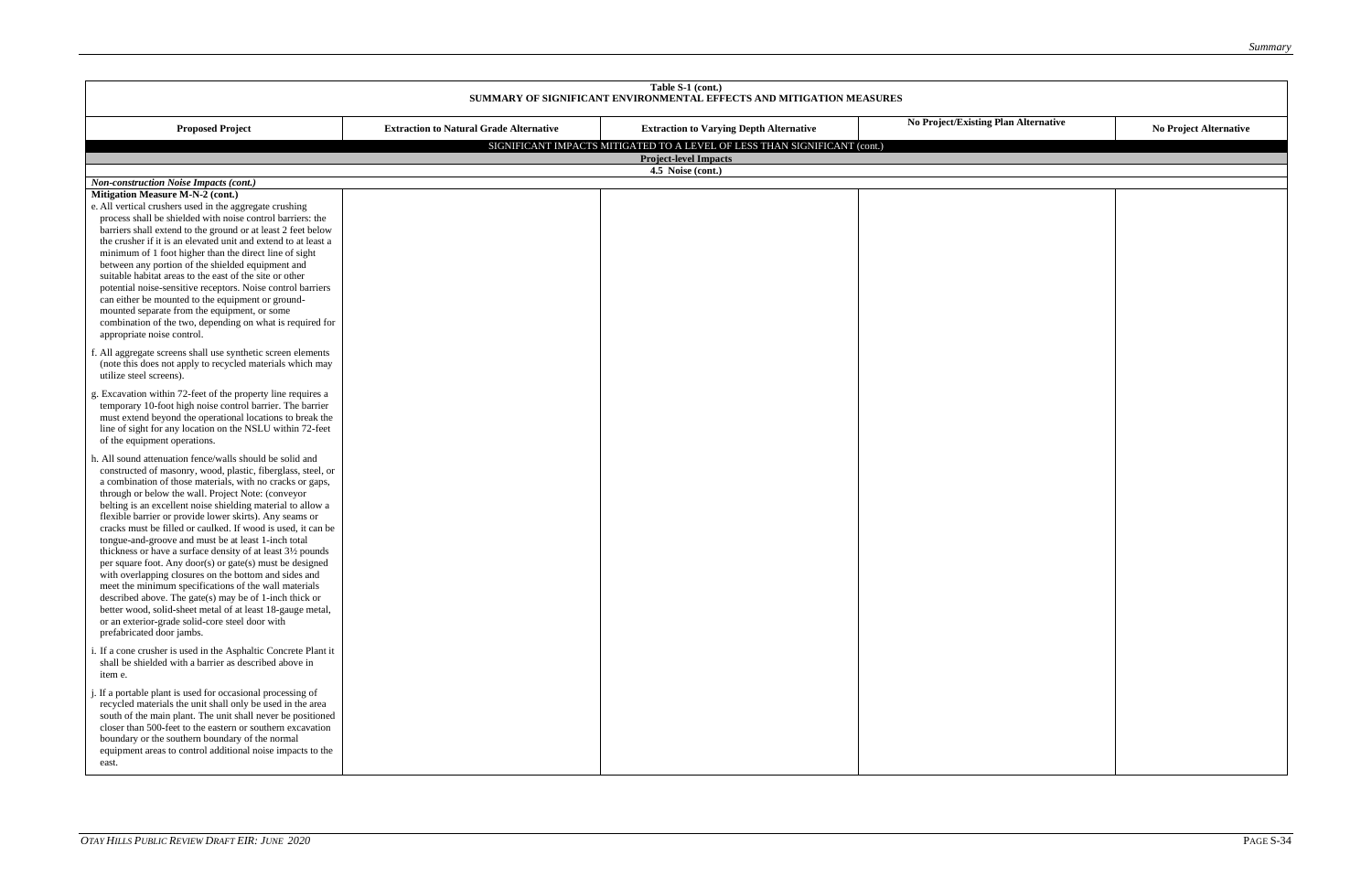|                                                                                                                                                                                                                                                                                                                                                                                                          |                                                     | Table S-1 (cont.)<br>SUMMARY OF SIGNIFICANT ENVIRONMENTAL EFFECTS AND MITIGATION MEASURES |                                                                                                                                                                                                                                                                                                                                                                                                                |                                                                                           |
|----------------------------------------------------------------------------------------------------------------------------------------------------------------------------------------------------------------------------------------------------------------------------------------------------------------------------------------------------------------------------------------------------------|-----------------------------------------------------|-------------------------------------------------------------------------------------------|----------------------------------------------------------------------------------------------------------------------------------------------------------------------------------------------------------------------------------------------------------------------------------------------------------------------------------------------------------------------------------------------------------------|-------------------------------------------------------------------------------------------|
| <b>Proposed Project</b>                                                                                                                                                                                                                                                                                                                                                                                  | <b>Extraction to Natural Grade Alternative</b>      | <b>Extraction to Varying Depth Alternative</b>                                            | No Project/Existing Plan Alternative                                                                                                                                                                                                                                                                                                                                                                           | No Project Alternative                                                                    |
|                                                                                                                                                                                                                                                                                                                                                                                                          |                                                     | SIGNIFICANT IMPACTS MITIGATED TO A LEVEL OF LESS THAN SIGNIFICANT (cont.)                 |                                                                                                                                                                                                                                                                                                                                                                                                                |                                                                                           |
|                                                                                                                                                                                                                                                                                                                                                                                                          |                                                     | <b>Project-level Impacts</b>                                                              |                                                                                                                                                                                                                                                                                                                                                                                                                |                                                                                           |
|                                                                                                                                                                                                                                                                                                                                                                                                          |                                                     | 4.7 Transportation/Circulation                                                            |                                                                                                                                                                                                                                                                                                                                                                                                                |                                                                                           |
| <b>Impact TR-1:</b> The Proposed Project, based on Opening<br>Year Plus Project maximum production scenario, would<br>have a significant direct impact to Otay Mesa Road.                                                                                                                                                                                                                                | <b>Impact TR-1:</b> Same as Proposed Project        | <b>Impact TR-1:</b> Same as Proposed Project                                              | <b>Impact TR-1:</b> The Traffic Impact Study (TIS) did not<br>analyze the No Project/Existing Plan Alternative in detail;<br>however, since the estimated average trips traffic (ADT)<br>volumes for this alternative would be approximately five                                                                                                                                                              | Under the No Project Alternativ<br>Project-level traffic impacts wo<br>occur.             |
| Mitigation Measure M-TR-1: Within 180 days of MUP<br>approval, the applicant shall re-stripe the segment of Otay<br>Mesa Road between Alta Road and Enrico Fermi Drive to<br>provide two lanes plus a continuous center turn lane, which<br>will improve the level of service of the roadway to LOS D                                                                                                    | Mitigation Measure M-TR-1: Same as Proposed Project | Mitigation Measure M-TR-1: Same as Proposed Project                                       | times the anticipated ADT volumes for the Proposed<br>Project, it anticipated that the associated Project-level traffic<br>impacts would be significant and greater than the Proposed<br>Project's impacts.                                                                                                                                                                                                    |                                                                                           |
|                                                                                                                                                                                                                                                                                                                                                                                                          |                                                     |                                                                                           | Mitigation Measure M-TR-1: Prior to issuance of<br>building permits, the applicant shall re-stripe the segment of<br>Otay Mesa Road between Sanyo Avenue and Enrico Fermi<br>Drive to provide one 14-foot travel lane in each direction<br>with a 12-foot center turn lane.                                                                                                                                    |                                                                                           |
|                                                                                                                                                                                                                                                                                                                                                                                                          |                                                     |                                                                                           | In addition, even though the TIS did not analyze this<br>alternative in detail, it is assumed that additional mitigation<br>measures beyond those required for the Proposed Project<br>would be necessary to mitigate the significant traffic<br>impacts likely to result from implementation of the No<br>Project/Existing Plan Alternative.                                                                  |                                                                                           |
| Impact TR-2: The Proposed Project, based on the Opening<br>Year 2019 plus Project maximum production scenario,<br>would have a significant direct impact on the intersection at<br>Otay Mesa Road and Alta Road                                                                                                                                                                                          | <b>Impact TR-2:</b> Same as Proposed Project        | <b>Impact TR-2:</b> Same as Proposed Project                                              |                                                                                                                                                                                                                                                                                                                                                                                                                |                                                                                           |
| Mitigation Measure M-TR-2: Within 180 days of MUP<br>approval, the applicant shall install a traffic signal control at<br>the intersection of Otay Mesa Road and Alta Road, which<br>will improve the level of service to LOS B in the AM peak<br>and LOS A in the PM peak hours.                                                                                                                        | Mitigation Measure M-TR-2: Same as Proposed Project | Mitigation Measure M-TR-2: Same as Proposed Project                                       |                                                                                                                                                                                                                                                                                                                                                                                                                |                                                                                           |
|                                                                                                                                                                                                                                                                                                                                                                                                          |                                                     | 4.9 Land Use and Planning                                                                 |                                                                                                                                                                                                                                                                                                                                                                                                                |                                                                                           |
| <b>Land Use</b>                                                                                                                                                                                                                                                                                                                                                                                          |                                                     |                                                                                           |                                                                                                                                                                                                                                                                                                                                                                                                                |                                                                                           |
| Impact LU-2: Project implementation would result in a<br>significant Project-level land use impact due to<br>inconsistency with the County Noise Ordinance, related to<br>Project-generated non-transportation noise in excess of<br>45 dBA L <sub>EQ</sub> as far as 385 feet from the boundary of the<br>Project impact footprint, which would be significant to<br>potential future rural residences. | <b>Impact LU-2:</b> Same as Proposed Project        | <b>Impact LU-2:</b> Same as Proposed Project                                              | Since the No Project/Existing Plan Alternative would<br>consist of implementation of the land use designations for<br>the Project site delineated in the EOMSP, this alternative<br>would, by definition, be consistent with all applicable plans,<br>policies and ordinances. Accordingly, no impacts related to<br>land use would result from implementation of the No<br>Project/Existing Plan Alternative. | No impacts related to land use<br>result from implementation of t<br>Project Alternative. |
| Mitigation Measure M-LU-2: Appropriate setbacks shall<br>be required and/or noise barriers shall be constructed to<br>meet the minimum requirements defined for Mitigation<br>Measure M-N-2.                                                                                                                                                                                                             | Mitigation Measure M-LU-2: Same as Proposed Project | Mitigation Measure M-LU-2: Same as Proposed Project                                       |                                                                                                                                                                                                                                                                                                                                                                                                                |                                                                                           |

| n Alternative                                                                                                                                                                    | <b>No Project Alternative</b>                                                                        |
|----------------------------------------------------------------------------------------------------------------------------------------------------------------------------------|------------------------------------------------------------------------------------------------------|
|                                                                                                                                                                                  |                                                                                                      |
|                                                                                                                                                                                  |                                                                                                      |
| Study (TIS) did not<br>n Alternative in detail;<br>ge trips traffic (ADT)<br>be approximately five<br>for the Proposed<br>iated Project-level traffic<br>eater than the Proposed | Under the No Project Alternative, no<br>Project-level traffic impacts would<br>occur.                |
| or to issuance of<br>re-stripe the segment of<br>venue and Enrico Fermi<br>lane in each direction                                                                                |                                                                                                      |
| d not analyze this<br>at additional mitigation<br>the Proposed Project<br>significant traffic<br>nentation of the No                                                             |                                                                                                      |
|                                                                                                                                                                                  |                                                                                                      |
|                                                                                                                                                                                  |                                                                                                      |
|                                                                                                                                                                                  |                                                                                                      |
|                                                                                                                                                                                  |                                                                                                      |
|                                                                                                                                                                                  |                                                                                                      |
|                                                                                                                                                                                  |                                                                                                      |
|                                                                                                                                                                                  |                                                                                                      |
| Alternative would<br>d use designations for<br>MSP, this alternative<br>with all applicable plans,<br>ly, no impacts related to<br>entation of the No                            | No impacts related to land use would<br>result from implementation of the No<br>Project Alternative. |
|                                                                                                                                                                                  |                                                                                                      |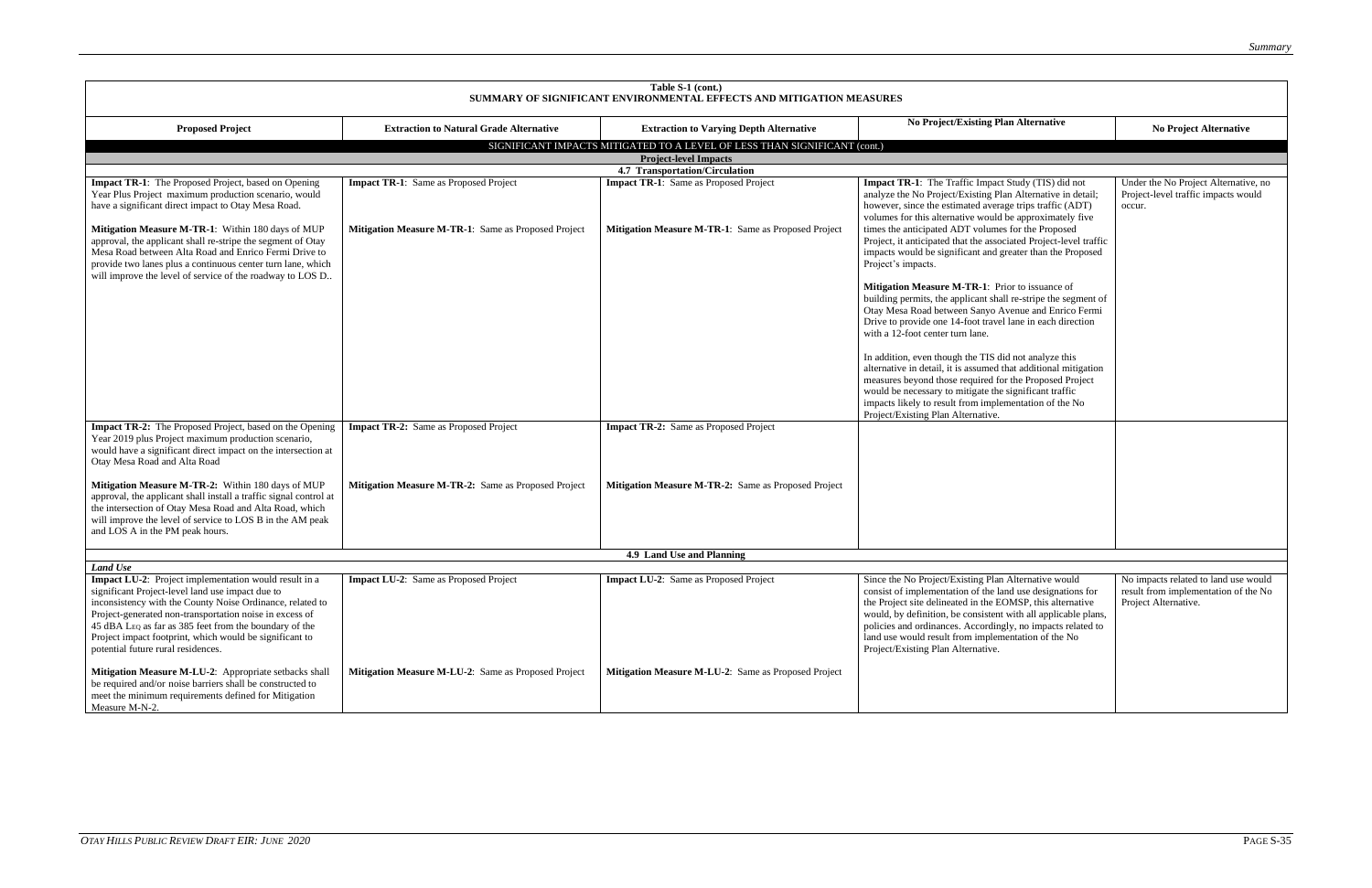| n Alternative                                                                                      | No Project Alternative                                                                      |
|----------------------------------------------------------------------------------------------------|---------------------------------------------------------------------------------------------|
|                                                                                                    |                                                                                             |
|                                                                                                    |                                                                                             |
| ecifics of developments<br>ting Plan Alternative,<br>acts to paleontological<br>I for the Proposed | No impacts to paleontological<br>resources would occur under the No<br>Project Alternative. |
| me as Proposed Project                                                                             |                                                                                             |
| ume as Proposed Project                                                                            |                                                                                             |
|                                                                                                    |                                                                                             |
| me as Proposed Project                                                                             |                                                                                             |

|                                                                                                                                                                                                                                                                                                                                                                                                                                                                                                                                                                                                                                                                                                                                                                                            |                                                      | Table S-1 (cont.)<br>SUMMARY OF SIGNIFICANT ENVIRONMENTAL EFFECTS AND MITIGATION MEASURES |                                                                                                                                                                                                                                                                    |                                                                                          |
|--------------------------------------------------------------------------------------------------------------------------------------------------------------------------------------------------------------------------------------------------------------------------------------------------------------------------------------------------------------------------------------------------------------------------------------------------------------------------------------------------------------------------------------------------------------------------------------------------------------------------------------------------------------------------------------------------------------------------------------------------------------------------------------------|------------------------------------------------------|-------------------------------------------------------------------------------------------|--------------------------------------------------------------------------------------------------------------------------------------------------------------------------------------------------------------------------------------------------------------------|------------------------------------------------------------------------------------------|
| <b>Proposed Project</b>                                                                                                                                                                                                                                                                                                                                                                                                                                                                                                                                                                                                                                                                                                                                                                    | <b>Extraction to Natural Grade Alternative</b>       | <b>Extraction to Varying Depth Alternative</b>                                            | No Project/Existing Plan Alternative                                                                                                                                                                                                                               | <b>No Project Alternative</b>                                                            |
|                                                                                                                                                                                                                                                                                                                                                                                                                                                                                                                                                                                                                                                                                                                                                                                            |                                                      | SIGNIFICANT IMPACTS MITIGATED TO A LEVEL OF LESS THAN SIGNIFICANT (cont.)                 |                                                                                                                                                                                                                                                                    |                                                                                          |
|                                                                                                                                                                                                                                                                                                                                                                                                                                                                                                                                                                                                                                                                                                                                                                                            |                                                      | <b>Project-level Impacts</b><br>4.13 Paleontological Resources                            |                                                                                                                                                                                                                                                                    |                                                                                          |
| <b>Paleontological Resources</b>                                                                                                                                                                                                                                                                                                                                                                                                                                                                                                                                                                                                                                                                                                                                                           |                                                      |                                                                                           |                                                                                                                                                                                                                                                                    |                                                                                          |
| <b>Impact PR-1:</b> The proposed excavation of the high<br>sensitivity Tertiary Otay Formation and the marginal<br>sensitivity Jurassic Santiago Peak Volcanics would result in<br>potentially significant impacts to paleontological resources.                                                                                                                                                                                                                                                                                                                                                                                                                                                                                                                                           | <b>Impact PR-1:</b> Same as Proposed Project         | <b>Impact PR-1:</b> Same as Proposed Project                                              | <b>Impact PR-1:</b> Depending of the specifics of developments<br>associated with the No Project/Existing Plan Alternative,<br>there is potential for significant impacts to paleontological<br>resources, similar to those described for the Proposed<br>Project. | No impacts to paleontological<br>resources would occur under the<br>Project Alternative. |
| Mitigation Measure M-PR-1a: A qualified paleontologist<br>shall be at the pre-construction meeting(s) to consult with<br>the grading and excavation contractors concerning<br>excavation schedules, paleontological field techniques and<br>safety issues. A qualified paleontologist is defined as an<br>individual having an M.S. or Ph.D. degree in paleontology<br>or geology who is familiar with paleontological procedures<br>and techniques, is knowledgeable in the geology and<br>paleontology of San Diego County, and who has worked as<br>a paleontological mitigation project supervisor in the<br>County for at least one year.                                                                                                                                             | Mitigation Measure M-PR-1a: Same as Proposed Project | Mitigation Measure M-PR-1a: Same as Proposed Project                                      | Mitigation Measure M-PR-1a: Same as Proposed Project                                                                                                                                                                                                               |                                                                                          |
| Mitigation Measure M-PR-1b: A qualified<br>paleontological monitor shall be on site on a full-time basis<br>during the original cutting of previously undisturbed<br>deposits of the Tertiary Otay Formation to inspect exposures<br>for contained fossils. A qualified paleontological monitor is<br>defined as an individual having experience in the collection<br>and salvage of fossil materials.                                                                                                                                                                                                                                                                                                                                                                                     | Mitigation Measure M-PR-1b: Same as Proposed Project | Mitigation Measure M-PR-1b: Same as Proposed Project                                      | Mitigation Measure M-PR-1b: Same as Proposed Project                                                                                                                                                                                                               |                                                                                          |
| The qualified paleontological monitor shall work under the<br>direction of a qualified paleontologist. If the qualified<br>paleontologist or paleontological monitor ascertains that<br>observed exposures of the Otay Formation are not fossil-<br>bearing, the qualified paleontologist shall have the authority<br>to terminate the monitoring program.                                                                                                                                                                                                                                                                                                                                                                                                                                 |                                                      |                                                                                           |                                                                                                                                                                                                                                                                    |                                                                                          |
| A Standard Monitor shall be on site during all original<br>cutting of previously undisturbed deposits of the Jurassic<br>Santiago Peak Volcanics to inspect exposures for contained<br>fossils. A Standard Monitor is defined as any one person<br>designated by the Applicant and given the responsibility of<br>watching for fossils so that the project is in conformance<br>with Section 87.430 of the Grading Ordinance.                                                                                                                                                                                                                                                                                                                                                              |                                                      |                                                                                           |                                                                                                                                                                                                                                                                    |                                                                                          |
| Mitigation Measure M-PR-1c: If fossils are discovered<br>during monitoring of the Otay Formation, they shall be<br>recovered by the qualified paleontologist or paleontological<br>monitor. In most cases, fossil salvage can be completed in a<br>short period of time, although some fossil specimens (such<br>as a complete large mammal skeleton) may require an<br>extended salvage period. In these instances, the<br>paleontologist (or paleontological monitor) shall be allowed<br>to temporarily direct, divert, or halt grading to allow<br>recovery of fossil remains in a timely manner. Because of<br>the potential for recovering small fossil remains, such as<br>isolated mammal teeth, it may be necessary to set up a<br>screen-washing operation on the recovery site. | Mitigation Measure M-PR-1c: Same as Proposed Project | Mitigation Measure M-PR-1c: Same as Proposed Project                                      | Mitigation Measure M-PR-1c: Same as Proposed Project                                                                                                                                                                                                               |                                                                                          |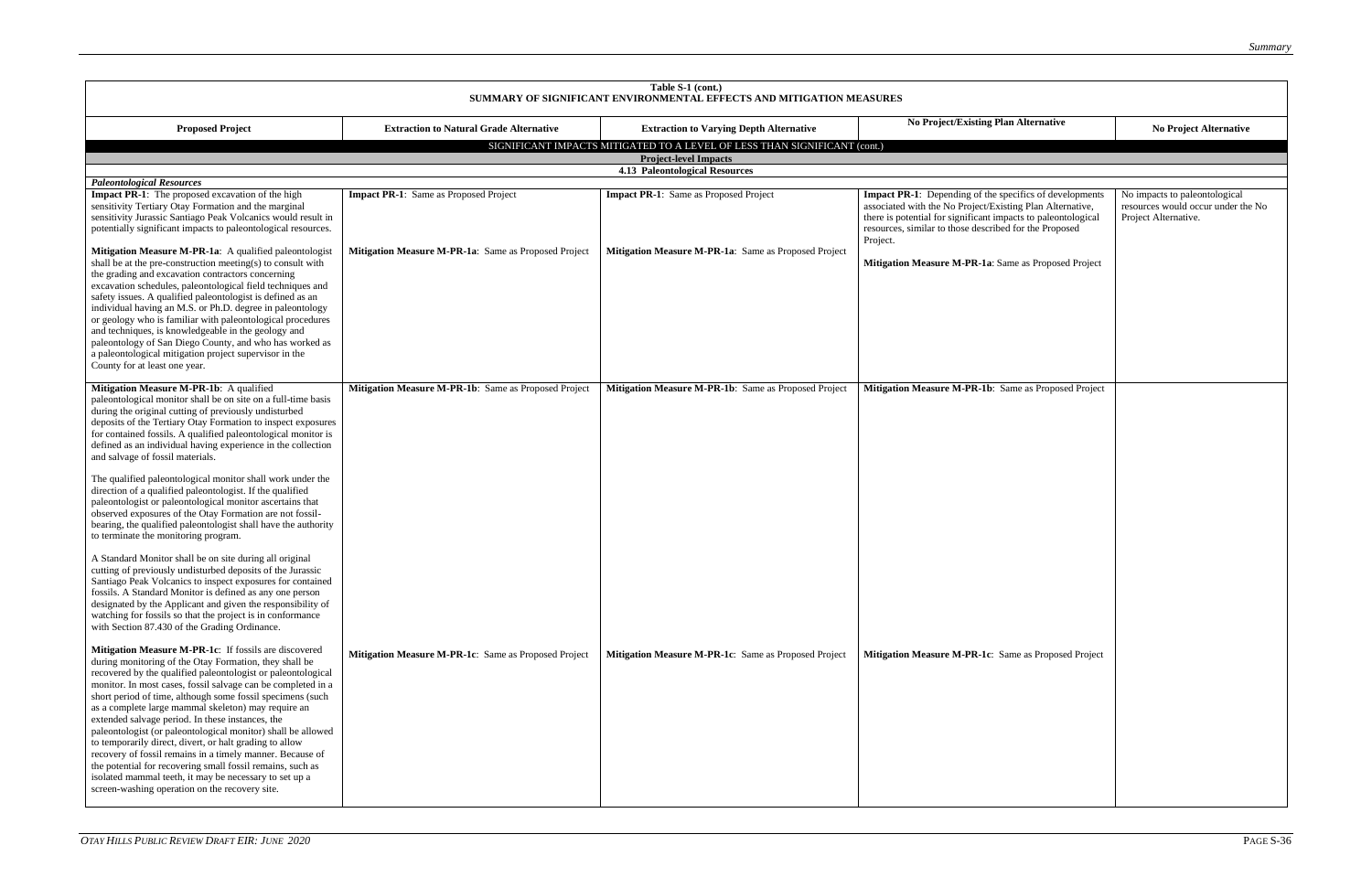| n Alternative          | <b>No Project Alternative</b> |
|------------------------|-------------------------------|
|                        |                               |
|                        |                               |
|                        |                               |
|                        |                               |
|                        |                               |
|                        |                               |
|                        |                               |
|                        |                               |
| me as Proposed Project |                               |
|                        |                               |
|                        |                               |
|                        |                               |
| me as Proposed Project |                               |
|                        |                               |
| me as Proposed Project |                               |
|                        |                               |
|                        |                               |
|                        |                               |
| me as Proposed Project |                               |
|                        |                               |
|                        |                               |
|                        |                               |

|                                                                                                                                                                                                                                                                                                                                                                                                                                                                                                                                                                                                                                                                               |                                                      | Table S-1 (cont.)<br>SUMMARY OF SIGNIFICANT ENVIRONMENTAL EFFECTS AND MITIGATION MEASURES |                                                      |                        |
|-------------------------------------------------------------------------------------------------------------------------------------------------------------------------------------------------------------------------------------------------------------------------------------------------------------------------------------------------------------------------------------------------------------------------------------------------------------------------------------------------------------------------------------------------------------------------------------------------------------------------------------------------------------------------------|------------------------------------------------------|-------------------------------------------------------------------------------------------|------------------------------------------------------|------------------------|
| <b>Proposed Project</b>                                                                                                                                                                                                                                                                                                                                                                                                                                                                                                                                                                                                                                                       | <b>Extraction to Natural Grade Alternative</b>       | <b>Extraction to Varying Depth Alternative</b>                                            | No Project/Existing Plan Alternative                 | No Project Alternative |
|                                                                                                                                                                                                                                                                                                                                                                                                                                                                                                                                                                                                                                                                               |                                                      |                                                                                           |                                                      |                        |
|                                                                                                                                                                                                                                                                                                                                                                                                                                                                                                                                                                                                                                                                               |                                                      | SIGNIFICANT IMPACTS MITIGATED TO A LEVEL OF LESS THAN SIGNIFICANT (cont.)                 |                                                      |                        |
|                                                                                                                                                                                                                                                                                                                                                                                                                                                                                                                                                                                                                                                                               |                                                      | <b>Project-level Impacts</b>                                                              |                                                      |                        |
|                                                                                                                                                                                                                                                                                                                                                                                                                                                                                                                                                                                                                                                                               |                                                      | 4.13 Paleontological Resources (cont.)                                                    |                                                      |                        |
| <b>Paleontological Resources (cont.)</b>                                                                                                                                                                                                                                                                                                                                                                                                                                                                                                                                                                                                                                      |                                                      |                                                                                           |                                                      |                        |
| Mitigation Measure M-PR-1c (cont.)<br>If a fossil of greater than twelve inches in any dimension,<br>including circumference, is encountered during excavation<br>or grading of the Santiago Peak Volcanics, all excavation<br>operations in the area where the fossil was found shall be<br>suspended immediately, the PDS Permit Compliance<br>Coordinator shall be notified, the Project Paleontologist<br>shall assess the significance of the find and, if the fossil is<br>significant, the Project Paleontologist shall oversee the<br>salvage program, including salvaging, cleaning, and<br>curating the fossil(s), and documenting the find (as outlined<br>below). |                                                      |                                                                                           |                                                      |                        |
| Mitigation Measure M-PR-1d: If any sub-surface bones<br>or other potential fossils are found anywhere within the<br>Project impact footprint by construction personnel in the<br>absence of a qualified paleontologist or paleontological<br>monitor, the qualified paleontologist shall be notified<br>immediately to assess their significance and make further<br>recommendations.                                                                                                                                                                                                                                                                                         | Mitigation Measure M-PR-1d: Same as Proposed Project | Mitigation Measure M-PR-1d: Same as Proposed Project.                                     | Mitigation Measure M-PR-1d: Same as Proposed Project |                        |
| Mitigation Measure M-PR-1e: Fossil remains collected<br>during monitoring and salvage shall be cleaned, repaired,<br>sorted, and cataloged as part of the mitigation program.                                                                                                                                                                                                                                                                                                                                                                                                                                                                                                 | Mitigation Measure M-PR-1e: Same as Proposed Project | Mitigation Measure M-PR-1e: Same as Proposed Project                                      | Mitigation Measure M-PR-1e: Same as Proposed Project |                        |
| Mitigation Measure M-PR-1f: Prepared fossils, along<br>with copies of all pertinent field notes, photos, and maps,<br>shall be deposited (as a donation) in a scientific institution<br>with permanent paleontological collections such as the San<br>Diego Natural History Museum. Donation of the fossils<br>shall be accompanied by financial support from the<br>applicant for initial specimen storage.                                                                                                                                                                                                                                                                  | Mitigation Measure M-PR-1f: Same as Proposed Project | Mitigation Measure M-PR-1f: Same as Proposed Project                                      | Mitigation Measure M-PR-1f: Same as Proposed Project |                        |
| Mitigation Measure M-PR-1g: A final summary report<br>outlining the results of the mitigation program shall be<br>prepared by a qualified paleontologist and submitted to the<br>County of San Diego for concurrence. This report shall<br>include discussions of the methods used, stratigraphic<br>section(s) exposed, fossils collected, and significance of<br>recovered fossils.                                                                                                                                                                                                                                                                                         | Mitigation Measure M-PR-1g: Same as Proposed Project | Mitigation Measure M-PR-1g: Same as Proposed Project                                      | Mitigation Measure M-PR-1g: Same as Proposed Project |                        |